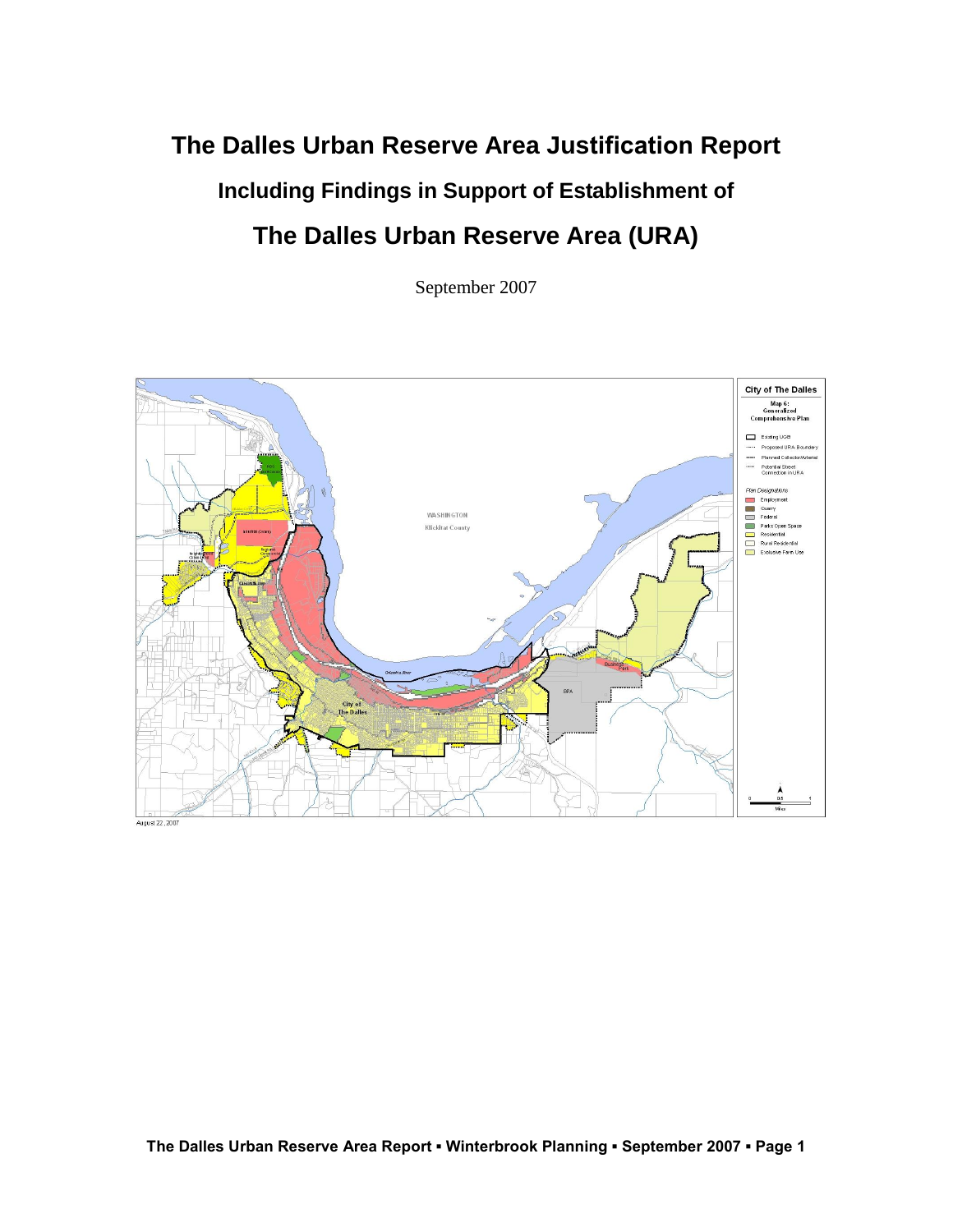## **Table of Contents**

| Recommendation to Move Ahead Separately with Establishment of the Urban Reserve Area. 5       |  |
|-----------------------------------------------------------------------------------------------|--|
|                                                                                               |  |
|                                                                                               |  |
|                                                                                               |  |
|                                                                                               |  |
|                                                                                               |  |
|                                                                                               |  |
|                                                                                               |  |
|                                                                                               |  |
|                                                                                               |  |
|                                                                                               |  |
|                                                                                               |  |
|                                                                                               |  |
|                                                                                               |  |
|                                                                                               |  |
| (3) Comparative economic, social, environmental and energy (ESEE) consequences  38            |  |
| (4) Compatibility of the proposed urban uses with nearby agricultural activities occurring on |  |
|                                                                                               |  |
|                                                                                               |  |
|                                                                                               |  |
|                                                                                               |  |
|                                                                                               |  |
|                                                                                               |  |
|                                                                                               |  |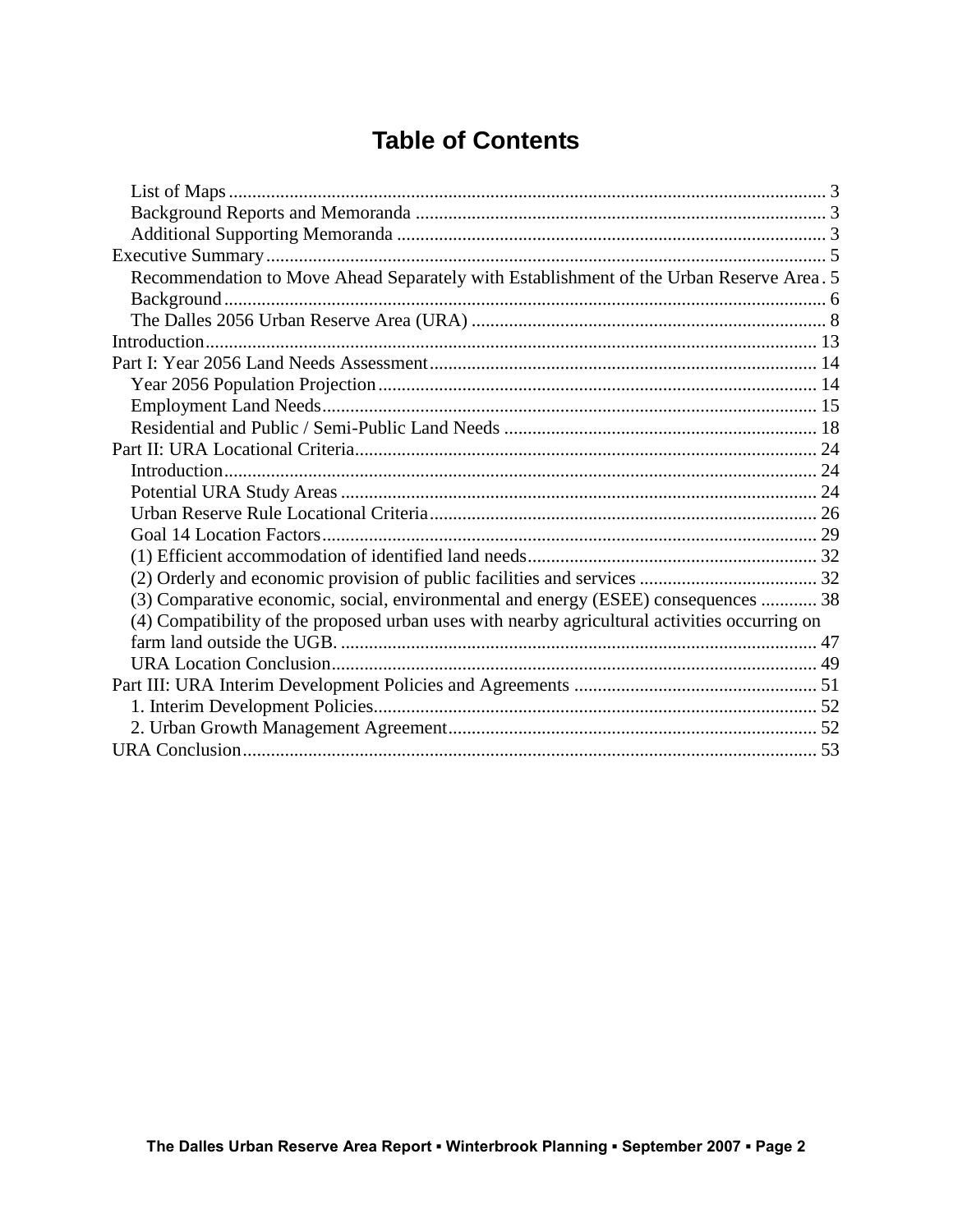### <span id="page-2-0"></span>*List of Maps*

**Map 1: existing UGB Buildable Lands Inventory Map 2: existing UGB, County Zoning & Study Areas Map 3: existing UGB, Agricultural Soils, Federal Land & Exception Areas Map 4: Potential Industrial and Commercial Sites Map 5: Composite UGB & URA Buildable Lands**

**Map 6: Generalized Comprehensive Plan Map (2026 UGB & URA)**

### <span id="page-2-1"></span>*Background Reports and Memoranda*

Volume II of The Dalles Comprehensive Plan includes the following background documents that justify the need for, and location of the Year 2026 UGB and URA:

- *Land Use Needs and Locational Analysis* (Erik C. Rundell, City of The Dalles, 2005)
- *Population Forecast for The Dalles* (ECONorthwest, 2006)
- *City of The Dalles Economic Opportunities Analysis* (ECONorthwest, 2007)
- *City of The Dalles Residential Land Needs Report* (Winterbrook Planning, 2007)
- *City of The Dalles Recommended Zoning District Amendments* (Winterbrook Planning, 2006)
- *City of The Dalles Demographic Trends Analysis* (Winterbrook Planning, 2006)
- *Buildable Lands Inventory Methods and Maps for The Dalles UGB and URA* (Winterbrook Planning and the City of The Dalles, 2006)
- *Goal 13 Energy and Land Use Analysis* (ECONorthwest, 2006)
- *Urban Growth Management Report* (Winterbrook Planning, 2007)

#### <span id="page-2-2"></span>*Additional Supporting Memoranda*

- *Public Facilities Findings for 2026 UGB and URA* (City of The Dalles Public Works Department, 2007)
- *Rural Residential Area Capacity Analysis* (City of The Dalles Community Development Department, 2007)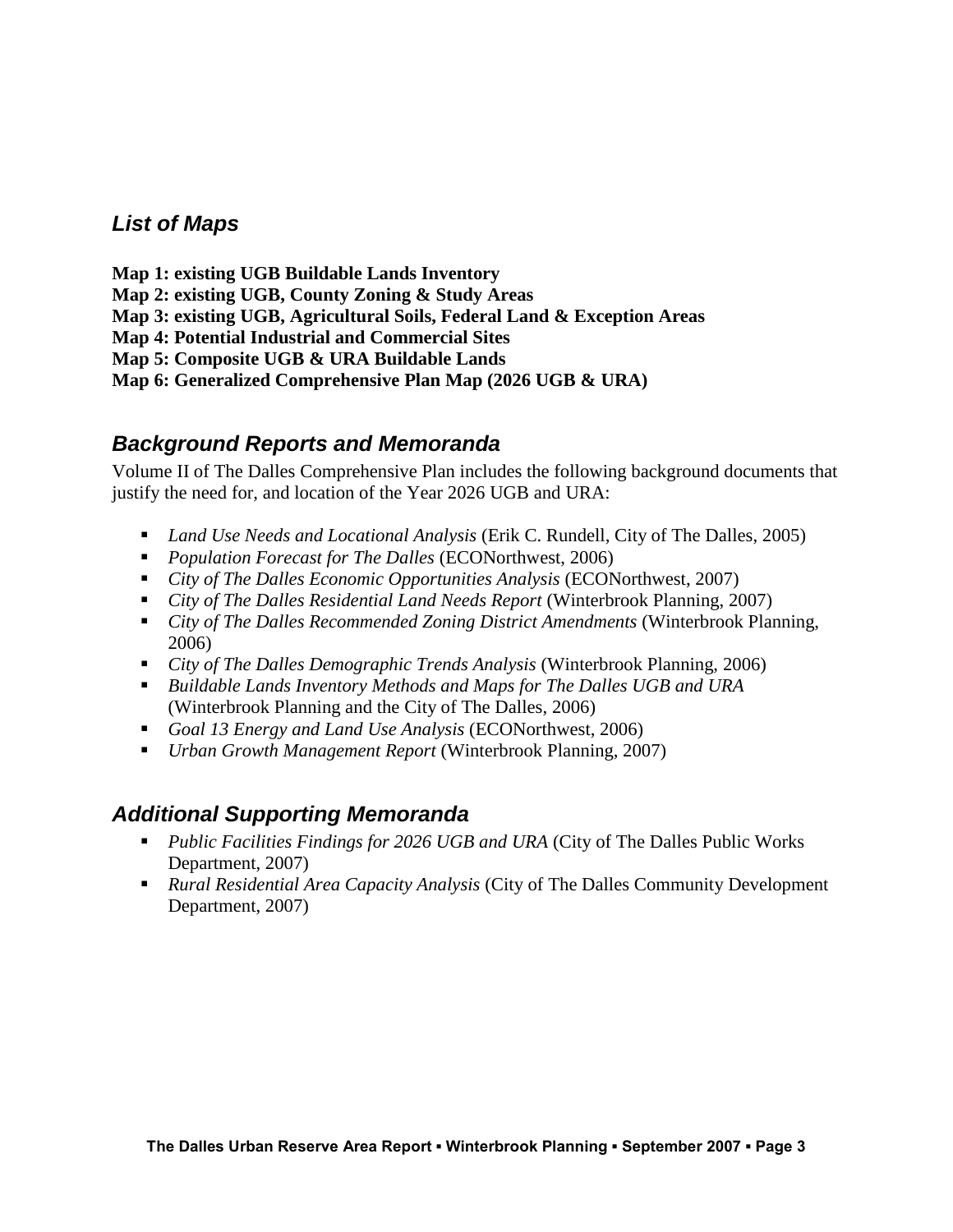**The Dalles Urban Reserve Area Report ▪ Winterbrook Planning ▪ September 2007 ▪ Page 4**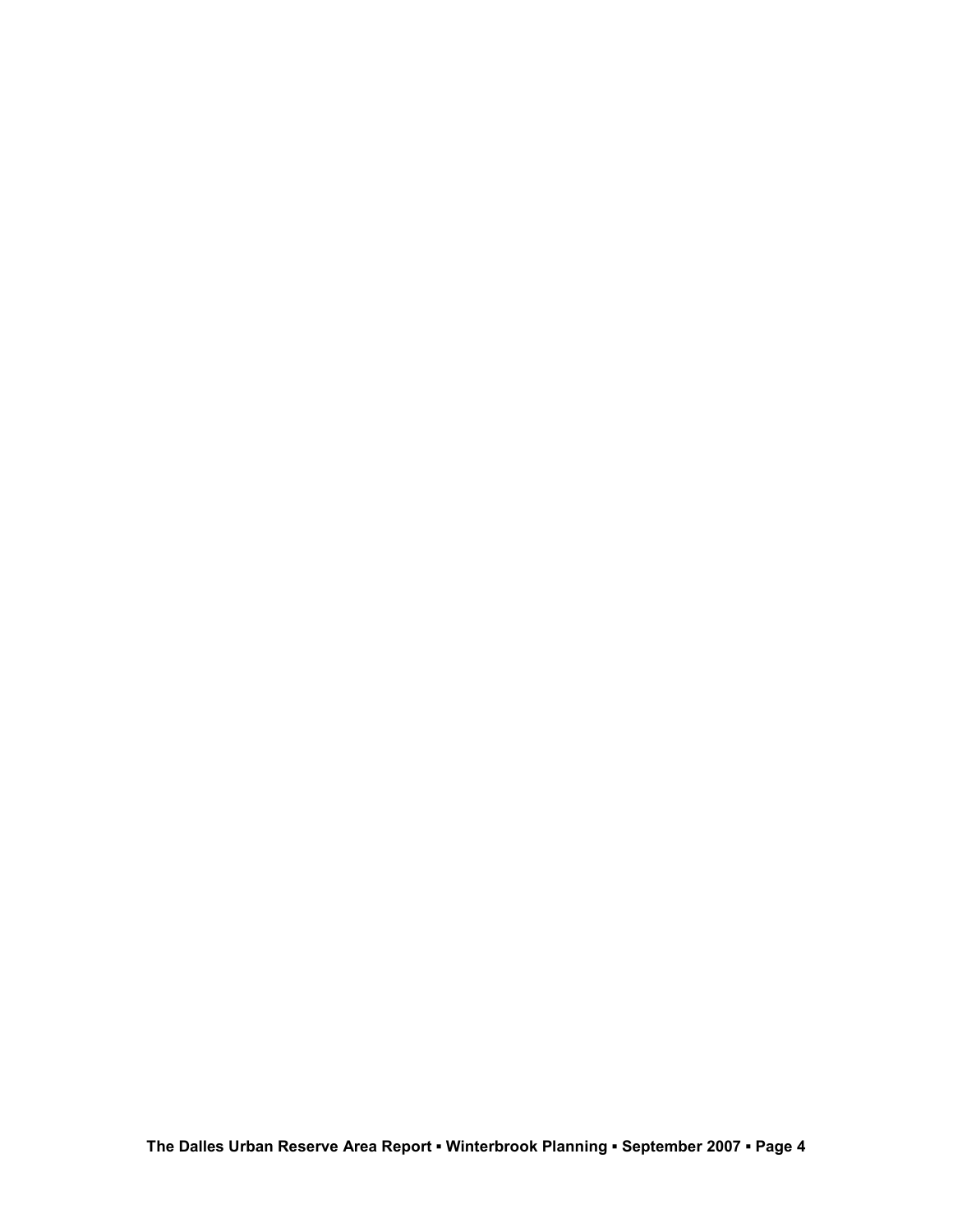## **Executive Summary**

<span id="page-4-0"></span>The Dalles Urban Reserve Area (URA) identifies where growth will occur over the next 40-50 years and allows the City to plan for the extension of public facilities and services during this period. Once land is included within an URA, it becomes "first priority" under Oregon law for inclusion within The Dalles' 20-year Urban Growth Boundary (UGB) and must be protected from "interim development" until included within the 20-year UGB.

These findings are intended to justify the amount and location of land included within the Urban Reserve Area. Amendment of The Dalles' Urban Growth Boundary will follow joint adoption of the URA by Wasco County and the City of The Dalles. Although these findings and referenced reports demonstrate a 50-year need for residential, public / semi-public and employment land, the proposed URA includes less than a 50-year buildable land supply. The primary reason for not including more land at this time is the extreme topographic and institutional constraints that limit The Dalles' longer-term growth potential.

The URA is locally adopted and acknowledged by the land Conservation and Development Commission (LCDC). However, the Columbia River Gorge Commission is not bound by a local decision to adopt, or LCDC's decision to acknowledge, an Urban Reserve Area.

### <span id="page-4-1"></span>*Recommendation to Move Ahead Separately with Establishment of the Urban Reserve Area*

The URA Justification Report was originally included as Part III of *The Dalles Growth Management Report.* 

- Part I of that report addressed expansion the 20-Year Urban Growth Boundary (UGB) and included extensive revisions to The Dalles Comprehensive Land Use Plan text and maps.
- Part II of that report addressed expansion of the "Urban Area" established under the Columbia River Gorge National Scenic Area Act.

The original intent was to process all three amendment packages simultaneously. However, expansion of the UGB is a complicated process – especially for cities within the Columbia River Gorge National Scenic Area. Expansion of the UGB and Urban Area must be:

- 1. Coordinated with and adopted by Wasco County;
- 2. Approved by the Columbia Gorge Commission as a "minor amendment" under the provisions of the Act (or alternatively by an act of the United State Congress); and then
- 3. Acknowledged by the Land Conservation and Development Commission (LCDC) as complying with applicable Statewide Planning Goals.

In contrast, establishment of the 50-year Urban Reserve Area (URA) is a simpler but nevertheless demanding process: it requires coordination and adoption by the Wasco County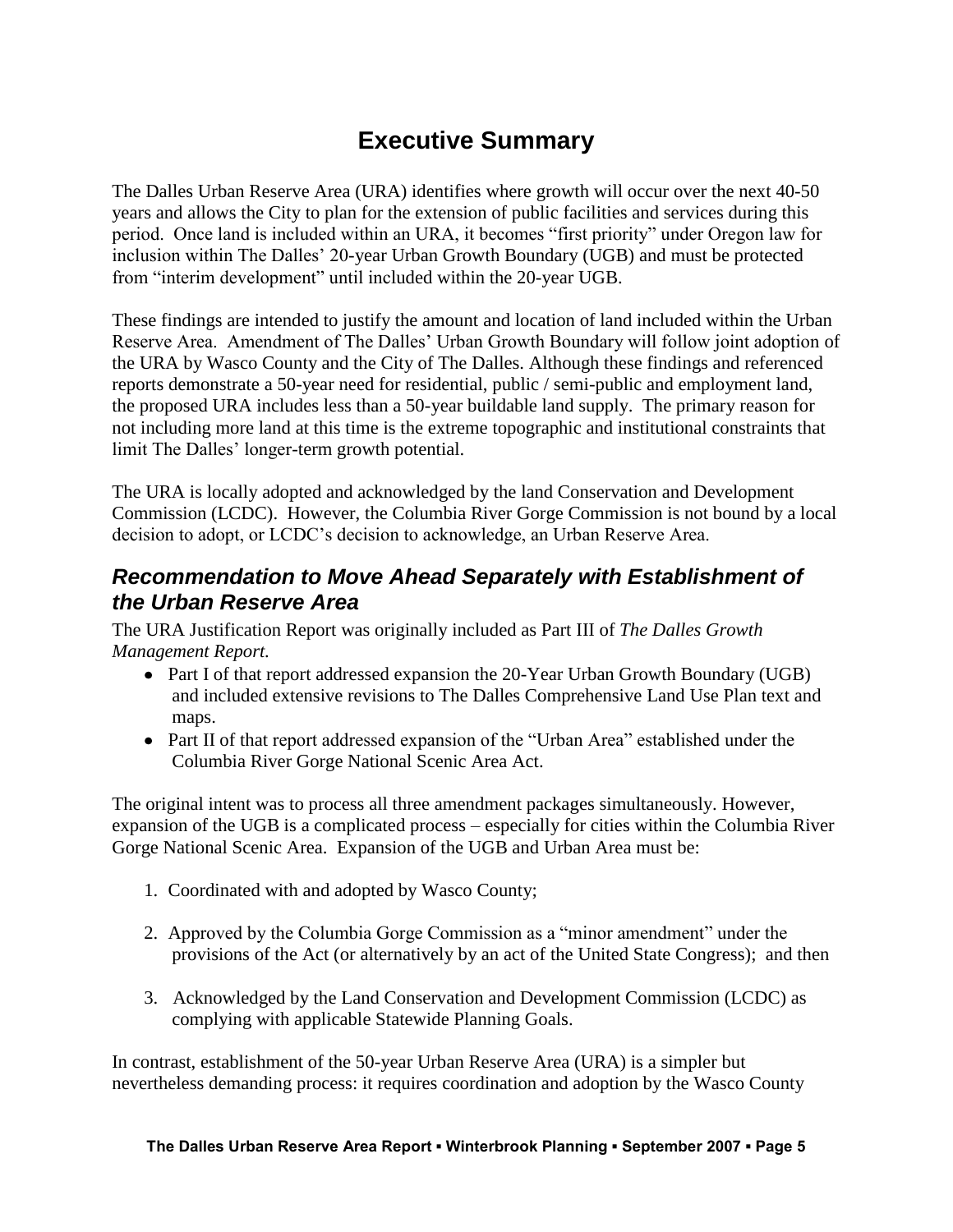prior to acknowledgment by LCDC for consistency with the Urban Reserve Area administrative rule (OAR Chapter 660, Division 021).

Gorge Commission staff have raised a number of issues that they believe should be addressed through the City and County review process before submittal to the Gorge Commission. At the same time, the Gorge Commission staff has recognized the Gorge Commission need not approve the establishment of the URA. The Gorge Commission and the Department of Land Conservation and Development are considering the appropriate process for review of the City's Urban Area / UGB expansion. Wasco County staff recently proposed a lengthy process for review of the Urban Area / UGB expansion. The Friends of the Gorge assert that an Act of Congress is required for The Dalles to amend its UGB to include a 20-year buildable land supply. **In short, it could be a while before the Urban Area / UGB amendment process is complete.**

Over the last two years, City staff and its consultants (Winterbrook Planning and ECONorthwest) have completed the studies necessary to establish an Urban Reserve Area. None of the objections received by the Planning Commission or City Council related to the amount of land included within the proposed URA or its location. For these reasons, **City staff proposes to move ahead separately and expeditiously with establishment of the URA as the more complex requirements of UGB / Urban Area expansion are addressed.**

### <span id="page-5-0"></span>*Background*

The City of The Dalles' growth is severely constrained by topographic features. The Dalles was originally sited on a bench on a bend in the Columbia River. The bench is confined by steep slopes and rimrock. Stream corridors and associated roads connect the town site with the upland plateau to the south, east and west. Non-irrigated areas on the moderately fertile plateau to the east and west of The Dalles are farmed for wheat. This area is comprised primarily of Class II-IV agricultural soils, with inclusions of poorer soils. Irrigated Class II-IV areas to the south have proven ideal for growing cherries – an industry that is highly valued in Wasco County. Grazing and non-productive lands northwest and east of The Dalles generally have lower value (Class VI-VIII) soils. Agricultural land is protected by Statewide Planning Goal 3 (Agricultural Lands).

The Dalles UGB was acknowledged by the Land Conservation and Development Commission (LCDC) in 1983. The 1983 UGB included 7.3 square miles of land and was intended to meet growth needs for the next 20 years. At that time, growth was confined by the Columbia River, Federal Bonneville Power Administration land to the east, and cherry orchards to the south. In 1982, planned growth in The Dalles did not justify expansion into lower quality agricultural soils (grazing lands) up Chenoweth Creek to the west and into Hidden Valley to the north.

In 1986, the United States Congress adopted the Columbia River Gorge National Scenic Area Act (NSAA), which established the bi-state Columbia River Gorge Commission. Under the provisions of the NSAA, the Gorge Commission established the National Scenic Area surrounding The Dalles UGB on all sides. As intended by Congress, the Gorge Commission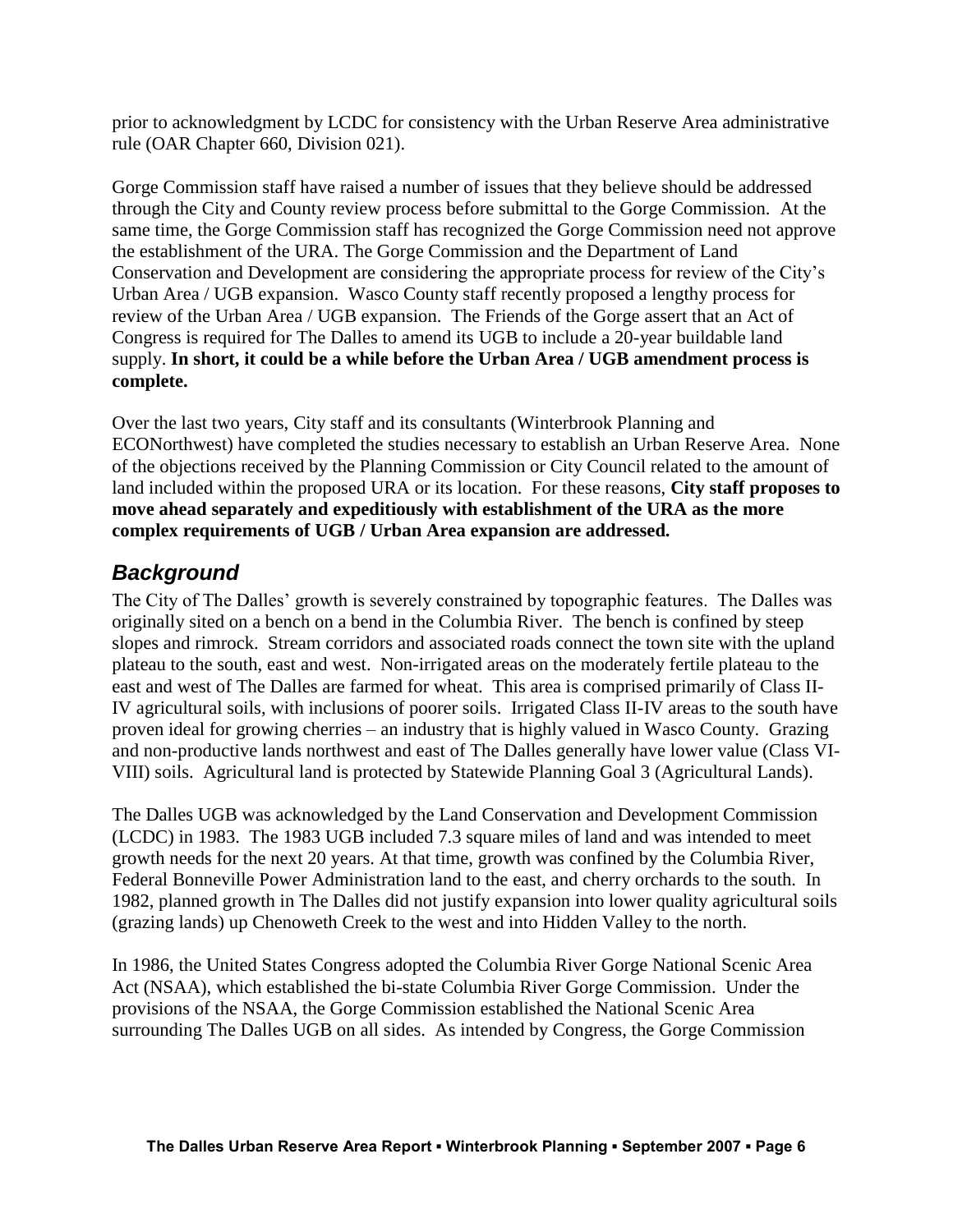exempted the area within The Dalles UGB from provisions of the act.<sup>1</sup> However, a "minor" amendment" is required for needed expansion of The Dalles "Urban Area."

In 1993, the City conducted a thorough review of the Comprehensive Land Use Plan (CLUP) with respect to economic development, housing and recreational needs. As part of that process, the City adopted strong policies to encourage affordable housing and efficient use of land for urban development. The City also adopted policies to allow mixed-use, nodal commercial centers. As a result, residential development in The Dalles has averaged approximately 5.0 dwelling units per gross buildable acre – **relatively high density for a community east of the Cascades**.

In August of 2005, the City published the *Land Use Needs and Locational Analysis* (Erik. C. Rundell, RARE Planner). This document includes 36 GIS (geographic information system) maps and text that summarize the physical (e.g., agricultural soil capability, slope, landslide areas, floodplains, wetlands, stream corridors); public / semi-public (e.g., public and semi-public land ownership, NSA boundaries); and economic (construction costs based on topography) "limitations" that constrain long-term growth in The Dalles. These maps were prepared specifically to address Statewide Planning Goal 14 (Urbanization) locational factors, as well as Columbia River Gorge National Scenic Area Act (NSAA) requirements for "urban area" status. Under the NSAA, the "urban area" is exempt from the provisions of the NSAA. Assuming coordination among local, state and federal agencies, the federally-approved Urban Area boundary should be collinear with the locally- and state-approved Urban Growth Boundary (UGB).

In February of 2006, Winterbrook Planning and ECONorthwest were chosen by the City to prepare comprehensive plan amendments and supporting studies necessary to justify expansion of the City's UGB, CRGNSAA Urban Area expansion, and establishment of the Urban Reserve Area (URA). Over the last two years, Winterbrook has worked collaboratively with City staff to prepare a series of growth management studies, to provide support for the public and agency involvement process, and to draft findings in support of:

- Amendments to the existing UGB and The Dalles Comprehensive Land Use Plan (CLUP) pursuant to Statewide Planning Goal 14 (Urbanization) and the Goal 14 administrative rule (OAR Chapter 660, Division 024)
- Minor Amendments to The Dalles "Urban Area" pursuant to the Columbia River Gorge National Scenic Area Act
- Establishment of The Dalles URA pursuant to the Urban Reserve Area administrative rule (OAR Chapter 660, Division 021)

 $\overline{a}$ 

 $<sup>1</sup>$  Due to apparent mapping errors, small areas at the edge of The Dalles UGB were not given urban exempt status,</sup> and, therefore, have been required to comply with NSAA scenic standards. This error is being corrected as part of the 2006-08 UGB amendment process.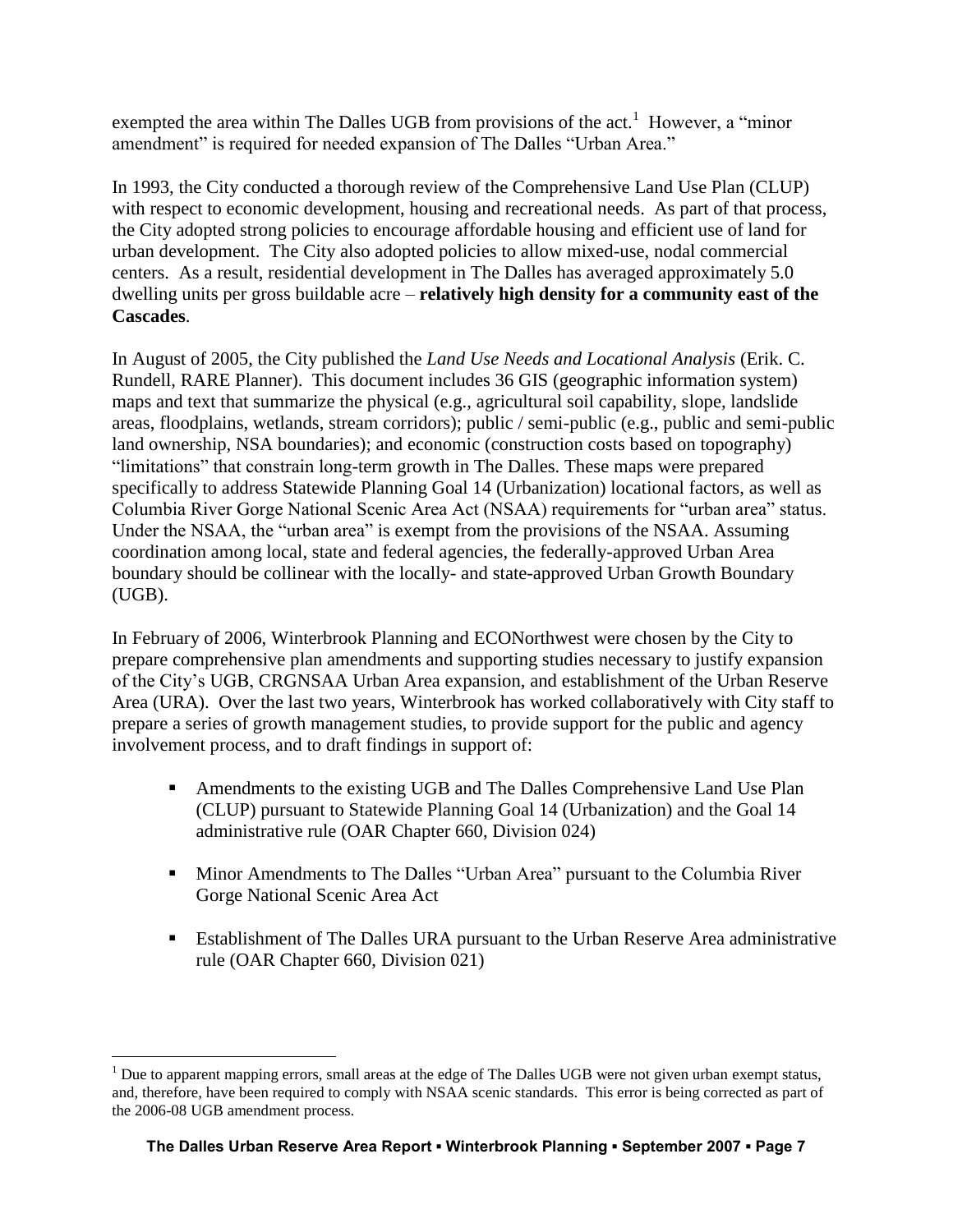### <span id="page-7-0"></span>*The Dalles 2056 Urban Reserve Area (URA)*

The Dalles' URA is intended to provide an additional 20- to 30-year land supply beyond the area included within the UGB. The purpose of the URA is to retain rural areas in large parcels to facilitate long-range public facilities planning. The process for establishing The Dalles URA is similar to the process used to expand the UGB – prior to the enactment of the National Scenic Area Act.

The standards for determining the location of the URA is governed by the Urban Reserve Area administrative rule. In simple terms, rural exception areas are the highest priority for inclusion within the URA and high value agricultural land (generally irrigated cherry orchards) is the lowest priority. Less valuable, non-irrigated grazing and wheat land are medium priority. The rule provides for an exception where "built and committed" rural residential areas cannot reasonably meet identified needs, and where urban services cannot reasonably be provided.

The method for determining URA land need is similar to the method for determining UGB land need. The population projection largely determines housing and public / semi-public land needs and The Dalles' Economic Opportunities Analysis largely determines employment land needs.

### **Population Projection**

The Wasco County Court adopted coordinated forecasts for Wasco County and its constituent cities on February 7, 2007. This forecast was based on a memorandum entitled *Population Forecast for The Dalles* prepared by ECONorthwest (May 26, 2006). The adopted and coordinated population projection shows a 2056 population of 31,926. The coordinated population projection is the foundation for determining the amount of land needed to accommodate population and livability growth needs within the URA. The Dalles population is projected to increase by 7,073 from 2006-2026, and by 16,454 from 2026-2056. From 2026 to 2046, the average annual rate of population growth is projected to decrease to 1.3%. From 2047 to 2056, the rate is projected to decrease further to 0.9%. This population projection provides the foundation for determining Year 2056 (URA) residential and public / semi-public land needs.

### **Residential and Public / Semi-Public Land Need and URA Supply**

The *City of The Dalles Residential Land Needs Report* (Winterbrook Planning, 2007) determined the gross buildable land area needed to meet the City's housing needs during the 20- and 50-year planning periods. Buildable land means vacant, partially vacant and redevelopable land that is generally free of development constraints, such as steep slopes, wetlands, and riparian corridors.

*The Dalles Residential Land Needs Report* considered the results of the Housing Needs Analysis model provided by the Oregon Community Development Department, and considered trends in household income and housing cost as required by Statewide Planning Goal 10 (Housing). This report recommended a series of measures to help bring housing costs in line with household incomes in The Dalles and to increase land use efficiency. The Planning Commission reviewed the Winterbrook report and recommended increasing overall planned residential density from 5.0 to 5.6 dwelling units per gross buildable acre (or 7.0 dwelling units per net acre after subtracting for streets). **At this increased density, The Dalles will need approximately 1,222 gross buildable acres to meet Year 2056 housing needs.**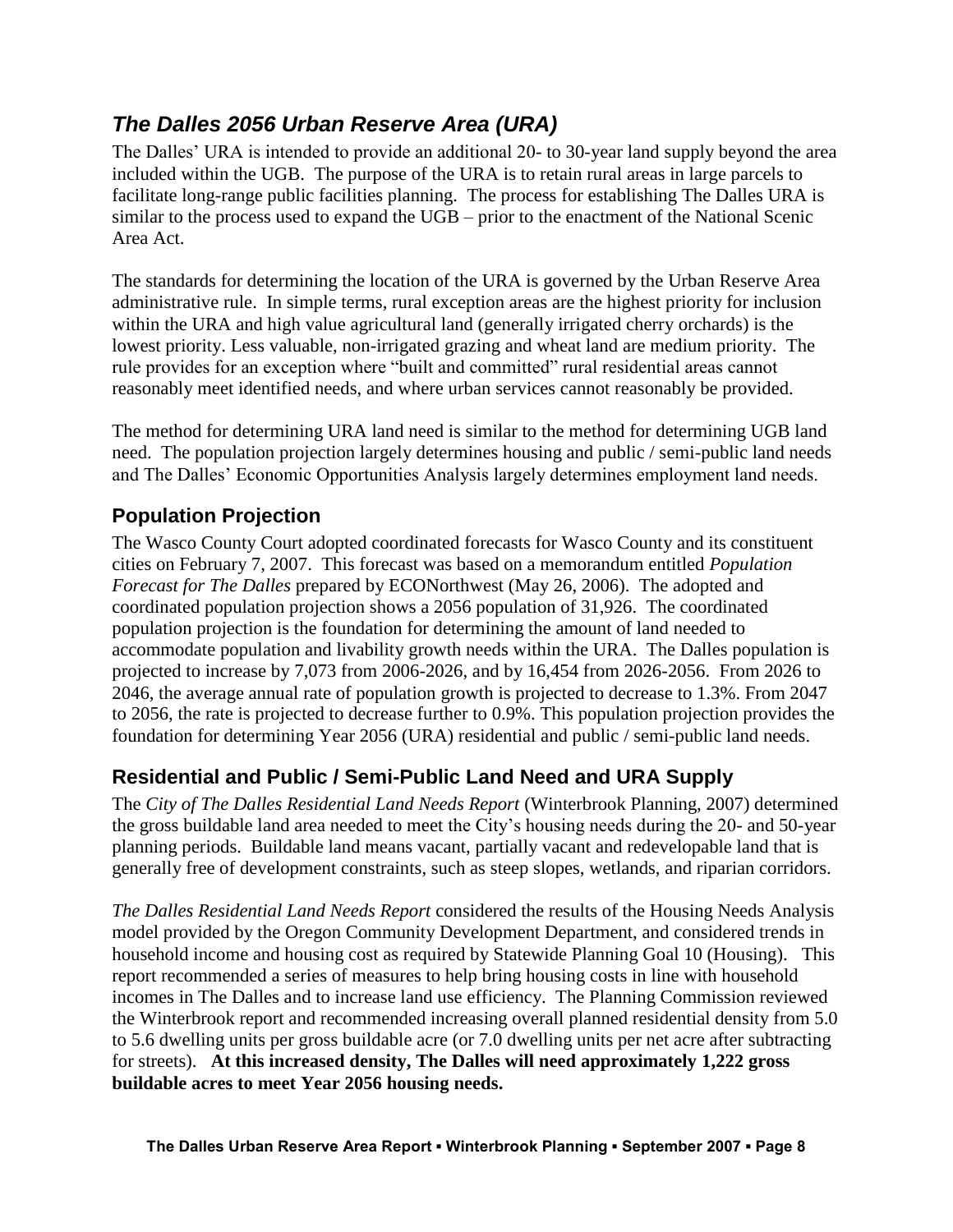*The Dalles Residential Land Needs Report* also projected the need for public / semi-public land use needs – that is, the land needs for the community college, public schools, public parks, the golf course, religious institutions, group housing, and government uses. Most of these uses require relatively flat vacant land (generally 10 percent or less slope) in varying parcel sizes. The Dalles needs approximately 612 gross acres of land that meets the specific site suitability requirements of each type of public / semi-public use. For example:

- An elementary school typically requires about 10 acres of land with slopes of 10% or less close to the residential areas they serve.
- An active community park with athletic fields typically requires about 15-20 acres of land with slopes of 10% or less close to the residential areas they serve
- To expand to an 18-hole course with a driving and practice range, The Dalles Golf Course requires approximately 120 acres of land with slopes of 10% or less adjacent to the existing golf course.

Since public and semi-public land needs typically are met on land designated for residential use in The Dalles, these land needs are included in the residential category. **The Dalles will need approximately 612 gross buildable acres to meet Year 2056 public / semi-public residential land needs.**

*The Dalles Buildable Lands Inventory* includes text and tables documenting the buildable land area, by land use designation, within the existing UGB. Map 1: existing UGB Buildable Lands Inventory shows the location of buildable lands within The Dalles UGB.

**As shown in Table I-1 below, housing and public / semi-public land needs total 1,865 acres for the 50-year period from 2006 - 2056. The proposed URA includes 1,210 gross buildable acres of potential residential land. This leaves a deficit of 308 residential acres in the URA. The proposed URA provides enough residential land to serve a population of approximately 13,700, or approximately enough additional residential land to serve projected population growth through the year 2046.**

| Table I-1: 2056 Residential Land Need <i>Versus</i> Bulldable Land Supp |              |
|-------------------------------------------------------------------------|--------------|
| 2056 Residential Land Need vs Supply                                    | <b>Acres</b> |
| 2006-2056 Residential Need                                              | 1.865        |
| 2006 Residential Supply                                                 | 348          |
| Proposed 2056 URA Residential Additions                                 | 1.210        |
| <b>Total Surplus (Deficit)</b>                                          | (308)        |

#### **Table I-1: 2056 Residential Land Need** *versus* **Buildable Land Supply**

#### **Employment Land Need and URA Supply**

The *City of The Dalles Economic Opportunities Analysis* (EOA, ECONorthwest, 2007) is the primary basis for determining the kinds of employment that are reasonably likely to locate in The Dalles (targeted employment), and for identifying the types and sizes of sites that will be needed to accommodate industrial and commercial growth needs. The EOA provides more specific information on the specific site requirements of targeted employment.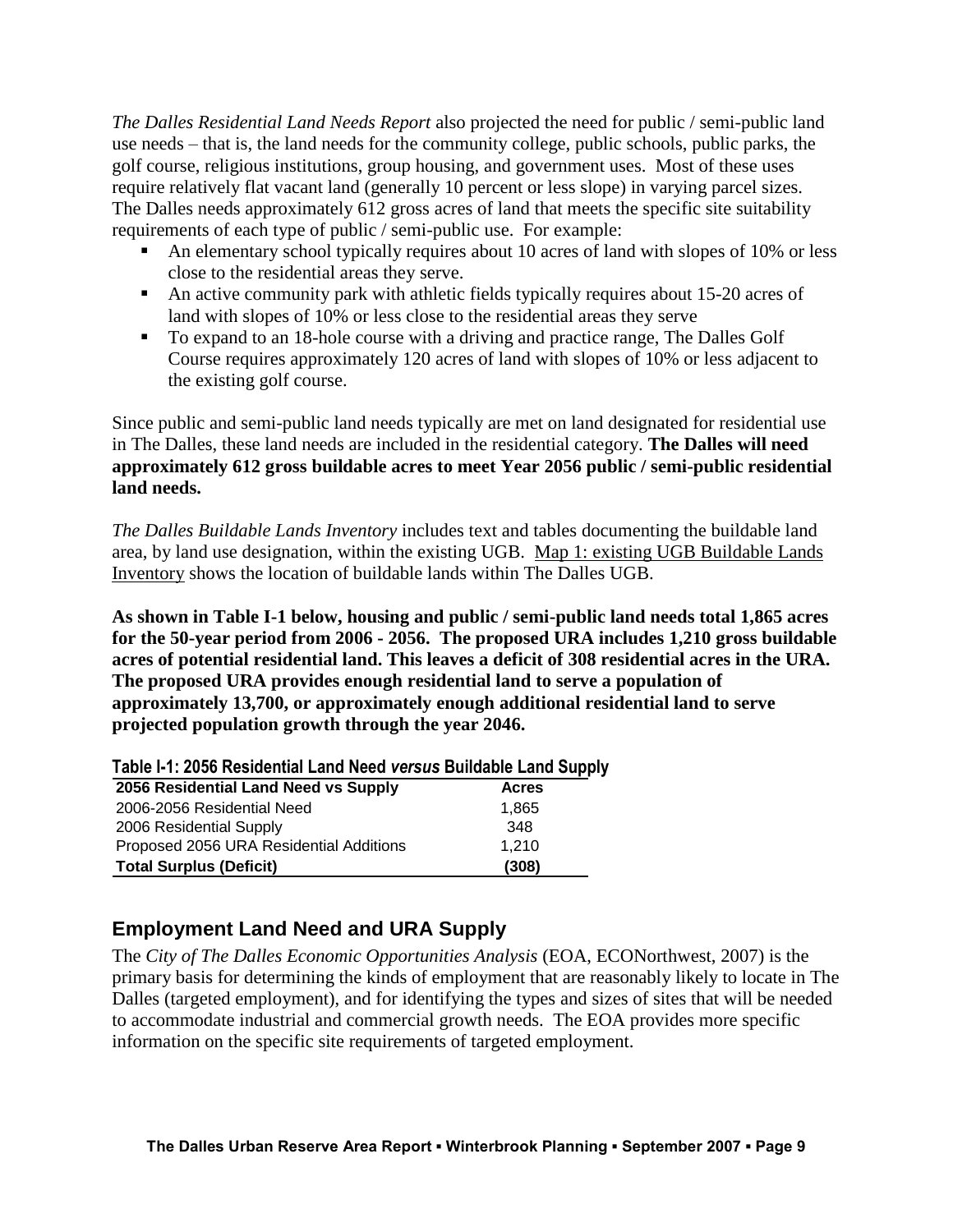Two major events have shaped The Dalles' economy over the last five years: Google's decision to locate in The Dalles and the closing of the Northwest Aluminum plant:

- **Google** requires about a hundred acres of light industrial land to meet anticipated growth needs and will likely attract spin-off "cluster" industries.
- On the other hand, approximately 250 potentially redevelopable acres at the defunct **Northwest Aluminum** site have come on the market, and will help meet the site requirements of targeted industries identified in the EOA.

After accounting for these two watershed events and reviewing the *Economic Opportunities Analysis* (EOA), the Planning Commission determined that **The Dalles needs approximately 515 sites in a variety of sizes ranging from small (less than five acres) to large (50 plus acres) to meet industrial and commercial land needs over the next 50 years**.

Commercial and industrial users typically require relatively flat sites (10% slope or less), with arterial street access. Industrial uses typically prefer to locate in clusters – away from residential areas – to minimize potential conflicts. Neighborhood commercial uses, on the other hand, typically require sites in proximity to the residential areas they serve. Business parks (a combination of commercial and industrial users located in "flex" buildings) require relatively flat sites with access to an arterial street, but are more compatible with residential uses and therefore need not locate in a strictly industrial area.

**As shown on Table I-2 below, The Dalles requires 977 acres of employment sites within its URA area, and proposes to provide 839 gross buildable acres of employment land. The proposed URA provides approximately 138 fewer acres than needed for 2056 employment site needs.**

| Table I-2. 2000 Linployment Olte Need Versus O |              |
|------------------------------------------------|--------------|
| <b>2056 Employment Sites</b>                   | <b>Acres</b> |
| Site Need                                      | 977          |
| 2056 URA Supply                                | 839          |
| <b>Employment Surplus (Deficit)</b>            | (138)        |

#### **Table I-2: 2056 Employment Site Need** *versus* **Supply**

#### **Combined Year 2056 Buildable Land Need and Supply**

**Overall, The Dalles needs 2,842 gross buildable acres (about 4.4 square miles) to accommodate planned population, employment and livability growth needs from 2006 – 2056. The proposed URA falls short of this mark, with a total of 2,049 gross buildable acres – about 1.2 square miles less than needed.** 

**As noted below, major topographical and institutional constraints limit the City's future growth.**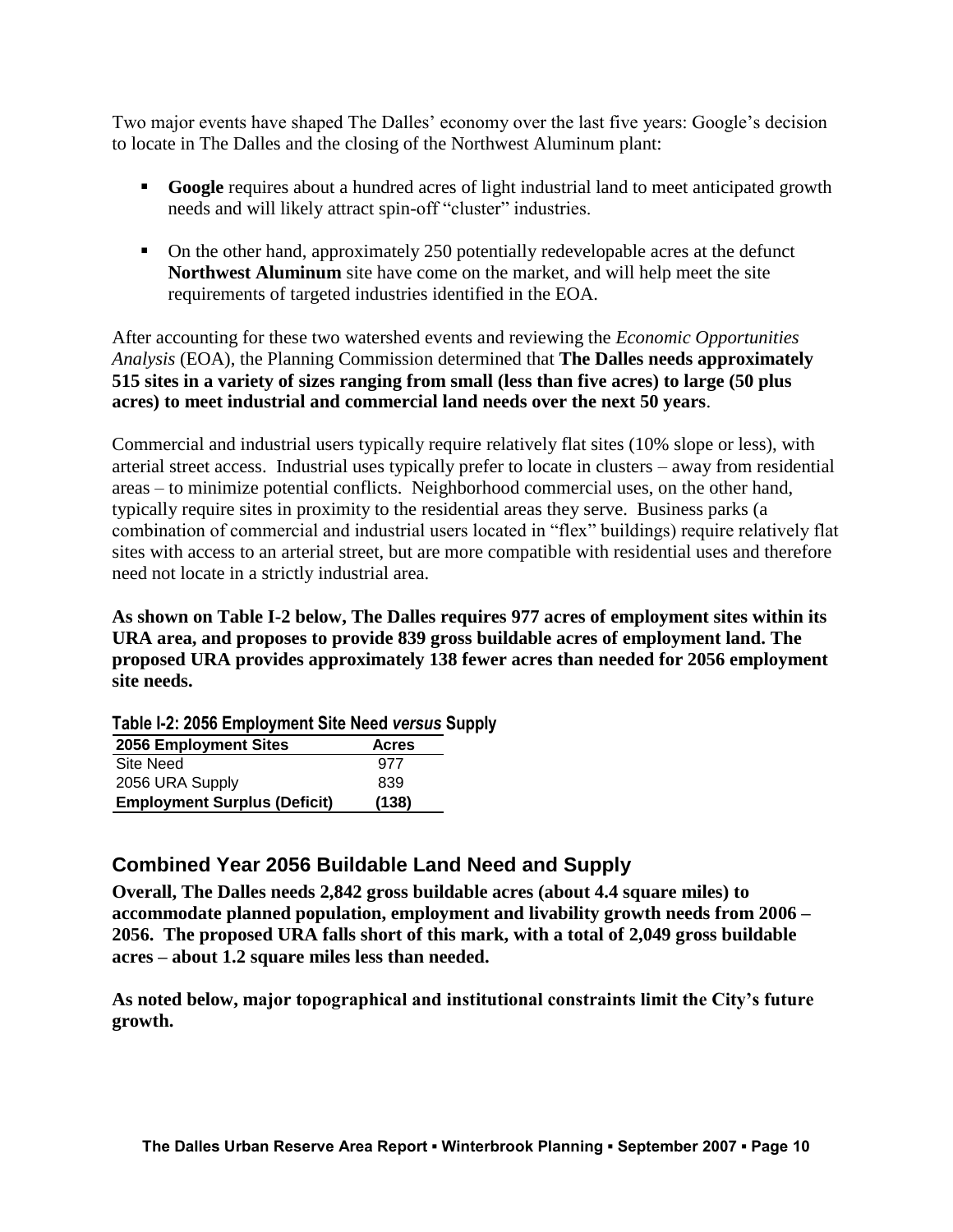#### **The Location of the URA**

Map 6 shows the location of the proposed URA. The Urban Reserve Area Rule sets priorities for determine which types of land to include within an urban reserve area. In The Dalles' case, the highest priority is rural exception areas, and the lowest priority is irrigated agricultural land. Non-irrigated wheat land is medium priority.

As shown on Map 6, URA expansion is proposed in three areas:

- 1. **Northwest of the existing UGB in Study Area 1.** This area includes rural residential exception areas along Chenoweth Creek and non-irrigated, low-quality grazing lands north of Chenoweth Creek.
- 2. **South of the existing UGB in Study Areas 2 and 3**. This area includes rural residential exception areas and very small agricultural parcels with existing development. The only large agriculturally-zoned parcels (approximately 19 acres) are needed for expansion of Columbia Gorge Community College.
- 3. **East of the existing UGB in Study Area 4**. This area is accessible from 15 Mile Creek Road and includes small pockets of rural residential exception areas, and large, flat development sites on non-irrigated grazing and wheat land on the plateau above Petersburg school. To meet identified siting requirements for employment and public/semi-public land, large parcels with slopes of 10% or less *and* access to a planned arterial street are required. Such sites are extremely scarce near The Dalles UGB. Winterbrook and City staff combed the four study areas and found only one area that has large, contiguous parcels suitable for meeting the City's longer-term employment needs: the bench generally east of the BPA Starr Complex that is accessed from 15 Mile Road. This medium priority rural area has predominantly Class II, III, and VIII soils that are not irrigated and that are currently in wheat production.

Map 2 shows rural residential exception areas and rural zoning within the four URA expansion study areas. Except for largely unbuildable canyon areas associated with Seven Mile Creek that lie within the Columbia River Gorge National Scenic Area, the proposed URA includes all rural exception areas within 1.5 road miles of the existing UGB.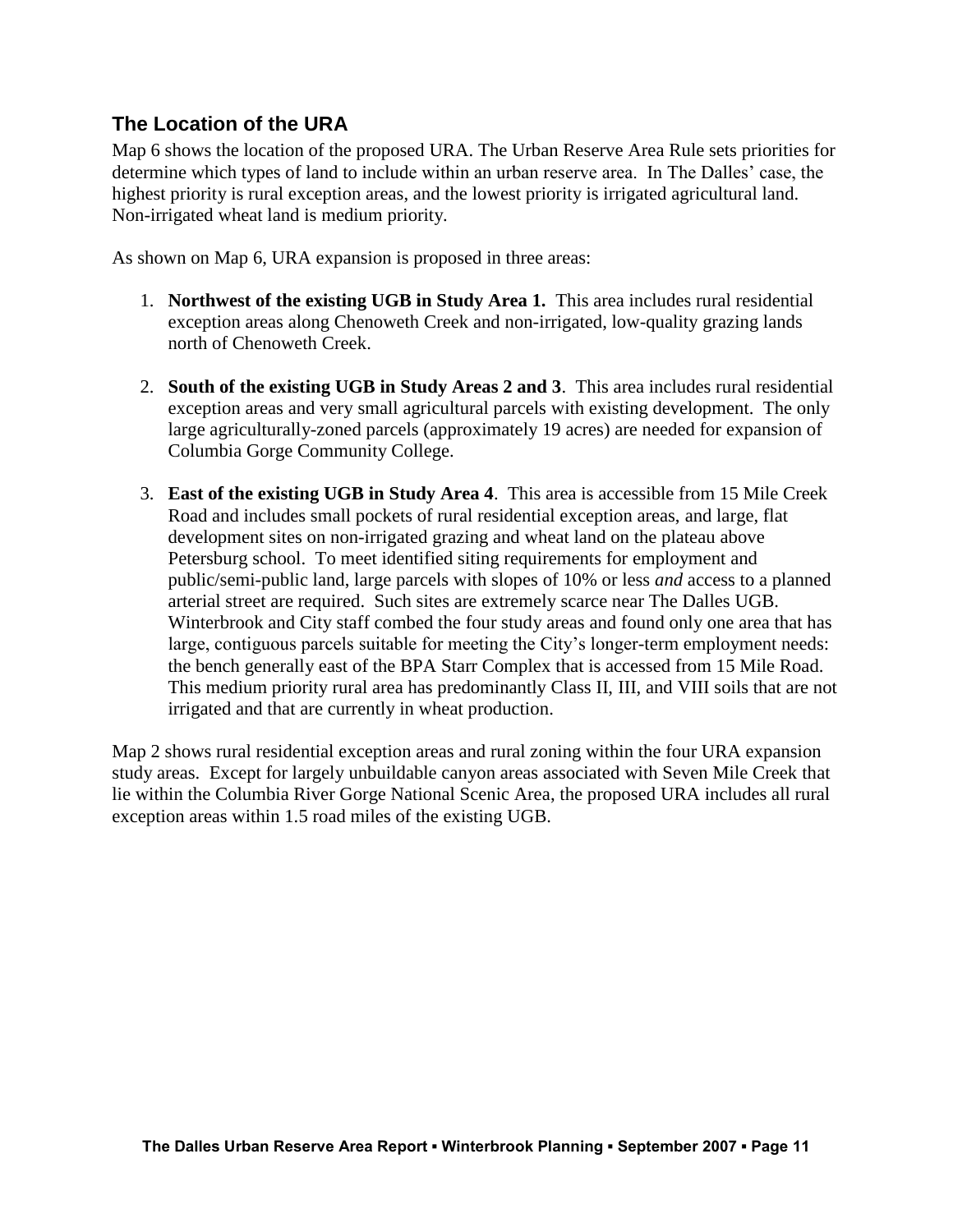**The Dalles Urban Reserve Area Report ▪ Winterbrook Planning ▪ September 2007 ▪ Page 12**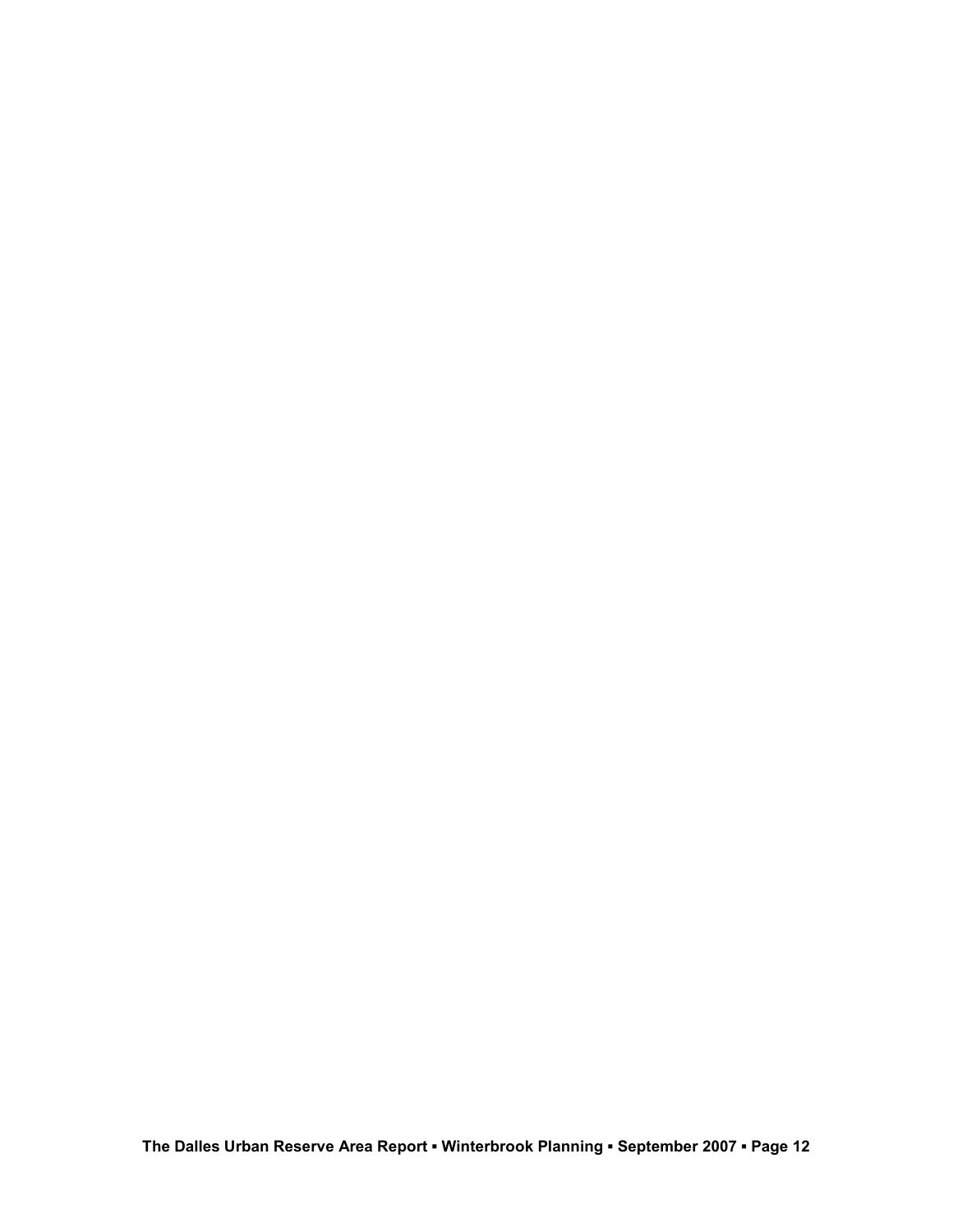## <span id="page-12-0"></span>**Introduction**

Establishment of The Dalles Urban Reserve Area is governed by the Land Conservation and Development Commission's (LCDC's) Urban Reserve Rule (OAR Chapter 660, Division 021). The purpose of urban reserves is stated in this rule as follows:

#### *660-021-0000 Purpose This division authorizes planning for areas outside urban growth boundaries to be reserved for eventual inclusion in an urban growth boundary and to be protected from patterns of development that would impede urbanization.*

Section 1 of the rule states that cities may plan for 10-30 years beyond the 20-year planning period required for UGBs. The Dalles URA is based on Year 2056 employment, residential and public / semi-public land need projections. All cities in Oregon must maintain a 20-year urban land supply. The Dalles URA includes land outside the acknowledged UGB that eventually will be included within the UGB as (a) 20-year land need is demonstrated, *and* b)The Columbia River Gorge Commission approves a "minor amendment" to The Dalles Urban Area.

During the interim, land within The Dalles URA must be "protected" by Wasco County regulations to allow for efficient urban development in the future.

### **Report Organization**

The Dalles' URA is established to meet the City's urban growth needs through the Year 2056. This report is organized as follows:

- Part I determines the land area that will be needed during the 50-year planning period.
- Part II justifies the location of the URA based on relevant provisions of the Urban Reserve Rule (OAR 660, Division 021).
- Part III explains how The Dalles and Wasco County will manage interim development within the URA prior to its inclusion within The Dalles'20-year Urban Growth Boundary (UGB).

### **Relation to the Columbia River Gorge National Scenic Area Act (NSAA)**

As part of the 2006-08 comprehensive plan revision process, The Dalles and Wasco County are seeking approval from the Gorge Commission to amend the "Urban Area" established under the Columbia River Gorge National Scenic Area Act (NSAA). Gorge Commission approval of an expanded "Urban Area" is necessary for The Dalles to expand its 20-year UGB to meet demonstrated population, employment and livability land needs. However, establishment of an urban reserve area does not require changes to Wasco County Comprehensive Plan map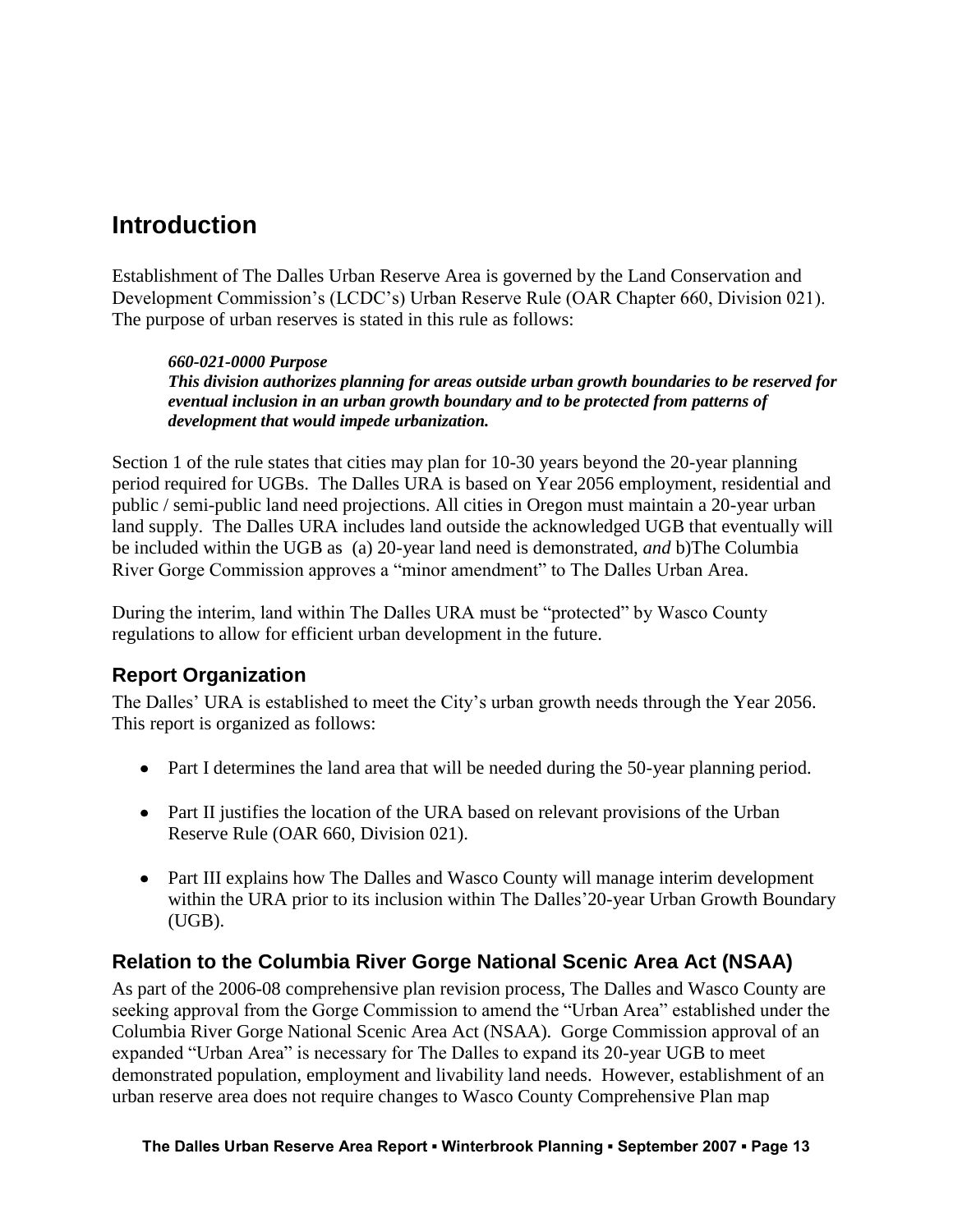designations or rural plan policies. In fact, OAR 660-021-0040 makes it clear that "lands in the urban reserve area shall continue to be planned and zoned for rural uses."<sup>2</sup>

To the extent that County zoning is changed as a result of the establishment of an urban reserve area, *interim* zoning standards would be more restrictive. Therefore, there is no reason to conclude that establishment of an urban reserve area would be in conflict with the purpose of the NSAA. Moreover, a City and County decision to establish a URA is not binding upon the Gorge Commission. For these reasons, The Dalles is coordinating with Wasco County in the establishment of The Dalles' URA independent of their request to amend the NSA Urban Area and expand The Dalles 20-year UGB.

## <span id="page-13-0"></span>**Part I: Year 2056 Land Needs Assessment**

This section demonstrates how much buildable land is needed to meet Year 2056 growth needs, and describes site suitability requirements for targeted employment, parks and schools. The following background documents provide the factual basis for establishing The Dalles URA:

Volume II of The Dalles Comprehensive Plan includes the following background documents that justify the need for, and location of the Year 2026 UGB and URA:

- *Land Use Needs and Locational Analysis* (Erik C. Rundell, City of The Dalles, 2005)
- *Population Forecast for The Dalles* (ECONorthwest, 2006)
- *City of The Dalles Economic Opportunities Analysis* (ECONorthwest, 2007)
- *City of The Dalles Residential Land Needs Report* (Winterbrook Planning, 2007)
- *City of The Dalles Demographic Trends Analysis* (Winterbrook Planning, 2006)
- *Buildable Lands Inventory Methods and Maps for The Dalles UGB and URA* (Winterbrook Planning and the City of The Dalles, 2006)
- *Goal 13 Energy and Land Use Analysis* (ECONorthwest, 2006)
- *Urban Growth Management Report* (Winterbrook Planning, 2007)

## <span id="page-13-1"></span>*Year 2056 Population Projection*

The coordinated population project is the basis for determining housing and public / semi-public land needs. The Wasco County Court adopted coordinated forecasts for Wasco County and its constituent cities on February 7, 2007. This forecast was based on a memorandum entitled *Population Forecast for The Dalles* prepared by ECONorthwest (May 26, 2006). The adopted and coordinated population projection shows a 2056 population of 31,926. The coordinated population projection is the foundation for determining the amount of land needed to accommodate population and livability growth needs within the URA. The 2056 population projection of 31,926 is used to justify the 2056 Urban Reserve Area (URA). As shown on Table

 $\overline{a}$  $2$  The full text of this section reads as follows:

*<sup>660-021-0040</sup> Urban Reserve Area Planning and Zoning* 

*<sup>(1)</sup> Until included in the urban growth boundary, lands in the urban reserve area shall continue to be planned and zoned for rural uses in accordance with the requirements of this section, but in a manner that ensures a range of opportunities for the orderly, economic and efficient provision of urban services when these lands are included in the urban growth boundary.*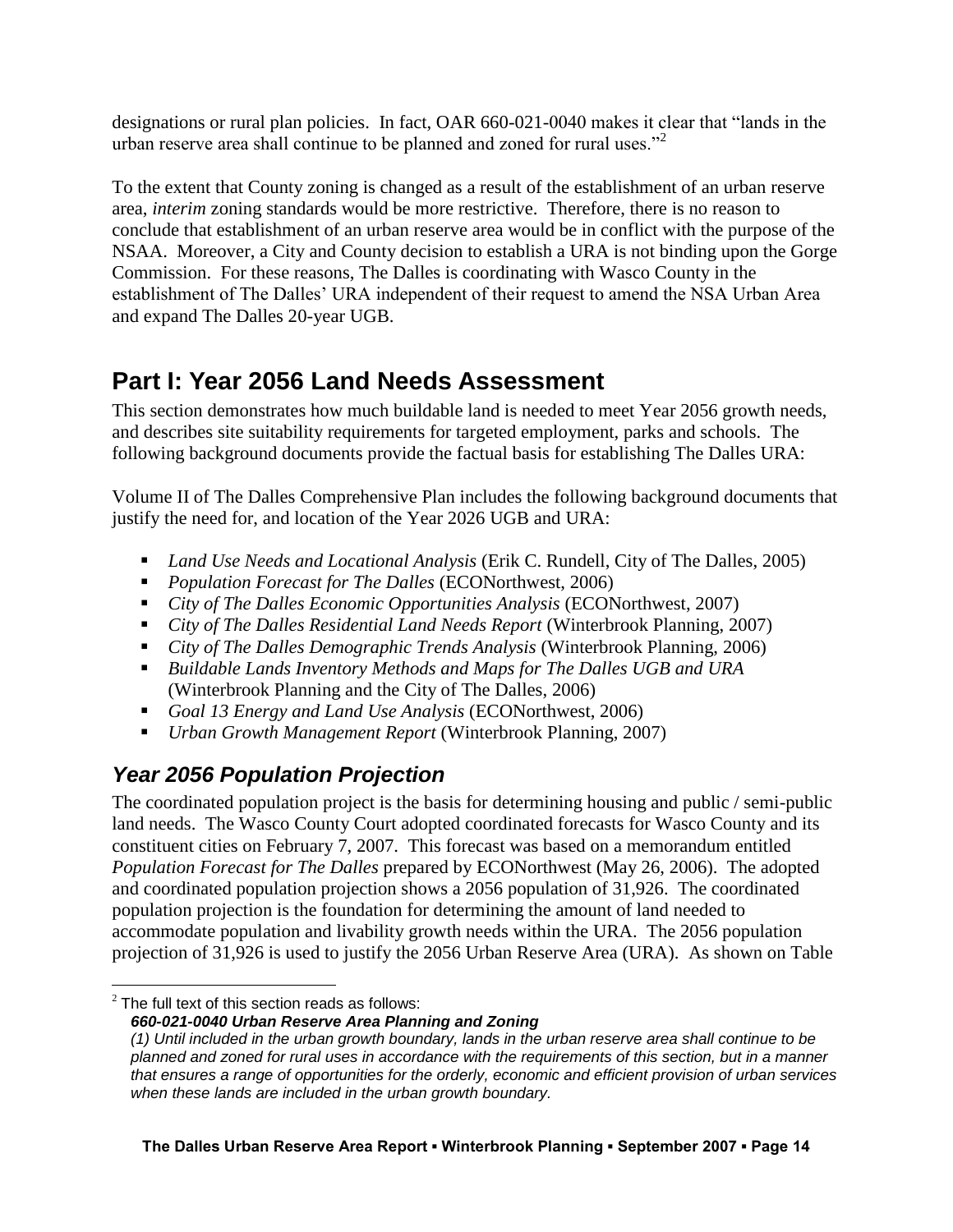III-1 below, The Dalles population is projected to increase by 7,073 from 2026-2056, and by 16,454 from 2026-2056.

| Year | <b>Population</b> | <b>Increase</b> |
|------|-------------------|-----------------|
| 2006 | 15.472            |                 |
| 2026 | 22,545            | 7,073           |
| 2056 | 31.926            | 16,454          |

### <span id="page-14-0"></span>*Employment Land Needs*

The section identifies employment needs for the 50-year planning period. It begins with an overview of 20-year needs and builds on these needs to meet the URA timeframe.

### **Year 2006-2056 Employment Land Needs**

*The Dalles Economic Opportunities Analysis* (ECONorthwest, April 2007), identifies targeted industries as well as needed site size and locational characteristics for those targeted industries. During this planning process, two significant employment events have occurred in The Dalles, affecting the available employment site supply:

- First, Google located facilities in The Dalles, developing on and optioning over 100 acres of industrial land;
- Second, Northwest Aluminum shut down its facility and put most of their land on the market, creating four redevelopment sites for future employment, ranging in size from 19 to 120 acres.

Prior to Northwest Aluminum's decision, The Dalles had no suitable employment sites over 50 acres in size. However, Northwest's Aluminum's decision to close its plant permanently meant that all of the City's short-term (20-year) large-site industrial needs can be met within the existing UGB.

The EOA (pp. vi-vii and 63-64) provides additional direction as to how land should be allocated to meet short-term employment needs:

- *The City has a deficit of commercial lands—in all designations. Our evaluation of the*  land capacity analysis is that the City should expand both the central business district *and community commercial zones. The City should also consider identifying areas in close proximity to housing where neighborhood commercial services could be located.*
- *The City needs a large (40-acre+) regional commercial site. The City should identify and allocate buildable commercial land with access to I-84 to accommodate this need.*
- *In addition, the City should consider establishing a business park designation that could accommodate office uses as well as certain light manufacturing uses.*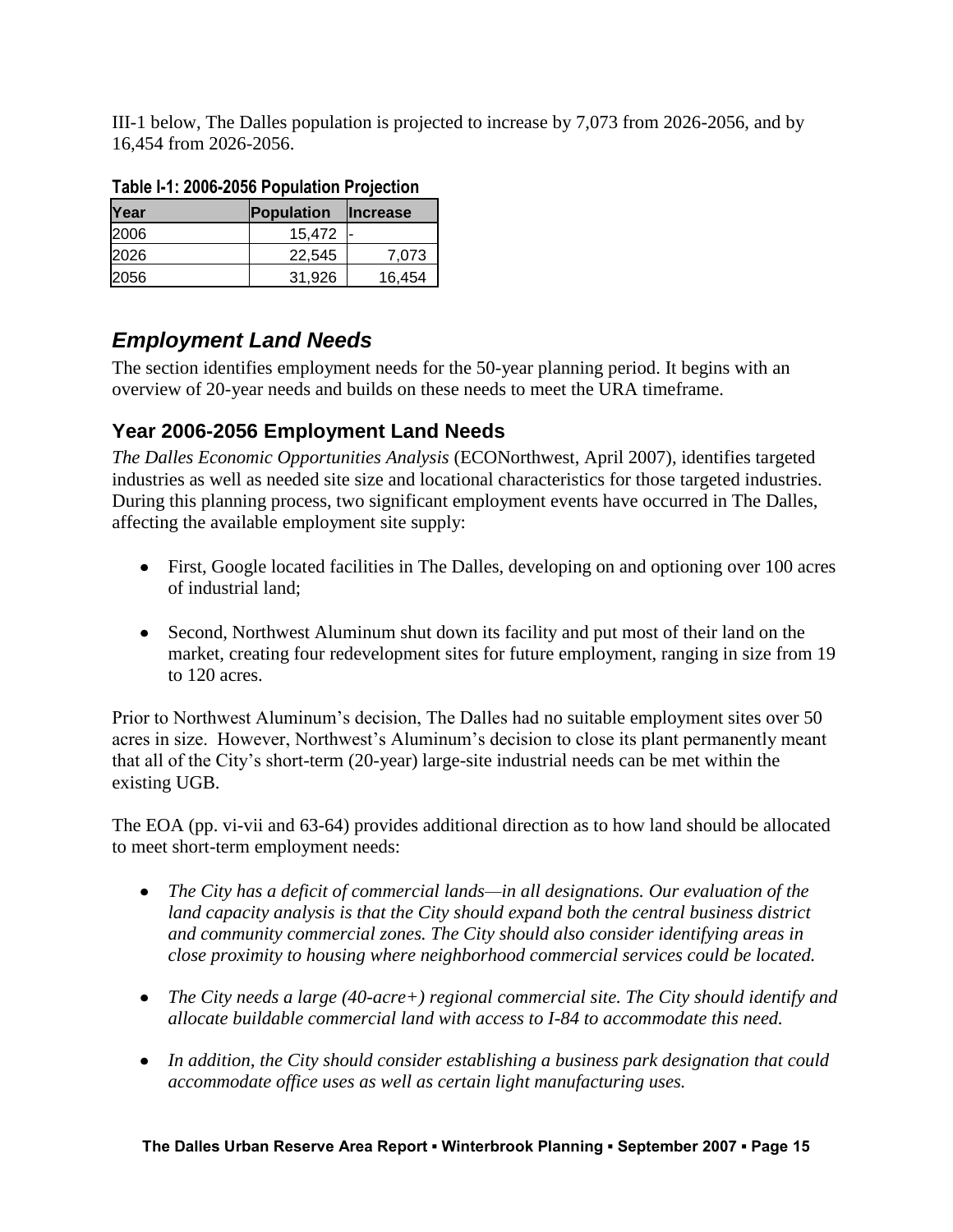Large, flat sites adjacent to the UGB with arterial street access are difficult to find. Therefore, the City was forced to lower its siting requirements for business parks and neighborhood commercial centers. These two employment categories are compatible with residential neighborhoods and do not require direct I-5 access. However, they must:

- Have direct access to an existing or planned arterial street;
- Be centrally located to serve existing or planned residential growth (neighborhood commercial centers only);
- Have slopes of 15 percent or less;
- Meet size requirements outlined by the EOA; and
- Be serviceable during the planning period with sanitary sewer, water and storm drainage facilities.

Table I-2 below shows needed employment sites by size category for the 50-year URA timeframe. The Dalles is projected to need 515 employment sites, totaling 977 acres, from 2006 through 2056.

| 2056 Site Size Needs | <b>Average Site</b> | 2056 Needed Sites | <b>2056 Site</b> |  |
|----------------------|---------------------|-------------------|------------------|--|
|                      | <b>Size</b>         |                   | Acreage          |  |
| Under 5              |                     | 495               | 453              |  |
| 5 to 20              | 12                  | 12                | 144              |  |
| 20 to 50             | 35                  | 4                 | 140              |  |
| Over 50              | 60                  | 4                 | 240              |  |
| <b>Total</b>         |                     | 515               | 977              |  |

#### **Table I-2: 2006 - 2056 Employment Site Needs**

As shown on Map 6, The Dalles proposes to include the following employment lands within its 2056 URA, to meet short-term and 50-year employment needs:

- $\triangleright$  Study Area 1 (Northwest): A 44-acre general commercial site is proposed adjacent to I-84, with access to Chenoweth Creek Road and the Historic Columbia River Highway (US 30). Most of this site has slopes of 10 percent of less, with nearby sanitary sewer and water service.
- $\triangleright$  Study Area 1 (Northwest): An 18-acre neighborhood commercial site is located approximately a mile from the existing UGB, and is centrally located to serve the planned Hidden Valley expansion area. The site is accessed from Chenoweth Creek Road – a planned arterial street. Although most of the site is less than 10 percent maximum slope requirement, excavation will be required on slopes of 10-15% to create a relatively flat site suitable for neighborhood commercial use.
- $\triangleright$  Study Area 3 (South): A 33-acre proposed business park site is located on a relatively flat bench (with slopes of 10-15%), immediately adjacent to and east of the Bonneville Power Administration (BPA) Starr Complex. The site has direct access to 15-Mile Road, a planned arterial street. This site is proposed to be a 33-acre business park.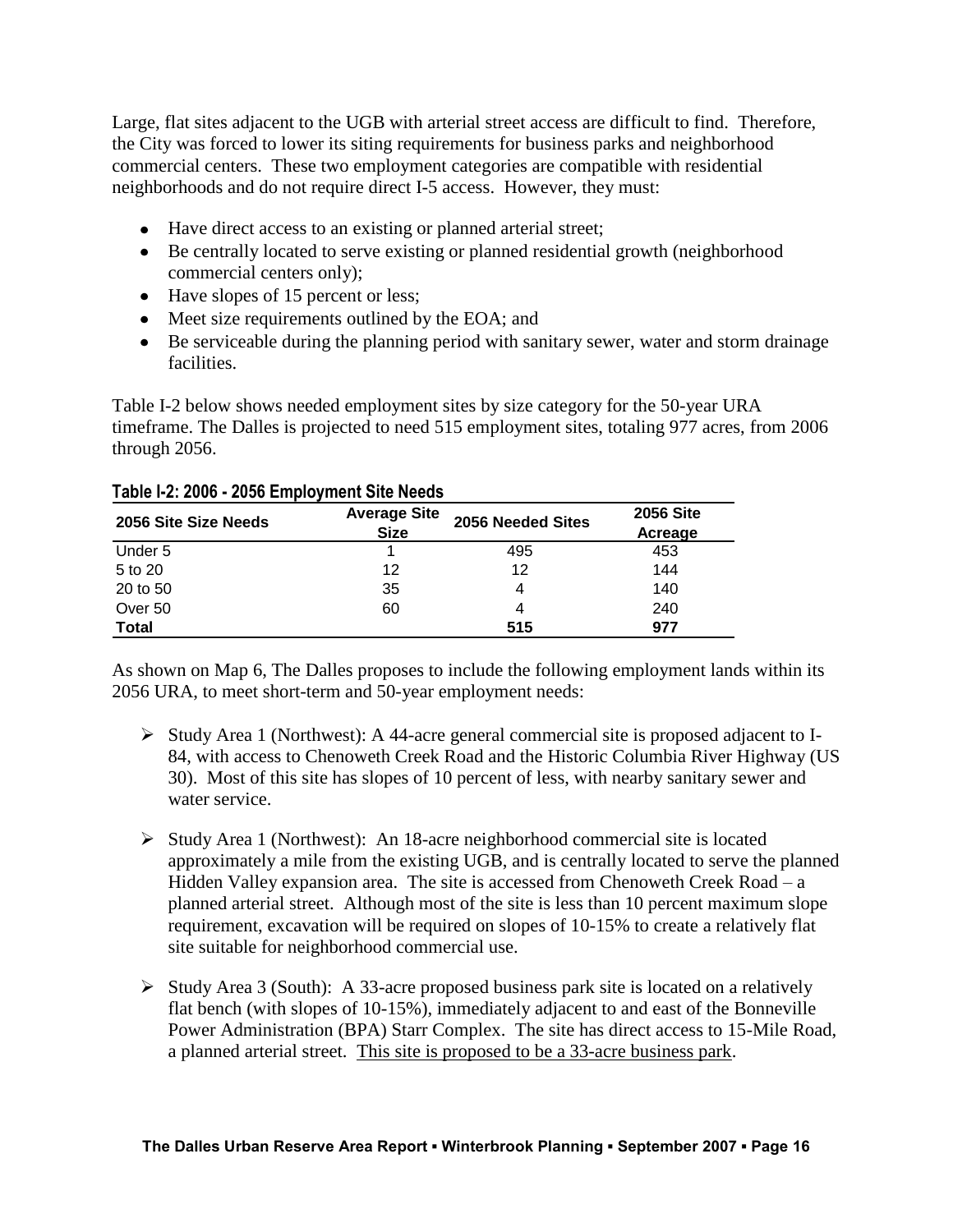$\triangleright$  Study Area 4 (East): Approximately 500 gross acres (477 buildable) of large, adjacent tracts of industrial and commercial land located on a relatively flat bench outside of the NSA boundary.<sup>3</sup> Table I-3 shows the site size distribution of employment areas included within the URA. As shown on Table I-3, about 80% of the new employment land is found in large sites. These large sites currently have Exclusive Farm Use zoning and are used for wheat production and grazing. These sites will be able to meet both large and small site needs when they are brought into The Dalles' UGB, annexed, and provided with urban services.

| <b>TADIC FOR OTAL EMPLOYMENT ORCS</b> |        |         |  |  |  |
|---------------------------------------|--------|---------|--|--|--|
| 2056 URA Employment Sites             | Number | Acreage |  |  |  |
| Under 5                               | b      |         |  |  |  |
| 5 to 20                               |        | 57      |  |  |  |
| 20 to 50                              |        | 141     |  |  |  |
| Over 50                               | З      | 395     |  |  |  |
| <b>Total</b>                          | 16     | 601     |  |  |  |

#### **Table I-3: URA Employment Sites**

 $\overline{a}$ 

Table I-4 shows a simple site comparison, using the existing configuration of URA employment land. A simple review of the site need compared to proposed supply would conclude that the URA falls about 435 acres short of meeting 2056 site needs.

- Have access to an I-84 interchange via an existing or planned arterial street;
- Except for neighborhood commercial sites, be located to minimize truck traffic through existing or planned urban residential neighborhoods and minimize potential conflicts with existing or planned residential areas by minimizing common boundaries;
- Be adjacent to existing industrial development or create an entirely new employment center;
- In the case of neighborhood commercial sites, be centrally located to serve existing and planned residential areas;
- Have slopes of 10 percent or less;
- Meet size requirements outlined by the EOA; and
- Be serviceable within the planning period with sanitary sewer, water and storm drainage facilities.

 $3$  While The Dalles' existing UGB meets most identified 20-year employment site needs, the City must look beyond its existing UGB to meet industrial and other employment site needs through the Year 2056. As noted in the section immediately above, suitable employment sites must:

<sup>•</sup> Be comprised of large blocks of land as near as possible to the UGB and outside the NSA boundary if possible;

Large, flat sites adjacent to the 2006 UGB with arterial street access are rare. Therefore, the City was forced to adjust its siting requirements for basic employment, business parks and neighborhood commercial centers based on topographical conditions. Since the only flat areas large enough to meet industrial or business park siting needs are located on a bench approximately three miles from the closest I-84 interchange, the City is making a major investment in roads and infrastructure to serve this uniquely suitable area. As shown on Map 4, such sites are not available within rural residential exception areas in Study Area 1-4.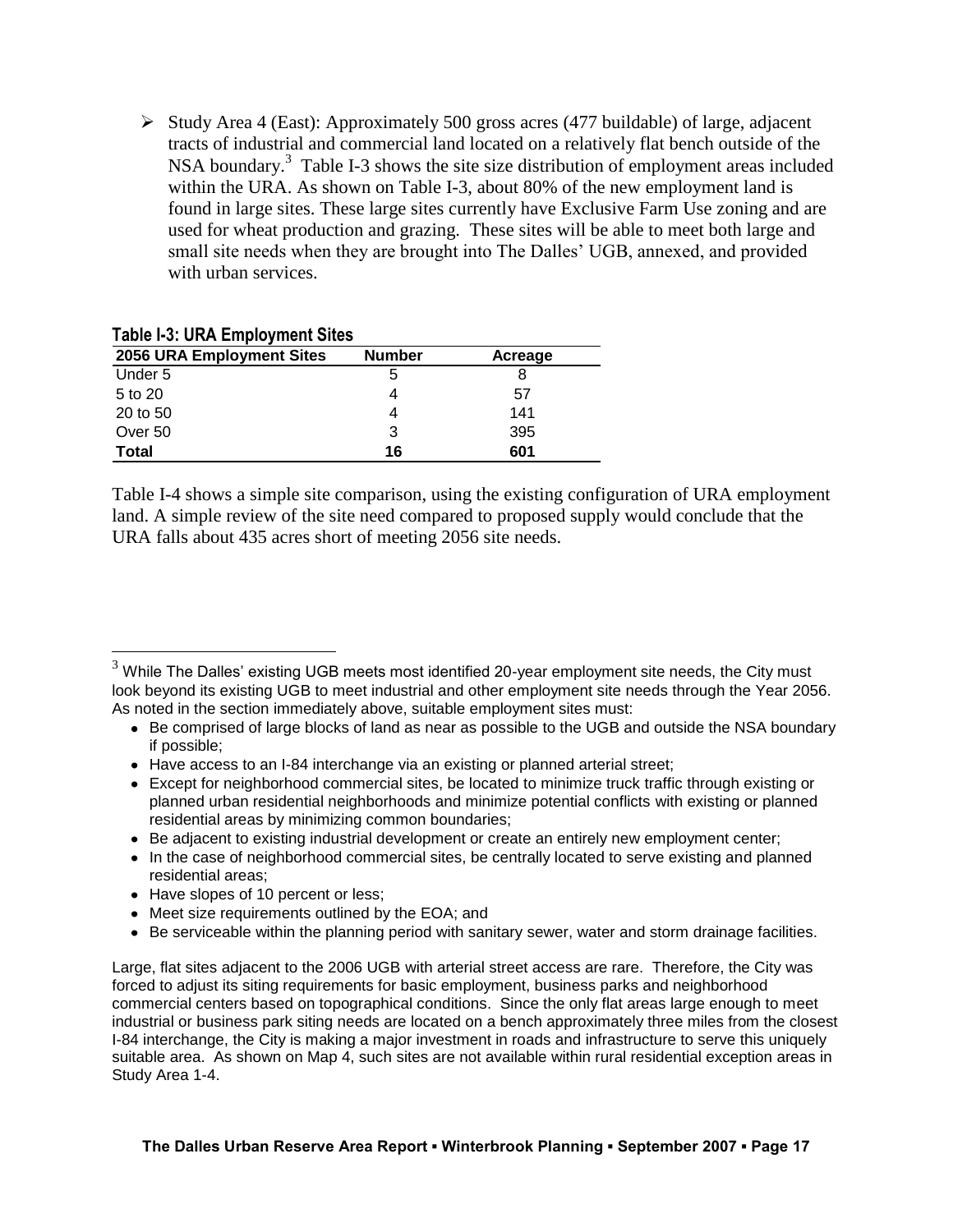| 2056 Site Size Needs | <b>Average Site</b><br><b>Size</b> | 2056 Supply | 2056 Needed<br><b>Sites</b> | <b>Site Surplus</b><br>(Deficit) | <b>Acres Surplus</b><br>(Deficit) |
|----------------------|------------------------------------|-------------|-----------------------------|----------------------------------|-----------------------------------|
| Under 5              |                                    |             | 495                         | (484)                            | (484)                             |
| 5 to 20              | 12                                 | 14          | 12                          |                                  | 24                                |
| 20 to 50             | 35                                 |             |                             |                                  | (35)                              |
| Over 50              | 60                                 |             |                             |                                  | 60                                |
| Total                |                                    | 33          | 515                         | (482)                            | (435)                             |

**Table I-4 URA Site Supply** *versus* **2006-2056 Site Need**

However, because of the development restrictions on URA land and because most of the proposed employment land is found on large, adjacent parcels, it is expected that site configurations will change as the land is included within The Dalles UGB. Due to these factors, it is more reasonable to compare total land supply with total site need, rather than assume existing URA employment site sizes will remain constant. As shown on Table I-5 below, The Dalles requires 977 total acres of employment sites within the 50-year timeframe, and proposes to provide 839 acres of employment land within the existing UGB and proposed URA. The proposed URA provides approximately 138 fewer acres than needed for 2056 employment site needs.

**Table I-5: 2056 Employment Site Need** *versus* **Supply**

| 2056 Employment Sites               | <b>Acres</b> |
|-------------------------------------|--------------|
| Site Need                           | 977          |
| 2056 URA Supply                     | 839          |
| <b>Employment Surplus (Deficit)</b> | (138)        |

### <span id="page-17-0"></span>*Residential and Public / Semi-Public Land Needs*

The section first determines 20-year residential and public / semi-public land needs that are met within and immediately outside the exiting UGB. Then residential and public / semi-public land needs for the 20-50 year planning period are identified.

### **Year 2006-2026 Residential and Public / Semi-Public Land Needs**

The *Residential Land Needs Report* (Winterbrook, April 2007) projected housing and public/semi-public land needs for 2026 and 2056. The report first considered residential land needs based on recent development trends. This report determined that, should The Dalles continue to develop at types and densities consistent with actual development over the last seven years, The Dalles would have required 1,403 acres of residential land to meet housing demand through 2026, as shown on Table I-6 below.

| <b>Plan Designation</b> | <b>Percent</b> | <b>Units</b> |     | <b>Gross Density Gross Acre Need</b> |
|-------------------------|----------------|--------------|-----|--------------------------------------|
| RL                      | 64%            | 4.514        | 4.4 | 1.026                                |
| RMH                     | 22%            | 1.552        | 7.2 | 216                                  |
| RH                      | 14%            | 987          | 6.1 | 162                                  |
| <b>Totals</b>           | 100%           | 7.053        | 5.0 | 1.403                                |

| Table I-6: 2056 Housing Land Need - Based on Actual Development |  |  |
|-----------------------------------------------------------------|--|--|
|                                                                 |  |  |

However, Statewide Planning Goal 10 (Housing) requires that cities provide for the housing needs of existing and future residents, and requires cities to conduct a "housing needs analysis" that compares local housing needs with housing costs. The Dalles prepared such an analysis in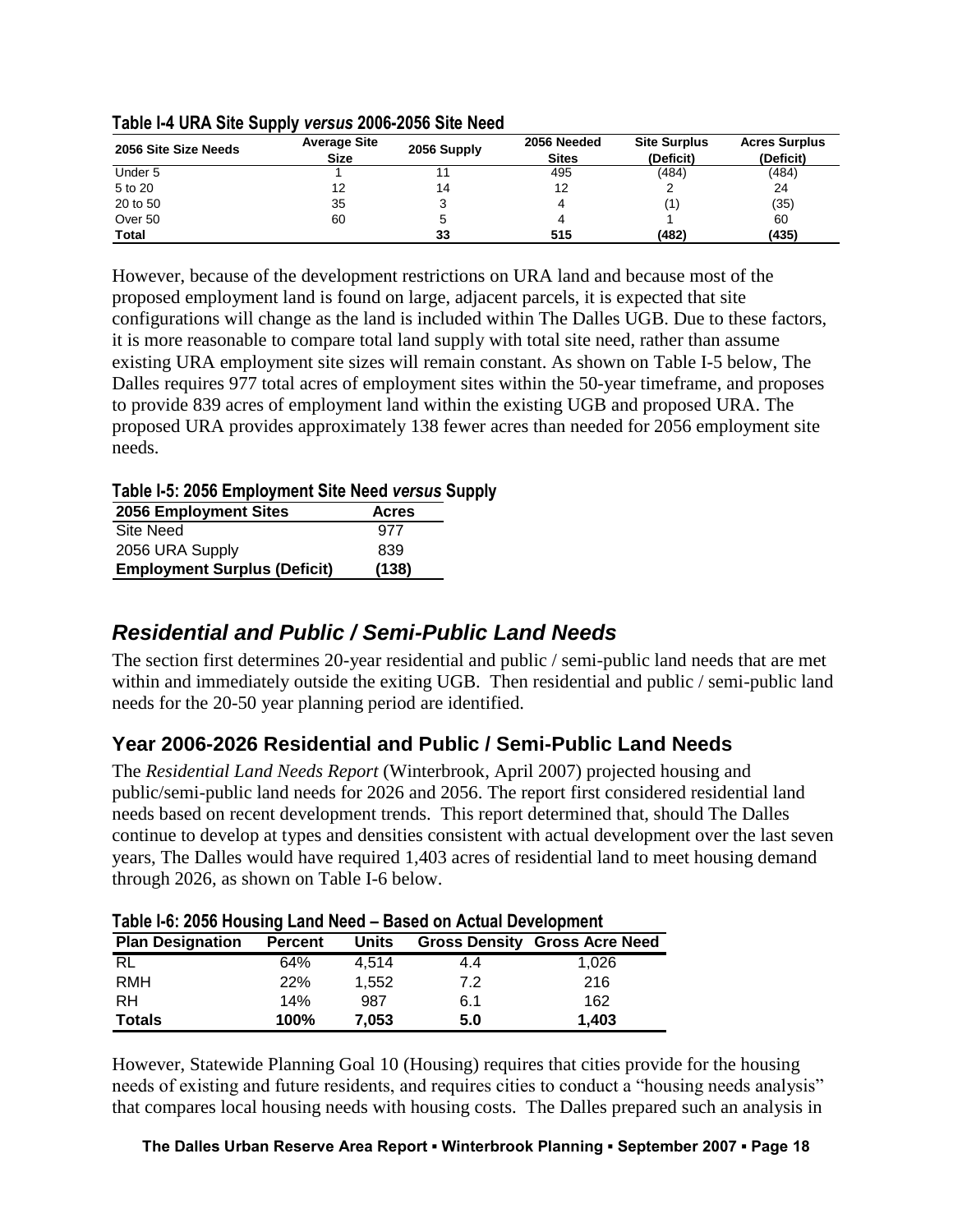1992, when it adopted a series of effective measures to meet the housing needs of its citizens. Winterbrook updated this analysis in 2007 and considered recent increases in land costs and changes in housing types that have occurred over the last few years in The Dalles. Winterbrook concluded that increased densities and a broader mix of housing types were necessary to meet the community's future housing needs. The Planning Commission reviewed and recommended approval of the *Residential Land Needs Report* and additional "measures" to increase land use efficiency and reduce housing costs.

These measures are summarized below:

- Plan for more multi-family and higher-density affordable home ownership opportunities, including small lot single-family and row homes, as called for in the Residential Land Needs Report;
- Establish minimum densities in each residential zoning district:
	- o Low Density Residential designation at 3-6 dwelling units per gross acre;
	- o Medium Density Residential designation at 7-17 dwelling units per gross acre;
	- o High Density residential designation at 10-25 dwelling units per gross acre;
- Plan for 20% of future single family dwellings to be affordable "small lot" single family on 4,000 square foot lots;
- Use variable lot dimensions to allow flexibility in platting irregular blocks. A wide lot of 55 to 70 foot width can present the illusion of a larger house where lot depth may be 70 to 80 feet. Alternating narrow and wide lots can be used to accommodate different housing plans and appeal to target markets.
- Allow for rental additions to existing single family neighborhoods with reasonable design guidelines. A new, generally small rental or "studio" unit can be created by converting a garage, building over garages, dormer additions on second stories, or basement apartment conversions.
- Cluster housing can increase the standard single family densities of 6 units per acre to anywhere from 8 to 14 units by clustering homes together and sharing open spaces.
- Attached housing in the form of duplexes and triplexes can be added to existing neighborhoods on relatively small lots. Many cities allow such development on large corner lots, while reserving interior lots for more traditional housing.
- Townhouses or rowhouses are the same, a single family attached dwelling with a common wall shared with other units. Typically these units are narrow (22' to 32' wide) arranged in clusters or rows of 2 to 10 units, producing densities of from 10 to 16 units per acre. Each townhouse and townhouse lot (2,000 to 3,500 square feet) is individually owned and may be sold or rented, appealing to many markets.
- Increase overall planned residential density from 5.0 to 5.6 dwelling units per gross acre, or 7.0 dwelling units per net acre;
- Include a new multi-family area within the URA, west of the new Highway 30 commercial center;
- Include a new mixed-use neighborhood center at the intersection of Chenoweth Creek Road and Seven Mile Hill Road;
- Allow for automatic density transfer through an administrative review process on sites with topographic constraints; and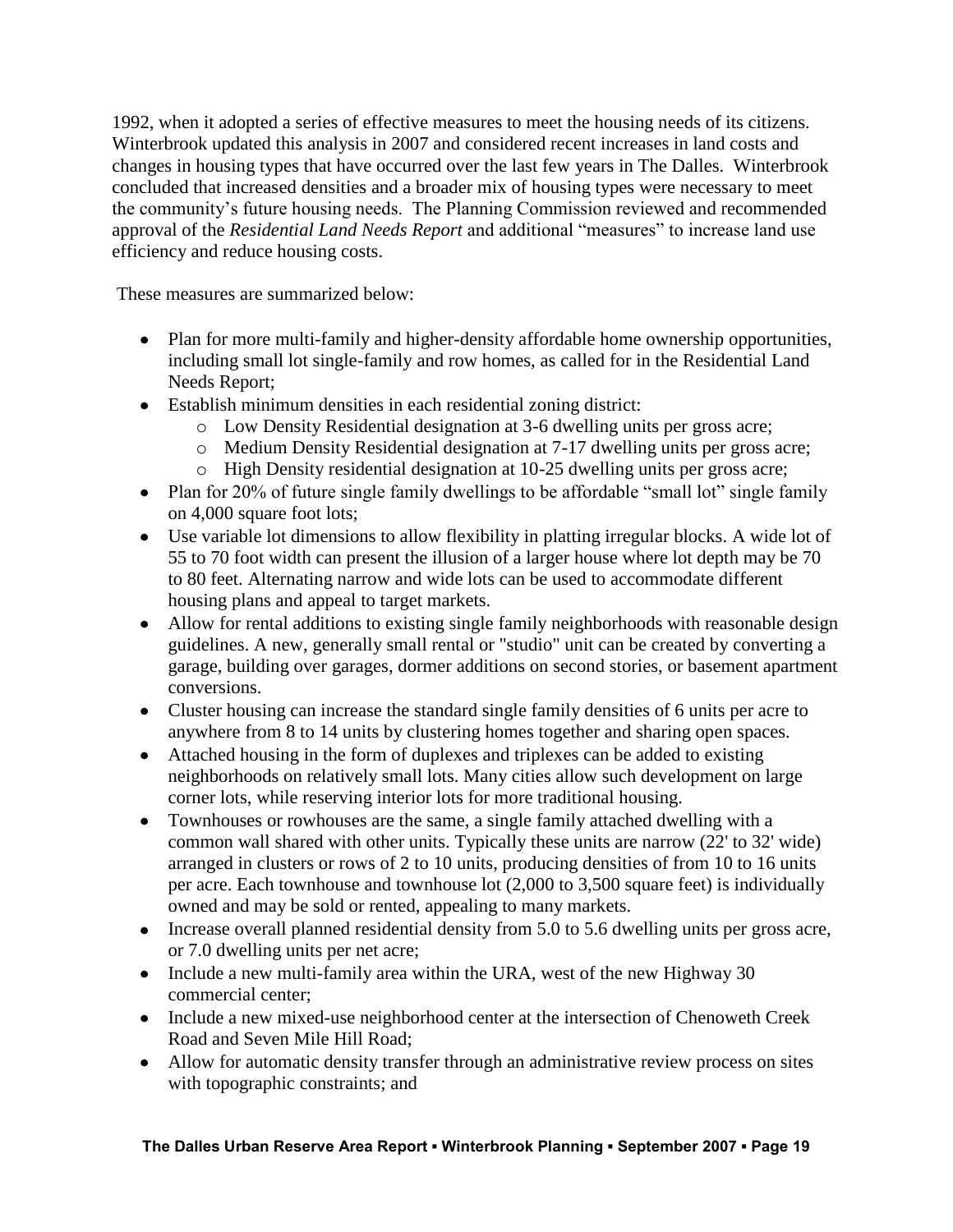Adopt zoning code amendments that ensure residential densities occur within planned density ranges in each district.

The *City of The Dalles Recommended Zoning District Amendments* (Winterbrook Planning, July 2006) includes detailed recommendations to the City's residential and mixed used districts that implement the above "measures." As shown in Table I-7 below, these measures reduce Year 2006-2056 buildable land needs by 150 acres (about 11%), when compared with actual densities that occurred from 2001-2006. Thus, based on new measures to reduce housing costs and increase land use efficiency, there is a demonstrated need for 1,253 gross buildable residential acres through 2056.

| <b>Unit Type</b> | <b>Percent</b> | Units | <b>Gross Density</b> | <b>Net Density</b> | 2056 Gross Acres Needed |  |
|------------------|----------------|-------|----------------------|--------------------|-------------------------|--|
| SF-Large Lot     | 50%            | 3,526 |                      |                    | 882                     |  |
| SF-Small Lot     | 20%            | 1.411 |                      | 8.8                | 202                     |  |
| Mobile Home Park | 5%             | 353   |                      | 9.4                | 44                      |  |
| Multi-Family     | 25%            | 1.763 | 14                   | 16.5               | 126                     |  |
| <b>Totals</b>    | 100%           | 7.053 | 5.6                  |                    | 1,253                   |  |

#### **Table I-7: Reduced 2056 Housing Land Need – With Measures**

In addition to housing needs, the *Residential Land Needs Report* analyzed public and semi-public land needs that typically are met on land designated for residential use. These needs are summarized in Table I-8 below.<sup>4</sup> Through 2056, The Dalles is projected to need about 612 acres of suitable land for public and semi-public uses.

| 2006-2056 Public / Semi-Public Need | Acres |
|-------------------------------------|-------|
| Schools                             | 97    |
| <b>Community College</b>            | 19    |
| Park                                | 197   |
| <b>Golf Course</b>                  | 120   |
| Religious                           | 61    |
| <b>Group Housing</b>                | 14    |
| Government                          | 105   |
| Total                               | 612   |

 $\overline{a}$ 

#### **Table I-8: 2026 Public / Semi-Public Land Need**

Table I-9 shows The Dalles' total residential land need through 2056, including land for housing and public / semi-public uses. The Dalles will require a total of 1,865 residential acres to meet its identified 2056 residential land needs. Active recreational parks and schools typically require large, flat sites. Specific site requirements for parks and schools are discussed a few pages below.

<sup>&</sup>lt;sup>4</sup> At the June 7, 2007 Planning Commission public hearing, the Columbia Gorge Community College presented the results of its recent facilities planning process, which documented the need for additional land adjacent to the existing college. As a result, The Dalles Planning Commission identified an additional need community college expansion land that had not previously been addressed in the *Residential Land Needs Report*. Testimony was also provided by The Dalles Golf Course, which identified a need for additional land to expand its existing 9-hole course to a standard 18-hole course with practice facilities.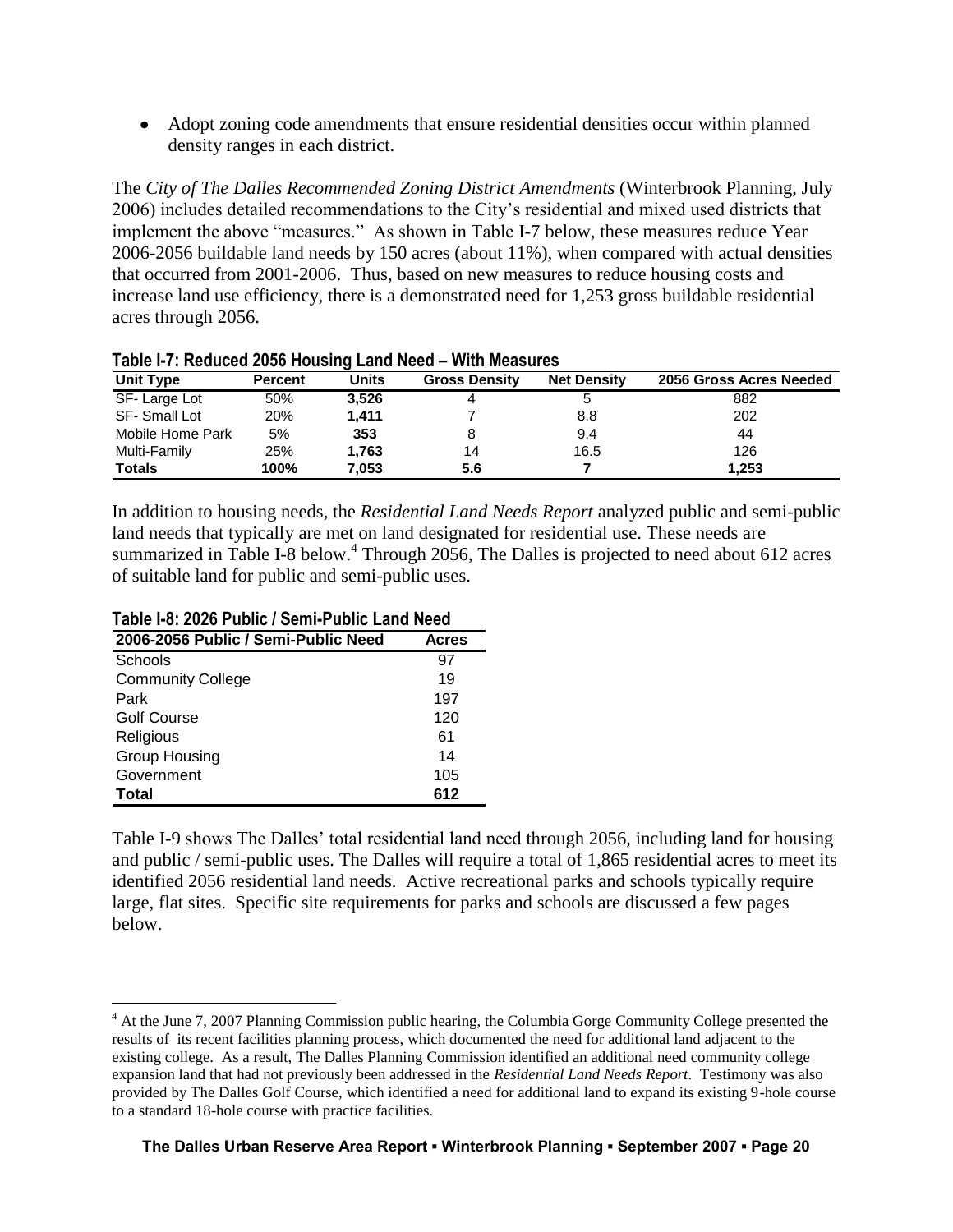| Table I-9: 2026 Residential Land Need                 |       |  |  |
|-------------------------------------------------------|-------|--|--|
| 2006-2056 Total Residential Land Need<br><b>Acres</b> |       |  |  |
| Housing                                               | 1.253 |  |  |
| Public / Semi-Public                                  | 612   |  |  |
| Total                                                 | 1,865 |  |  |

The *Residential Land Needs Report* compared residential land needs with The Dalles' existing residential land supply. As shown on Table I-10, The Dalles currently has 348 gross buildable residential acres inside its existing UGB.

#### **Table I-10: 2006 Residential Land Supply**

| <b>2006 Residential Supply</b>    | <b>Acres</b> |
|-----------------------------------|--------------|
| Low Density Residential           | 296          |
| <b>Medium Density Residential</b> | 19           |
| <b>High Density Residential</b>   | 33           |
| Total                             | 348          |

The Dalles' residential land supply is not sufficient to meet its 50-year residential land needs. As shown on Table I-11, The Dalles will require an additional 1,517 residential acres to meet residential land needs through 2056.

| Table I-11: 2056 Residential Need and existing UGB Supply |              |
|-----------------------------------------------------------|--------------|
| 2056 Residential Land Need vs Supply                      | <b>Acres</b> |
| 2006-2056 Residential Need                                | 1.865        |

| 2006-2056 Residential Need | 1.865   |
|----------------------------|---------|
| 2006 Residential Supply    | .348    |
| <b>Surplus (Deficit)</b>   | (1,517) |

As noted in the discussion of the location of the URA below, the Urban Reserve Area administrative rule generally requires cities to include exception areas before including agricultural land. To meet OAR Chapter 600, Division 021 priorities, The Dalles proposes to include residential exception areas adjacent to or near (i.e., within a quarter mile of) the existing UGB. The Dalles Community Development Director analyzed residential housing capacity in these exception areas (*Findings for Exception Areas and Adjacent Properties*, The Dalles, June 2007), and determined they had the capacity to provide an additional 323 residential dwelling units. These results are shown on Table I-12. This 323-unit capacity provides the equivalent of 58 acres of residential land need at 5.6 dwelling units per gross buildable acre.

| <b>Table I-12: Rural Residential Exception Area Capacity</b> |       |  |
|--------------------------------------------------------------|-------|--|
| <b>Exception Area Capacity</b>                               | Units |  |
| 1A                                                           |       |  |
| 1B                                                           | 50    |  |
| 2A                                                           | 56    |  |
| 2B                                                           | 40    |  |
| 3                                                            | 120   |  |
| 4                                                            | 9     |  |
| 5                                                            | 38    |  |
| 6                                                            | 3     |  |
| <b>Total</b>                                                 | 323   |  |
| 58<br><b>Acreage Equivalent @ 5.6 DU/Acre</b>                |       |  |

| Total |  | 323 |  |
|-------|--|-----|--|
|       |  |     |  |

**The Dalles Urban Reserve Area Report ▪ Winterbrook Planning ▪ September 2007 ▪ Page 21**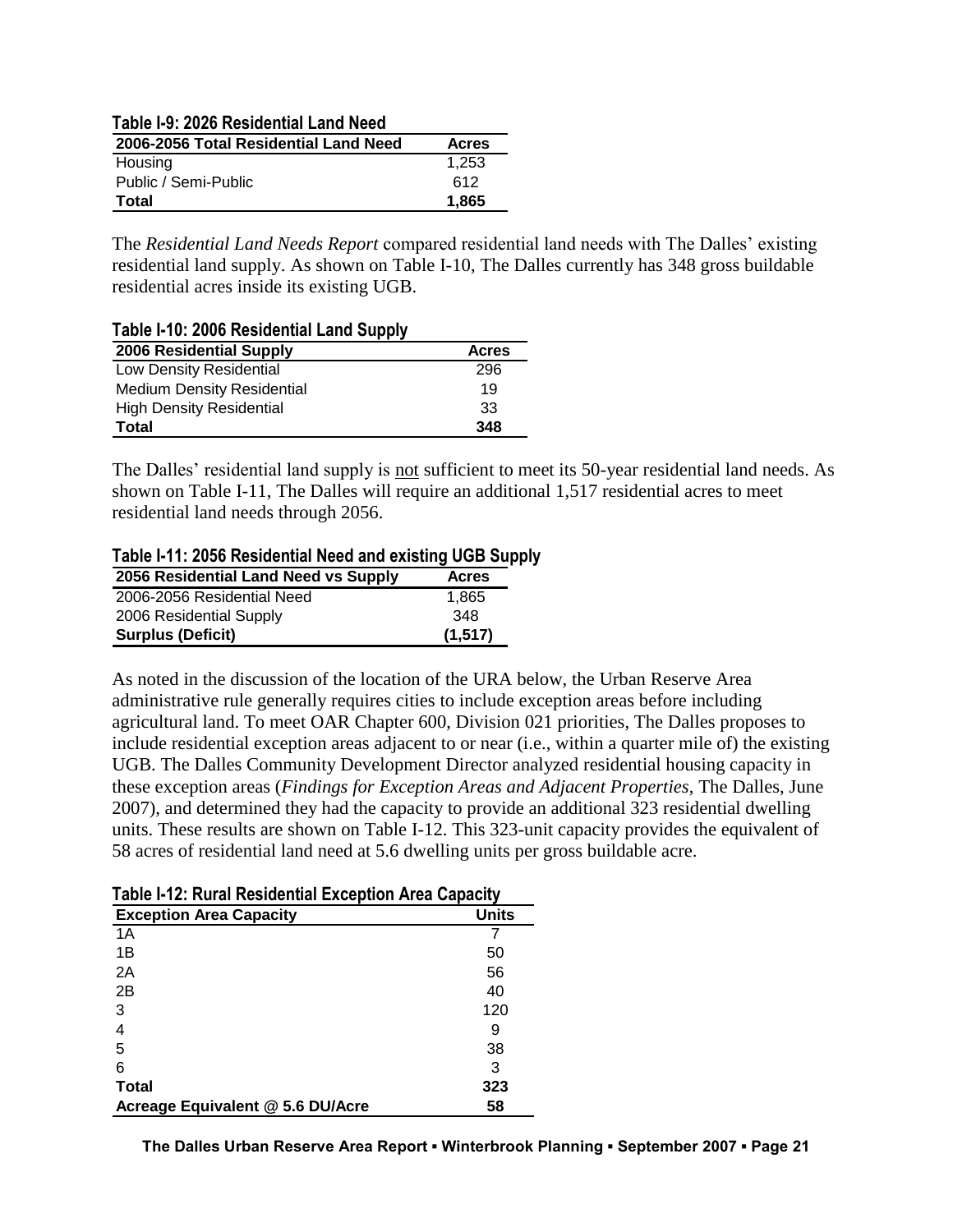As shown on Table I-13 below, inclusion of all adjacent rural residential exception areas still results in a 2056 residential land deficit of 1,460 acres. This remaining deficit must be provided on agricultural lands.

| Table I-13: 2056 Residential Land Need |              |  |  |
|----------------------------------------|--------------|--|--|
| 2056 Residential Land Need vs Supply   | <b>Acres</b> |  |  |
| 2006-2056 Residential Need             | 1,865        |  |  |
| 2006 Residential Supply                | 348          |  |  |
| <b>Exception Areas Capacity</b>        | 58           |  |  |
| <b>Surplus (Deficit)</b>               | (1,460)      |  |  |

### **Year 2006-2056 Public / Semi – Public Site Requirements**

Like employment uses, schools and parks have specific siting requirements. Identifying and providing suitable sites for schools and parks is especially important in The Dalles, where large, flat sits are in short supply.

#### **School Site Needs**

The RLNA identified a 2056 need for about 97 acres of residential land for school sites for 4-5 elementary schools and 1-2 middle school. Schools have more stringent requirements for siting than land used for housing. Winterbrook applied the following siting requirements to determine feasible potential future school siting.

- **Site Size:** Year 2056 School site size needs fall in the following ranges:
	- o 4-5 elementary schools at 8-12 acres each; and
	- o 1-2 middle school at 15-25 acres.
- **Topography**: School sites should be relatively flat, generally less than 5% slope, and not more than 10% slope. A portion of the site may exceed these slope criteria, so long as at least 90% of the site falls within the < 10% slope category.
- Land Ownership: Schools require large parcels to allow for efficient land development and to reduce consolidation costs. Sites with a single owner are strongly preferred.
- **Level of Development**: Sites that are developed, or partially developed, are less attractive as school sites. Undeveloped sites are preferred.
- **Natural Features**: Unbuildable land should be removed from the calculation. Lands with protected natural features (wetlands, floodplains, riparian areas) should not be considered in meeting site size requirements. Moreover, a stream or wetland that is located in the middle of a site could have the effect of dividing large school sites, and reducing the area available for development.
- **Street Access**: Elementary schools, middle schools should be located on or within a quarter mile of a collector street.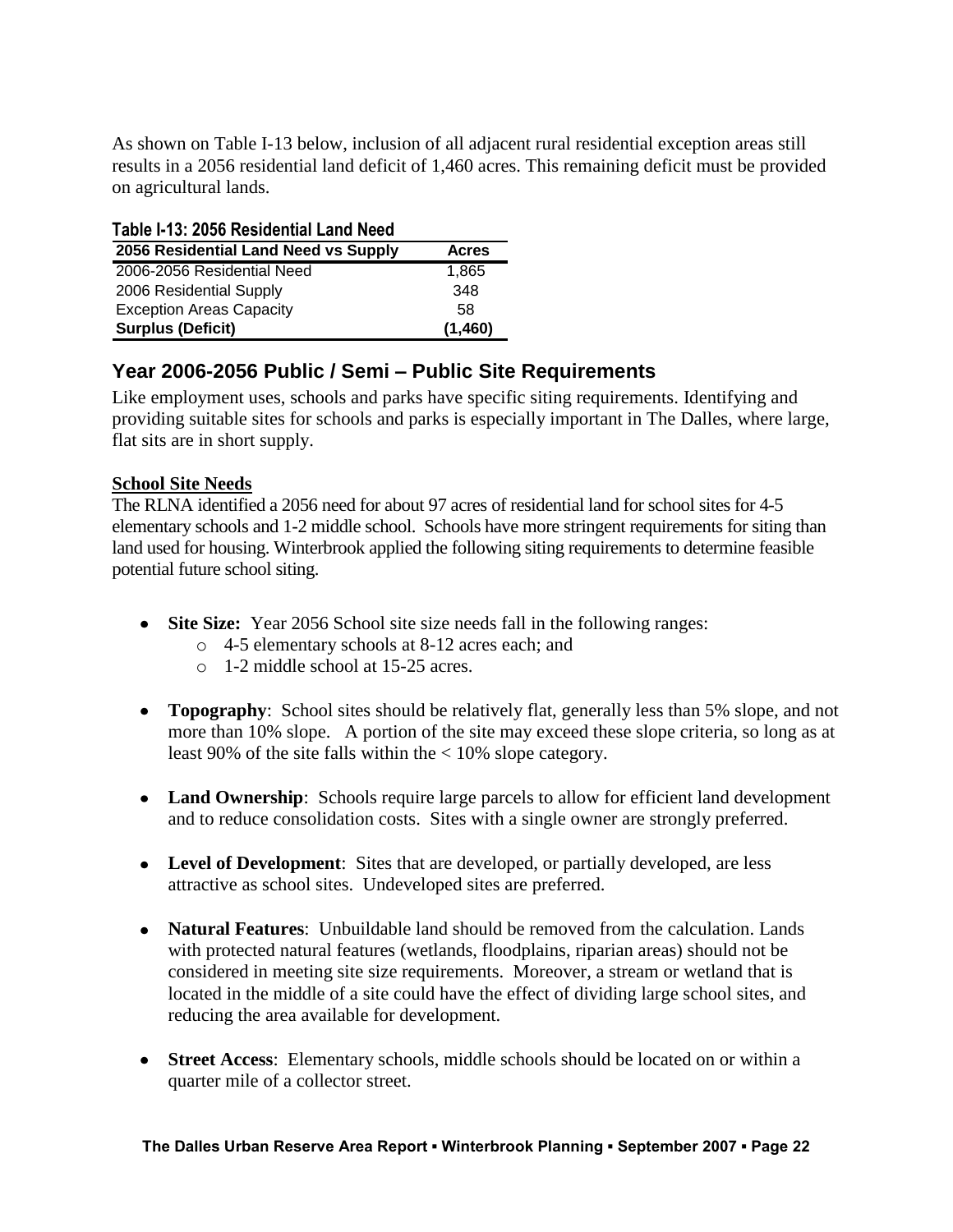- **Shape:** School sites should be fairly regular in shape and should not be broken up by highways or natural features. School sites should have adequate depth and should not depend on narrow configurations that result in inefficient land use or substantial frontage improvement costs.
- **Services**: Sanitary sewer and water service must be available, and have adequate capacity, to serve the site during the planning period.

#### Sites Proposed to Meet Year 2056 School Siting Needs

The School District owns an 8.2 acre lot with an existing school located on the west side of the existing UGB. The proposed URA includes this site. The proposed Northwest URA expansion area includes large, flat sites under single ownership that can meet remaining needs for an elementary and middle school, perhaps in concert with a community park.

#### **Park Site Needs**

The RLNA identified new 2056 park needs totaling about 197 acres. The City applied the following park siting criteria:

- **Site Size:** The minimum site size should be 3-5 acres for neighborhood parks, and 15-20 acres for a community park. The neighborhood parks can be assimilated into residential development through park standards.
- **Topography**: Neighborhood and community park sites should be relatively flat so that they can accommodate facilities such as athletic fields and recreational buildings – generally less than 5% slope, and not more than 10% slope**.**
- **Land Ownership**: Parks require relatively large parcels with few owners to allow for efficient land development and to reduce consolidation costs. Sites with a single owner are strongly preferred.
- **Level of Development**: Sites that are developed, or partially developed, are less attractive as park sites. Undeveloped sites are preferred.
- **Natural Features:** Unbuildable land should be removed from the calculation for high density recreation areas. Lands with protected natural features (wetlands, floodplains, riparian areas) should not be considered in meeting site size requirements. While a stream or wetland may provide beneficial open space values, if it is located in the middle of a site, it could have the effect of dividing large sites, and reducing the area available for more intensive recreational development.
- **Street Access**: Neighborhood parks and community parks should have collector street access, or be within ¼ mile of a collector street.
- **Shape**: Park sites should be fairly regular in shape and should not be broken up by streets. Natural features should be located in such a way as to allow for adequate blocks of buildable land. Park sites should have adequate depth and should not depend on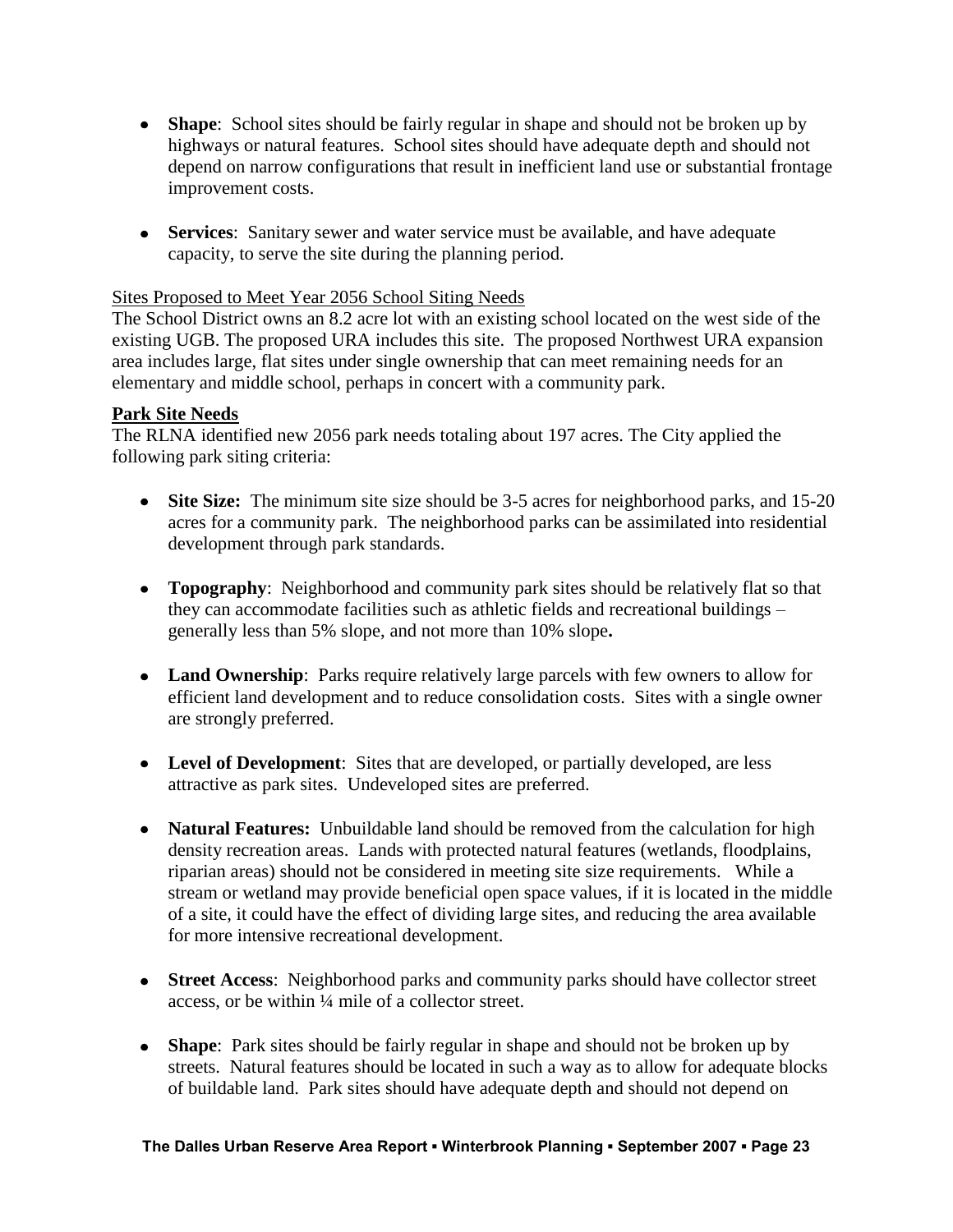narrow configurations that result in inefficient land use or substantial frontage improvement costs.

**Services**: Sanitary sewer and water service must be available for urban parks, and have adequate capacity, to serve the site during the planning period.

Sites Proposed to Meet Year 2056 Park Siting Needs

Since the majority of park need is 3-5 acre neighborhood parks, which can be accommodated as part of residential development, the remaining unmet site need is for a 20-acre community park. The proposed Northwest UGB expansion area contains over 400 acres of residential land that could meet park siting needs.

## <span id="page-23-0"></span>**Part II: URA Locational Criteria**

### <span id="page-23-1"></span>*Introduction*

The URA is intended to meet most of The Dalles' urban growth needs through the Year 2056. Part I determined the land area that will be needed during the planning period. Part II justifies the location of the URA based on relevant provisions of the Urban Reserve Rule (OAR 660, Division 021). The URA is specifically designed to direct most of The Dalles' future growth outside the Columbia River Gorge National Scenic Area.

The Dalles was originally sited on a crescent-shaped bench along the Columbia River. This relatively flat land allowed for river, railroad and highway access for this rich agricultural area. Growth in The Dalles has occurred along the riverfront and up into the hillsides above the original town settlement. Future growth in The Dalles is severely constrained by the Columbia River, irrigated and productive cherry orchards steep topography to the south, an impenetrable basalt ridgeline to the northwest, and tribal lands to the northeast. The Bonneville Power Administration (BPA) owns more than a square mile of land along the eastern segment of the existing UGB.

### <span id="page-23-2"></span>*Potential URA Study Areas*

Map 2 shows the four URA study areas. The outer study area boundaries extend from one to two miles beyond the existing UGB. These four study areas are defined based on topographical considerations, including the Columbia River, slopes and drainage basins; as well as artificial features (e.g., roads or tax lot boundaries) and ownership patterns (e.g., tribal or federal ownership). Major roads and railways form the primary divisions among the study areas. Thus, Study Areas 1 and 2 are separated by Chenoweth Creek Road; Study Areas 2 and 3 are separated by Mill Creek Road; and Study Areas 3 and 4 and separated by 15 Mile Road (which follows 15 Mile Creek). The Study Areas are ordered in a counter-clockwise manner, beginning to northwest of the existing UGB with Study Area 1 (SA-1 - Northwest) and ending with Study Area 4 (SA-4 - East). The Study Areas range in size from 10 to 16 square miles, and have a combined size of just over 50 square miles.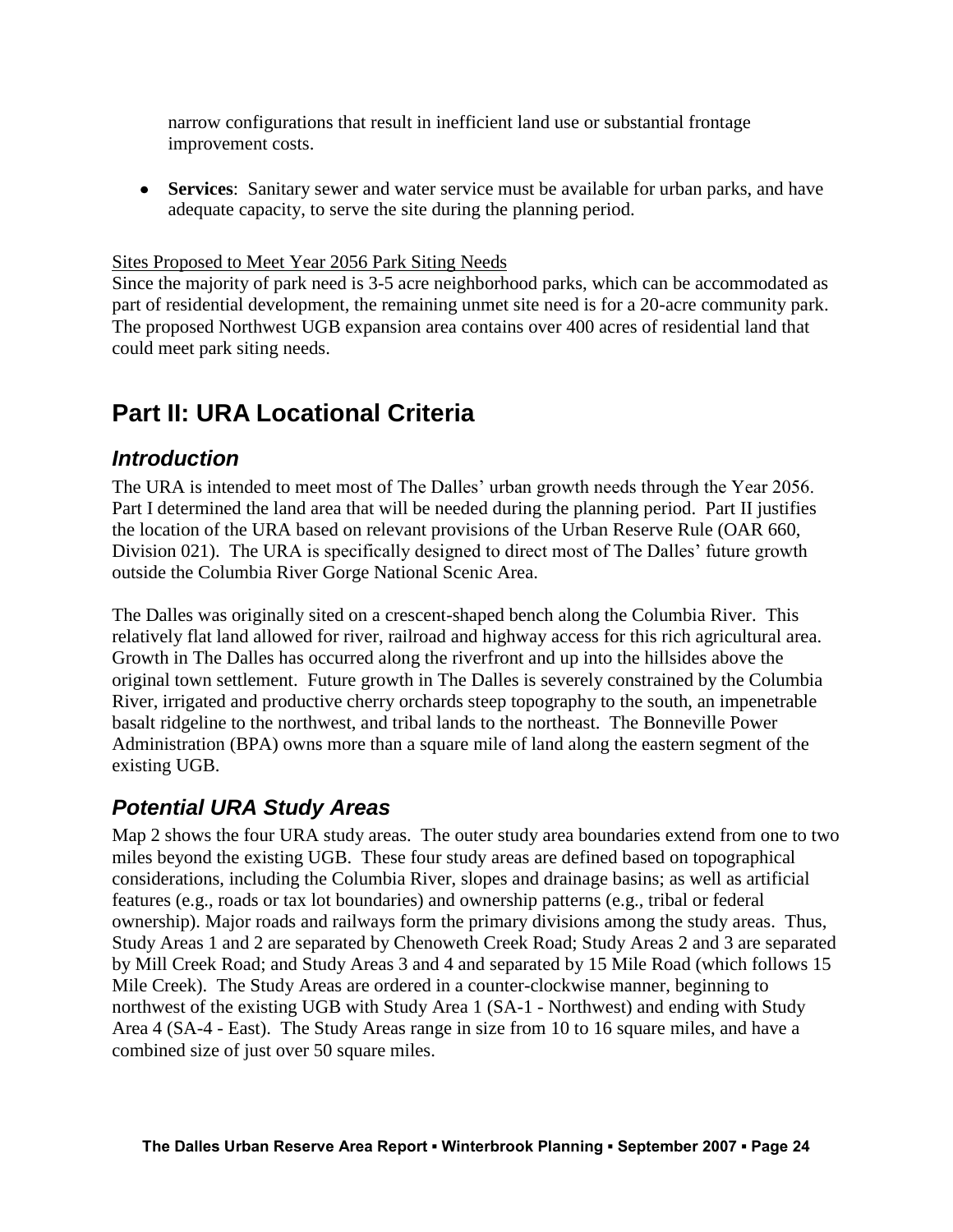Study area characteristics (zoning, agricultural soils, federal ownership, and topography) are shown on Maps 2-5. The location, size and characteristics of each Study Area are summarized in Table II-1.

| <b>Study Area</b>                | <b>Location and Characteristics</b>                                                                                                                                                                                                                                                                                                                                                                                                                                                                                                                                                                                                                                                                                                                                                                                                                                                                                                                                                      | <b>Size</b><br>(acres) |
|----------------------------------|------------------------------------------------------------------------------------------------------------------------------------------------------------------------------------------------------------------------------------------------------------------------------------------------------------------------------------------------------------------------------------------------------------------------------------------------------------------------------------------------------------------------------------------------------------------------------------------------------------------------------------------------------------------------------------------------------------------------------------------------------------------------------------------------------------------------------------------------------------------------------------------------------------------------------------------------------------------------------------------|------------------------|
| SA-1.<br><b>Northwest</b>        | SA-1 is bounded to the northeast by the Columbia River, the south by the<br>existing UGB and Chenoweth Road, and the northwest by property lines 1-2<br>miles from the existing UGB. SA-1 is comprised of grazing land and forest<br>land, an existing quarry, and several rural exception areas (including Murray's<br>Addition). Most of SA-1 is within the Columbia Gorge NSA, and includes<br>several rare plant sites associated with rocky upland areas, Hidden Creek,<br>the Historic Columbia River Highway, Memaloose State Park, the Discovery<br>Center, portions of two NSA Open Space Special Management Areas, NSA<br>Special Management Area A-1, and the historic The Dalles Golf Course<br>clubhouse. The eastern portion of SA-1 (including the Hidden Creek and<br>Chenoweth Valleys) is relatively flat and contains most of the buildable land in<br>this study area. A steep basalt ridge separates the western two-thirds of SA-<br>1 from the Hidden Creek area. | 7,421                  |
| <b>SA-2.</b><br><b>Southwest</b> | SA-2 is bounded to the northeast by the existing UGB, the southeast by Mill<br>Creek Road, the southwest by property lines roughly two miles from the<br>existing UGB, and the north by Chenoweth Road. The Chenoweth Table is<br>located in the northeastern portion of SA-2, is protected from development by<br>a Nature Conservancy easement The Chenoweth Table is the largest<br>buildable area within SA-2, other than orchard land so the east. A cliff and<br>the Chenoweth Table separate the existing UGB in SA-2 from rural residential<br>exception areas to the southwest. The southern portion of SA-2 is comprised<br>of irrigated orchard land. Several rural residential exception areas are located<br>in the northwest, beyond the Chenoweth Table. About half of SA-2 is located<br>within the NSA boundary. All land adjacent to the UGB in SA-2 is within the<br>Columbia River Gorge NSA.                                                                        | 8,030                  |
| SA-3.<br><b>South</b>            | SA-3 is bounded to the north by the existing UGB, the east by 15 Mile Road,<br>the south by property lines roughly 1-2 miles from the existing UGB, and the<br>west by Mill Creek Road. Except for the BPA Starr Complex, SA-3 is<br>comprised of irrigated orchard land and a few small exception areas along<br>major roads. About half of SA-3 is located within the NSA boundary. All land<br>adjacent to the UGB in SA-3 is within the Columbia River Gorge NSA, except<br>for land owned by BPA.                                                                                                                                                                                                                                                                                                                                                                                                                                                                                   | 10,318                 |
| SA-4. East                       | SA-4 is bounded to the northwest by the Columbia River, the southwest by<br>the 15 Mile Road and BPA land, the southeast by property lines roughly two<br>miles from the existing UGB, and the east by Warm Springs tribal lands. SA-<br>4 is comprised of grazing or tribal lands. The Petersburg School is located in<br>the central western portion of this study area. The northwest portion of SA-4<br>is within the Columbia Gorge NSA. The central bench portion of SA-4 is<br>relatively flat. Steep rocky areas located along the Columbia River to the<br>northwest above the bench area to the southeast.                                                                                                                                                                                                                                                                                                                                                                     | 6,511                  |
| <b>TOTAL</b>                     | <b>All Study Areas</b>                                                                                                                                                                                                                                                                                                                                                                                                                                                                                                                                                                                                                                                                                                                                                                                                                                                                                                                                                                   | 32,280                 |

**Table II-1. Study Area Location and Size**

Source: Winterbrook Planning and City of The Dalles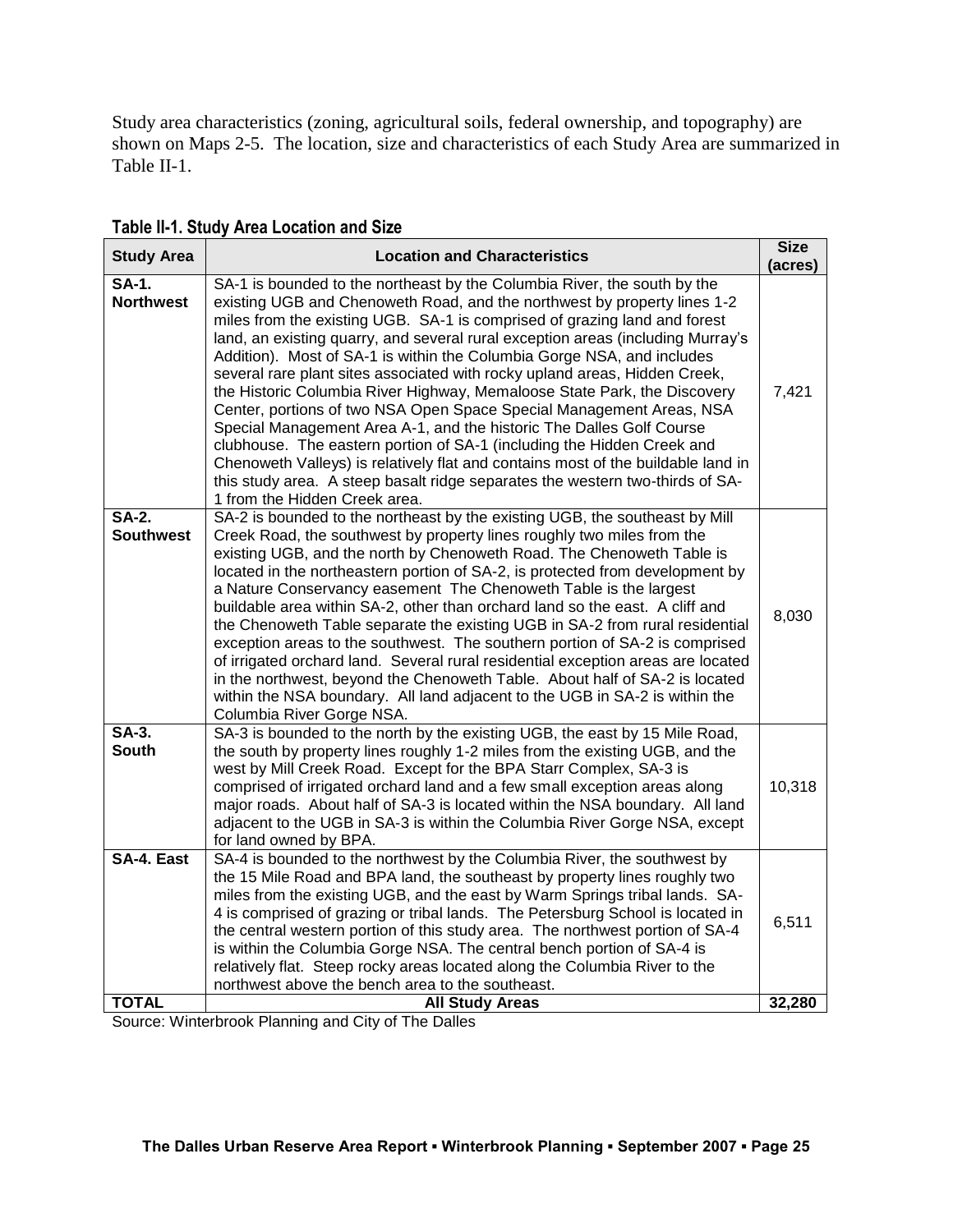### <span id="page-25-0"></span>*Urban Reserve Rule Locational Criteria*

 $\overline{a}$ 

The Urban Reserve Rule sets forth locational criteria for establishment or amendment of Urban Reserve Areas in OAR 660-021-030(2-5). OAR 660-021-030(2) sets forth the basic principal underlying the location of urban reserve areas:

*(2) Inclusion of land within an urban reserve area shall be based upon the locational factors of Goal 14 and a demonstration that there are no reasonable alternatives that will require less, or have less effect upon, resource land. Cities and counties cooperatively \* \* \* shall first study lands adjacent to, or nearby, the urban growth boundary for suitability for inclusion within urban reserve areas, as measured by the factors and criteria set forth in this section. Local governments shall then designate for inclusion within urban reserve areas that [sic] suitable lands which satisfies the priorities in section (3) of this rule.* 

OAR 660-021-030(3) sets forth priorities for determining which kinds of land should be included within the URA. These priorities mirror the priorities for urban growth boundary expansion set forth in ORS 197.298.<sup>5</sup> In The Dalles case, rural exception areas are first priority for inclusion within a URA, lower value agricultural land (Class VI-VIII soils typically used for grazing) are medium priority, and high value agricultural land (Class II-IV soils typically used for cherry or wheat production) are lowest priority.

The locational criteria in Goal 14 require a comparative evaluation of potential expansion areas that can reasonably be expected to meet identified needs. The review standards include (a) the locational standards of Goal 14 (Urbanization) and the priorities (and reasons to depart from them) set forth in the Urban Reserve Rule. Part II justifies the location of the URA based on relevant provisions of the Urban Reserve Rule (OAR Chapter 660-021-030).

*<sup>5</sup> (3) Land found suitable for an urban reserve may be included within an urban reserve area only according to the following priorities:*

*<sup>(</sup>a) First priority goes to land adjacent to, or nearby, an urban growth boundary and identified in an acknowledged comprehensive plan as an exception area or nonresource land. First priority may include resource land that is completely surrounded by exception areas unless these are high value crop areas as defined in Goal 8 or prime or unique agricultural lands as defined by the United States Department of Agriculture;*

*<sup>(</sup>b) If land of higher priority is inadequate to accommodate the amount of land estimated in section (1) of this rule, second priority goes to land designated as marginal land pursuant to ORS 197.247;*

*<sup>(</sup>c) If land of higher priority is inadequate to accommodate the amount of land estimated in section (1) of this rule, third priority goes to land designated in an acknowledged comprehensive plan for agriculture or forestry, or both. Higher priority shall be given to land of lower capability as measured by the capability classification system or by cubic foot site class, whichever is appropriate for the current use.*

*<sup>(4)</sup> Land of lower priority under section (3) of this rule may be included if land of higher priority is found to*  be inadequate to accommodate the amount of land estimated in section (1) of this rule for one or more of *the following reasons:*

*<sup>(</sup>a) Future urban services could not reasonably be provided to the higher priority area due to topographical or other physical constraints; or*

*<sup>(</sup>b) Maximum efficiency of land uses within a proposed urban reserve area requires inclusion of lower priority lands in order to include or to provide services to higher priority lands."*

*<sup>(5)</sup> Findings and conclusions concerning the results of the above consideration shall be adopted by the affected jurisdictions."*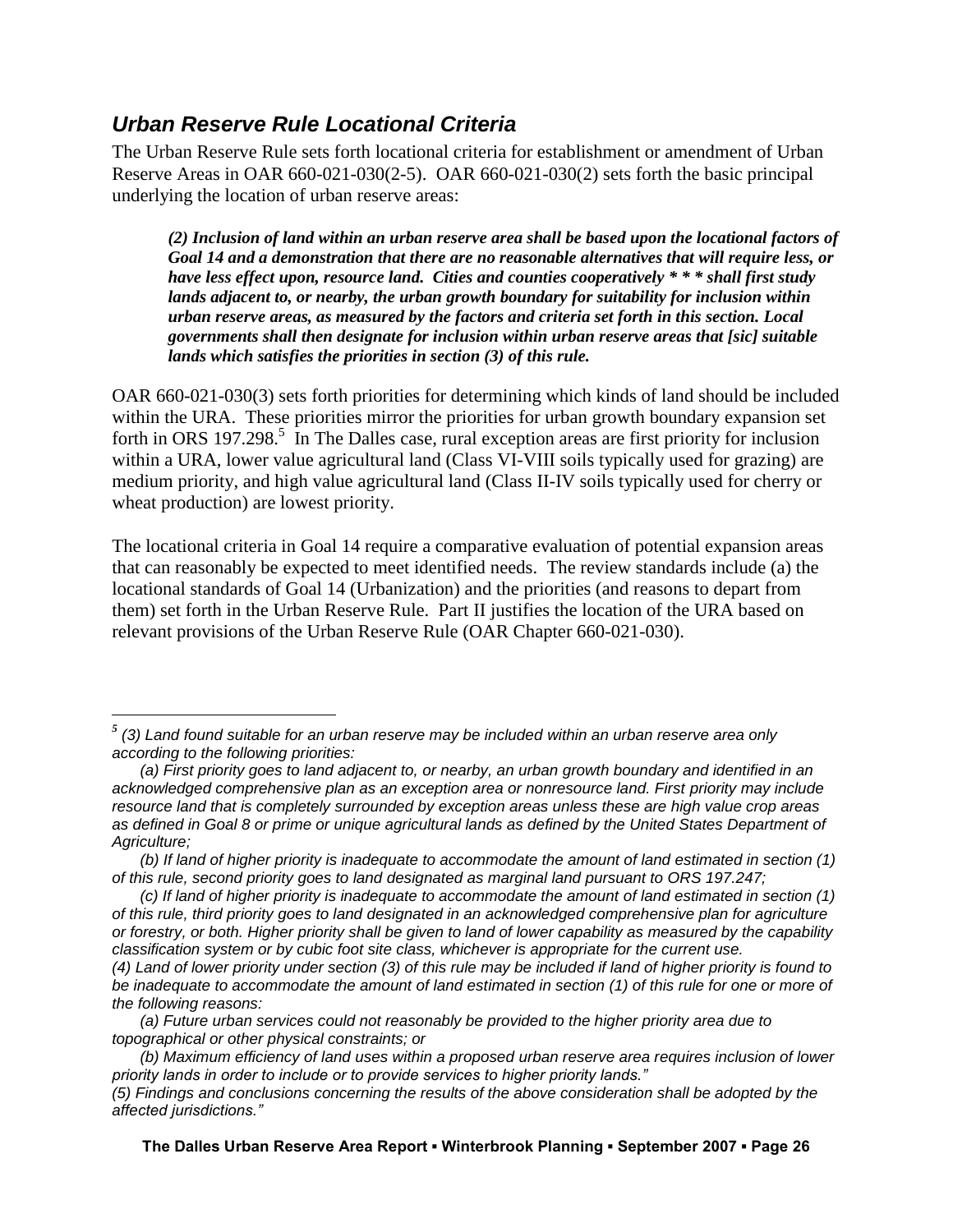#### *First priority goes to land adjacent to, or nearby, an urban growth boundary and identified in an acknowledged comprehensive plan as an exception area or nonresource land.*

As noted above, the Urban Reserve Rule sets priorities for determining which types of land to include within an urban reserve area. Because (a) the preliminary 2026 UGB has not yet been acknowledged by the Land Conservation & Development Commission, and (b) a minor amendment to the NSA Urban Area has not yet been approved by the Columbia River Gorge Commission, these findings justify establishment of The Dalles URA using the acknowledged existing UGB as the base.

In The Dalles' case, the highest priority is rural exception areas, and the lowest priority is irrigated agricultural land. Non-irrigated wheat land is medium priority. Except for largely unbuildable canyon areas associated with Seven Mile Creek, the Dalles URA includes all rural exception areas within 1.5 road miles of the existing UGB.

To examine the potential for rural exception areas to meet long-term growth needs, the City considered all "adjacent and nearby exception areas" within  $1.5$  miles of the existing UGB.<sup>6</sup> Maps 2 and 3 and the map attached to the *Rural Residential Exception Area Capacity Analysis* show six rural residential exception areas proposed for inclusion within The Dalles URA:

**SA-1 (Northwest)** has two large rural residential exception areas within 1.5 road miles of the existing UGB along Chenoweth Creek Road. These areas are identified as Areas 1 (1A and 1B) and 2 (2A and 2B) in the *Rural Residential Area Capacity Analysis*. These exceptions areas are included within the URA. A relatively small rural residential exception area, located within and at the edge of Seven Mile Creek canyon, was excluded because it is incapable of meeting identified urban development needs and it would be prohibitively expensive to serve.<sup>7</sup>

 $\overline{a}$ 

 $^7$  This rural residential exception area located below Seven Mile Road was not included within the URA for the following reasons:

<sup>(1)</sup> First, future urban services cannot reasonably be provided to this exception area due to topographical constraints. As shown on Map 5, these canyon areas have relatively little *accessible* buildable land. There are ten parcels with 116 gross acres. The land drops down from the road to Seven Mile Creek, which is enclosed by steep canyon walls. There is a thin strip of land with less than 25% slope along the upper portion of Seven Mile Road – after it turns to the south. This area already has five homes and about 3.5 buildable acres (assuming that each home uses a half acre). If urban services were extended to this upper area, four to five additional homes could be constructed on the south side of the road. Therefore, inclusion of this area would do little to meet identified needs for urban housing in The Dalles. The cost of extending sanitary sewer and water to serve these areas would be prohibitive when compared with the potential development yield. Testimony from homeowners along this portion of Seven Mile Road was unanimously opposed to inclusion within the UGB – indicating that there is little likelihood that property owners would invest in sewer, water and street improvements necessary to serve remaining buildable land on the south side of Seven Mile Road. Although there is some land with less than 25% slope on the opposite side of the Seven Mille Creek canyon, road construction within these steep canyon areas is not feasible due to construction costs, and would disrupt the Seven Mile Creek riparian corridor. (2) Second, road and utility construction, even if it were feasible, would have serious adverse social and environmental consequences. These canyon areas are located within the Columbia River Gorge National Scenic Area (NSA) boundary at the gateway to The Dalles Urban Area. Urban development within this scenic canyon would be inconsistent with the CRGNSA Management Plan which encourages the protection of scenic riparian corridors. (See Part II of this report.) In conclusion, because the Seven Mile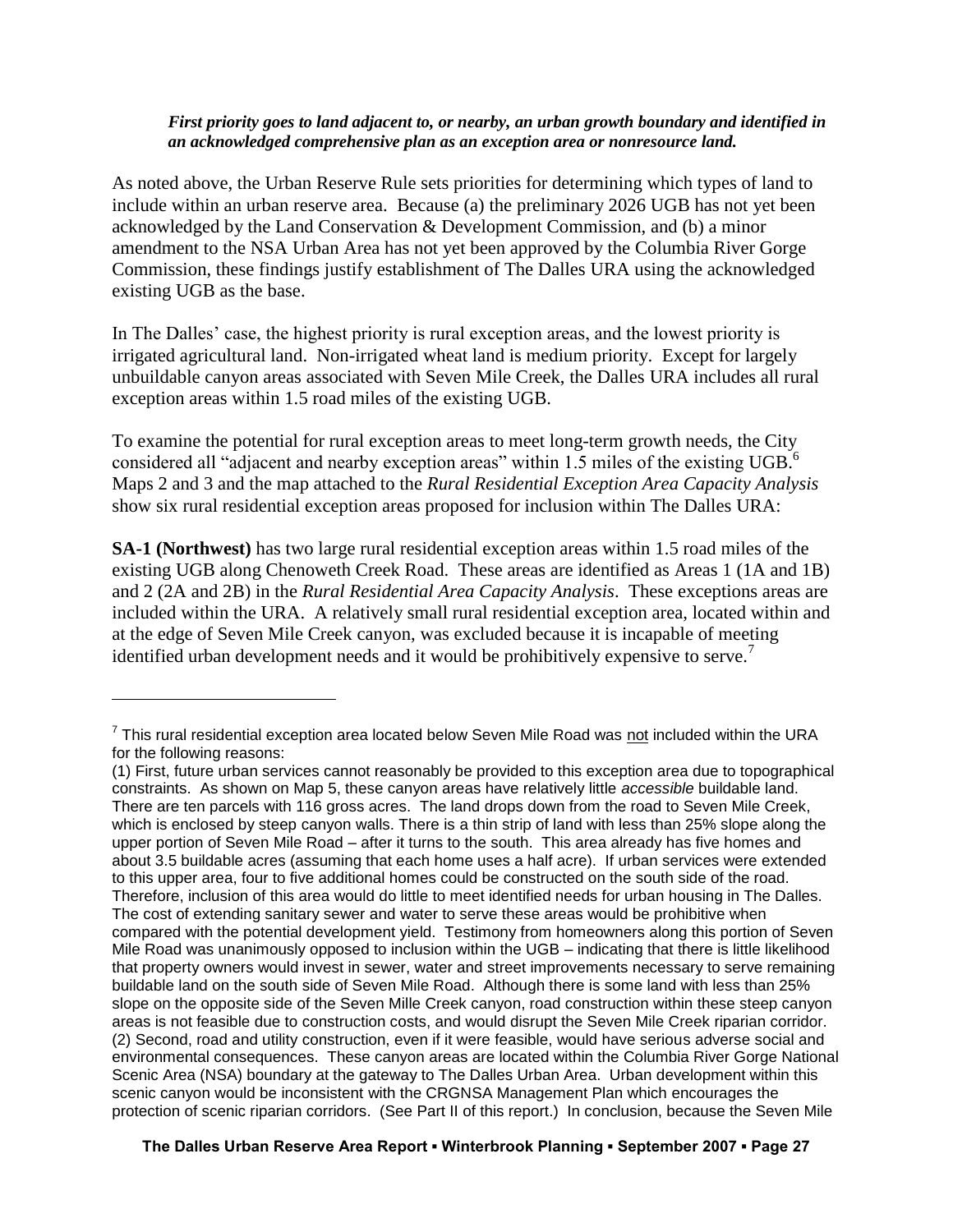To meet identified siting requirements for employment and public/semi-public land, large parcels with slopes of 10% or less *and* access to a planned arterial street are required. As noted in Parts I and II of this report, such sites are extremely scarce near The Dalles UGB. Winterbrook and City staff combed the four study areas and found only one area that has large, contiguous parcels suitable for meeting the City's longer-term employment needs: the bench generally north of the BPS site that is accessed from 15 Mile Road. This medium priority rural area has predominantly Class II-VI soils and is currently in wheat production or used for grazing.

There is a second large rural residential exception area to the about 1.5 miles south of the existing UGB, accessible from Chenoweth Creek Road, but separated from the first exception area (included in the URA) by agricultural land. However, the buildable portions of this exception area are located almost entirely on the south side of Chenoweth Creek, and therefore would be difficult to access with urban streets without extreme environmental damage the to deep ravine and associated riparian corridor.

As shown on Map 4, this area has no sites that meet employment suitability criteria, and has very little buildable area below the Chenoweth Water District service level of 660 feet. Thus, inclusion of additional rural residential land within the URA would do little to meet long-term growth needs, but would be very expensive to serve and would have adverse environmental consequences. For these reasons, the upper Chenoweth Creek rural residential exception area is not proposed for inclusion within the URA.

**SA-2 (Southwest)** and **SA-3 (South)** together have three rural residential exception areas that abut the existing UGB (Areas 3, 4 and 5). All are included within the URA. Study Area 3 has a large rural residential exception area that is accessible via Cherry Heights Road through irrigated cherry orchards with Class II-IV soils. Preservation of this high value agricultural land would be difficult, if not impossible, if urban roads and services were extended approximately 1.5 miles through this agricultural land to reach the rural residential area further to the southwest.

**SA-4 (East)** has one, small rural residential exception area along 15 Mile Road (Area 6). It, too, is included within the URA. The former Petersburg school building is located along 15 Mile Road and will become part of the proposed neighborhood service center. 15 Mile Road continues northeastward to serve the proposed the large employment area planned for the relatively flat bench area above.

#### *Next priority goes to land designated in an acknowledged comprehensive plan for agriculture or forestry, or both. Higher priority shall be given to land of lower capability as measured by the capability classification system or by cubic foot site class, whichever is appropriate for the current use.*

After bringing in all rural residential exception areas within 1.5 miles of the existing UGB, the City concluded that it must bring agricultural land into the URA. As shown on Map 3 (Agricultural Soils), the City made a conscious choice to avoid areas with irrigated, Class II-IV

 $\overline{a}$ Creek exception areas in SA-1 have almost no accessible buildable land and serve as a scenic gateway to The Dalles Urban Area, these canyon areas are not included within the URA boundary.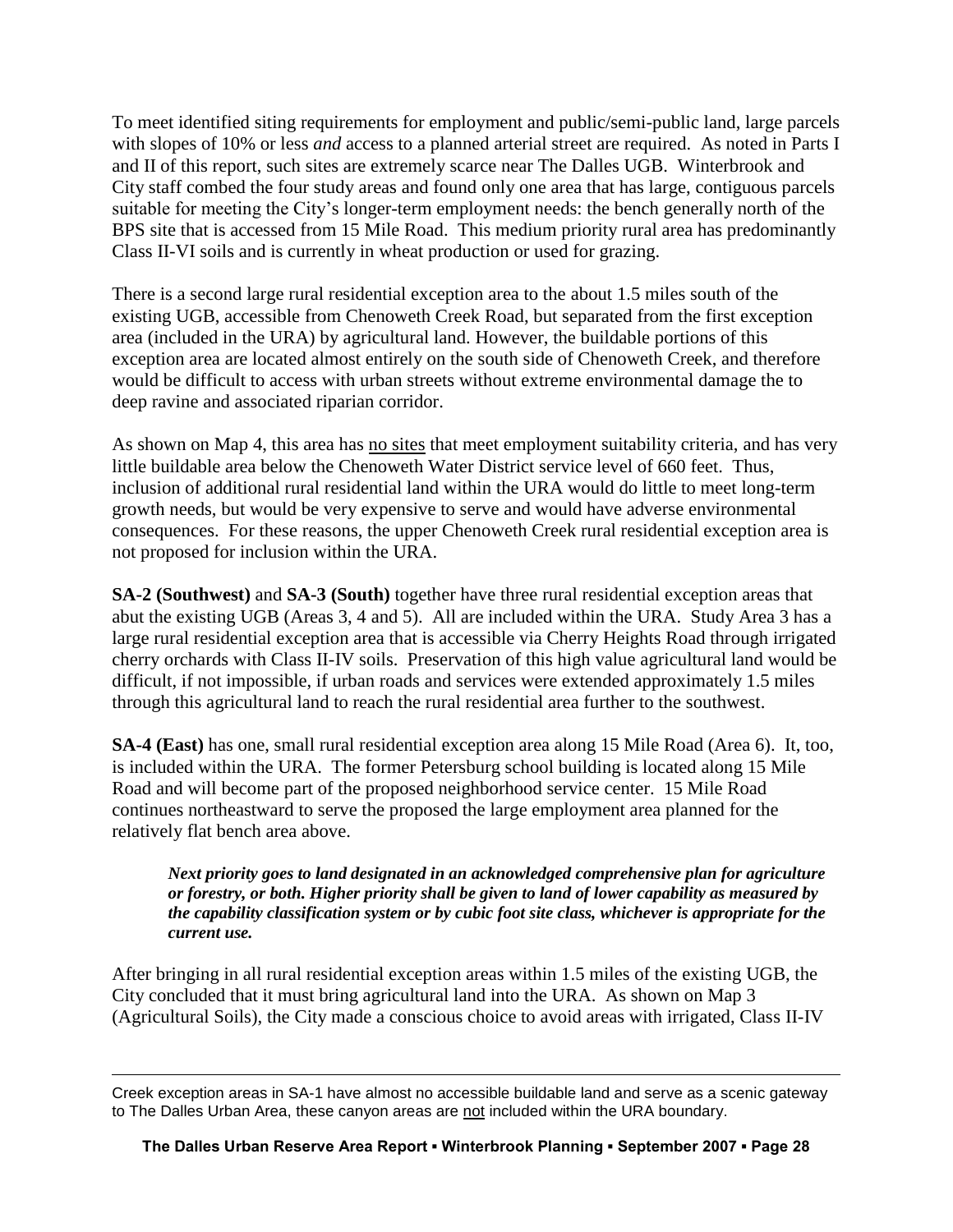soils in Study Areas 2 and 3. Instead, the City chose to include the following areas within the URA.

**Study Area 1 (Northwest):** Additional Class VII agricultural land located above the ridgeline. This land is currently used for grazing but lies within the Columbia River Gorge NSA.

**Study Area 4 (East):** Additional Class II-VIII agricultural land located northeast of the BPA Starr Complex. This non-irrigated land is used for wheat production and grazing, but does not support cherry production. As noted above, the area with Class II-IV soils includes the only relatively flat bench that provides large, suitable employment sites within any of the study areas. Except for irrigated orchard lands, the only other large flat area adjacent to the preliminary 2026 UGB is the "Chenoweth Table", which has a conservation easement held by the Nature Conservancy. Except for a relatively small area immediately north of 15 Mile Creek, the proposed URA is located outside the Columbia River Gorge NSA.

### <span id="page-28-0"></span>*Goal 14 Location Factors*

This section addresses applicable Goal 14 location factors. Goal 14 Boundary Location section reads as follows:

*The location of the urban growth boundary and changes to the boundary shall be determined by evaluating alternative boundary locations consistent with ORS 197.298 and with consideration of the following factors:*

*(1) Efficient accommodation of identified land needs*

*(2) Orderly and economic provision of public facilities and services;*

*(3) Comparative environmental, energy, economic and social consequences; and*

*(4) Compatibility of the proposed urban uses with nearby agricultural and forest activities* 

*occurring on farm and forest land outside the UGB.*

### **Background**

In August of 2005, the City published the *Land Use Needs and Locational Analysis* (Erik. C. Rundell, RARE Planner for The Dalles). This document includes 36 GIS maps and text that summarize the physical (e.g., agricultural soil capability, slope, landslide areas, floodplains, wetlands, stream corridors); institutional (e.g., public and semi-public land ownership, NSA boundaries); and economic (construction costs based on topography) "limitations" that constrain long-term growth in The Dalles. These maps were prepared specifically to address Goal 14 locational factors as well as National Scenic Area Act (NSAA) requirements for "urban exempt area" status. Winterbrook and the City have drawn extensively from this maps and analysis in the Rundell study in evaluating the direction of growth.

Working with City staff, Winterbrook identified four study areas surrounding the existing UGB for potential inclusion in the URA, and evaluated each study area for consistency with Urban Reserve Area establishment priorities and Goal 14 (Urbanization) Boundary Location Factors 1- 4 and Goals 5, 6 and 11. To address Urban Reserve Area establishment priorities and Goal 14 Boundary Location Factor 4, Map 3 shows rural exception areas and agricultural lands in relation to the existing UGB.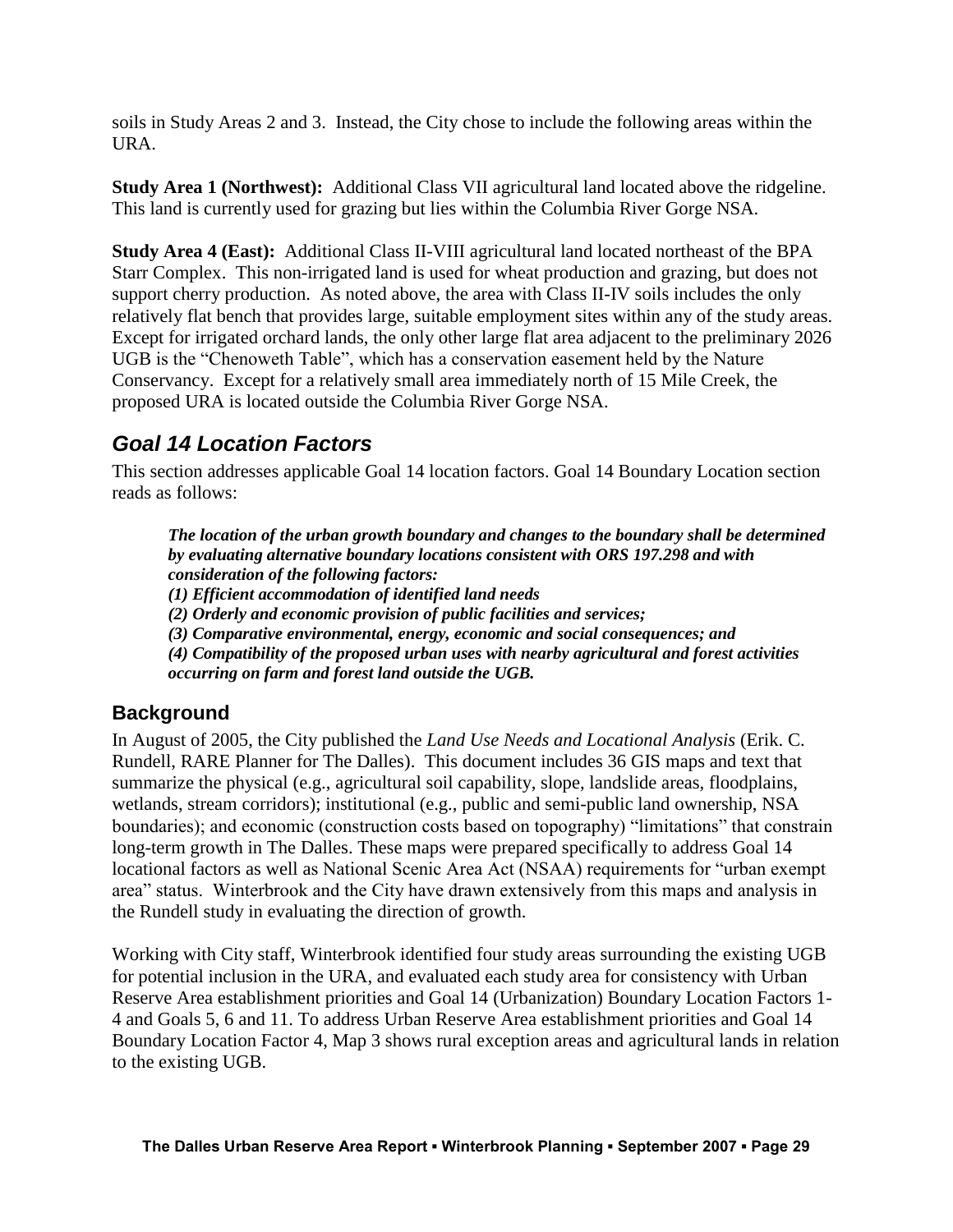To address Goal 11 (Public Facilities and Services) and Goal 14 Boundary Location Factor 2, The Dalles Public Works Department analyzed the feasibility and cost of providing water, sanitary sewer and storm sewer services to each study area.

To address Statewide Planning Goal 5 (Natural Resources, Scenic and Historic Resources, and Open Spaces), Goal 7 (Areas Subject to Natural Hazards) and Goal 14 Boundary Location Factor 3 (economic, social, environmental and energy consequences), Winterbrook conducted a preliminary inventory of wetlands (from the National Wetlands Inventory), riparian corridors and floodplains (LUNLA study), and wildlife habitat (based on Wasco County inventories) within each study area.

During the winter and spring of 2007, The Dalles also considered natural features identified in Columbia River Gorge National Scenic Area (NSA) Management Plan. (See Part II of this report.) To minimize impacts on special management areas, farm and forest land, cultural resources, historic resources (including the golf clubhouse and the Columbia River Highway), Columbia River scenic viewsheds, and natural features (including wetlands, streams, ponds, lakes, sensitive wildlife habitat, rare plants, and natural areas), the City modified its draft preliminary 2026 UGB substantially.

Table II-2 summarizes the land area and characteristics of land that is proposed to be added to The Dalles URA and identifies the relevant study area(s):

| <b>Comprehensive</b><br><b>Plan Land Use</b><br><b>Designation</b>                                                | <b>Description and Purpose</b>                                                                                                                                                                                                                                                                   |                | <b>Buildable</b><br><b>Acres</b> |
|-------------------------------------------------------------------------------------------------------------------|--------------------------------------------------------------------------------------------------------------------------------------------------------------------------------------------------------------------------------------------------------------------------------------------------|----------------|----------------------------------|
| <b>BPA Starr</b><br><b>Complex</b><br>(Public Open<br>Space - POS)                                                | Study Area 4 - East: Land owned by Bonneville Power<br>Administration east of existing UGB and Outside<br>Columbia River Gorge National Scenic Area (NSA).<br>Included in 2026 UGB to connect with Proposed URA.                                                                                 |                | 0                                |
| <b>Existing Quarry</b><br>and Shooting<br><b>Range Site</b><br>(Industrial),<br><b>ODOT Site</b><br>(Residential) | Study Area 1 - Northwest: Existing quarry site within<br>NSA. Quarry activity not visible from I-84 or SR 14.<br>Slopes of 20% or greater to be protected by plan policy<br>with no visual impact. ODOT site adjacent to I-84 and<br>quarry.                                                     | 216            | 0                                |
| <b>Existing Golf</b><br><b>Course</b><br>(POS)                                                                    | Study Area 1 - Northwest: Existing golf course and<br>historic club house located on slopes of less than 20%.<br>Golf course generally not visible from I-84 or SR 14. No<br>intensification of land use proposed. Existing historic club<br>house to be protected by City historic regulations. |                | 0                                |
| <b>Rural</b><br><b>Residential</b><br><b>Areas</b><br>(Residential)                                               | Study Areas 1-4 (Northwest, Southwest, South and<br>East): Rural residential areas are largely developed,<br>highly parcelized, and have access limitations. Exception<br>Areas 1-6 plus abutting developed small A-1 parcels have<br>the capacity for 323 additional "infill" dwelling units.   |                | 58                               |
| <b>Exception Land</b><br>(Neighborhood<br><b>Commercial)</b>                                                      | Study Area 1 (Northwest): Relatively flat site located at<br>Seven Mile and Chenoweth Roads. Needed for<br>neighborhood commercial center. Within NSA but limited<br>visibility from I-84 and SR 14.                                                                                             | 21             | 18                               |
| <b>Ponds</b>                                                                                                      | <b>Study Area 1 (Northwest)</b>                                                                                                                                                                                                                                                                  | $\overline{2}$ | $\Omega$                         |

**Table II-2: Proposed Urban Reserve Area Acreage Summary**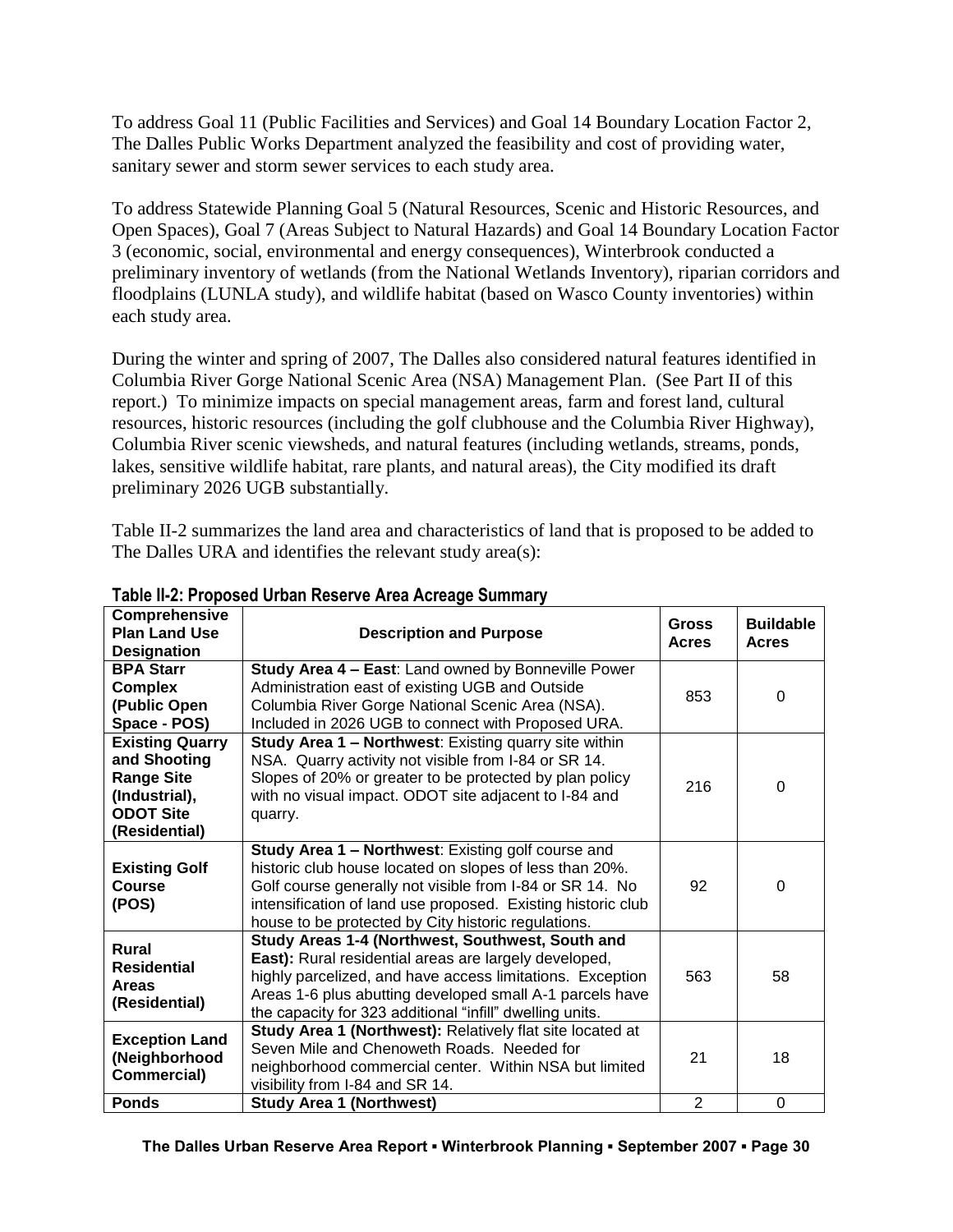| Comprehensive<br><b>Plan Land Use</b><br><b>Designation</b>        | <b>Description and Purpose</b>                                                                                                                                                                                                                                                                                                                                                                                                                 |              | <b>Buildable</b><br><b>Acres</b> |
|--------------------------------------------------------------------|------------------------------------------------------------------------------------------------------------------------------------------------------------------------------------------------------------------------------------------------------------------------------------------------------------------------------------------------------------------------------------------------------------------------------------------------|--------------|----------------------------------|
| <b>Roads</b>                                                       | Study Areas 1-4 (Northwest, Southwest, South and<br>East)                                                                                                                                                                                                                                                                                                                                                                                      | 20           | 0                                |
| <b>Subtotal</b>                                                    | <b>Committed and Developed Areas:</b><br>BPA, Quarry, Golf Course, and Rural Exception Areas                                                                                                                                                                                                                                                                                                                                                   |              | 76                               |
| <b>Percentages</b>                                                 | Of Total URA Expansion Area                                                                                                                                                                                                                                                                                                                                                                                                                    | 43%          | 2%                               |
| <b>Resource Land</b><br>(Residential)                              | Study Area 1 (Northwest): Class III-VIII agricultural soils<br>used primarily for grazing and very limited wheat<br>production, with NSA boundary. This land is needed to<br>meet most of the City's long-term residential and public /<br>semi-public land needs. Partially obscured by quarry and<br>ridgelines; partially visible from I-84 and SR 14. CLUP<br>policies mitigate scenic, cultural, historical and<br>environmental impacts. | 850          | 699                              |
| <b>Resource Land</b><br>(Regional<br><b>Commercial)</b>            | Study Area 1 (Northwest): Class VI and VIII agricultural<br>soils; not currently in agricultural use. Located at I-84, US<br>30 and Chenoweth Road. Site uniquely meets specific<br>site requirements for regional shopping center. Within<br>NSA and highly visible from I-84 and SR 14.                                                                                                                                                      | 47           | 44                               |
| <b>Resource Land</b><br>(Business Park)                            | Study Area 3 (South): Class III and VII agricultural soils;<br>currently a productive and well-maintained cherry<br>orchard. Located along 15 Mile Road, a future arterial<br>street serving URA. Relatively flat site with arterial street<br>access needed for small-scale light industrial and service<br>uses and to help fund needed improvements to 15 Mile<br>Road. Within NSA but limited visibility from I-84 and SR<br>14.           | 54           | 33                               |
| <b>Resource Land</b><br>(Elementary<br>School)                     | Study Area 2 (Southwest): Class III and VII agricultural<br>soils and zoned A-40, but fully developed with an existing<br>K-9 school.                                                                                                                                                                                                                                                                                                          |              | 0                                |
| <b>Resource Land</b><br>(Community<br>College<br><b>Expansion)</b> | Study Area 3 (South): Class IV agricultural soils; not<br>currently in farm use. Provides 30 acres of relatively flat<br>land suitable for expansion of the Columbia Gorge<br>Community College, as recommended in the recently<br>approved facilities master plan.                                                                                                                                                                            |              | 30                               |
| <b>Resource Land</b><br>(Residential)                              | Study Area 4 (East): Class III and VII agricultural soils;<br>currently in farm use. Located along 15 Mile Road, a<br>future arterial street serving URA. Development of this<br>area will help fund needed improvements to 15 Mile<br>Road.                                                                                                                                                                                                   | 806          | 523                              |
| <b>Resource Land</b><br>(Employment)                               | Study Area 4 (East): Class III and VII agricultural soils;<br>currently in farm use. Located on a bench above<br>Petersburg School and served by 15 Mile Road, a future<br>arterial street serving URA.                                                                                                                                                                                                                                        | 506<br>2,321 | 447<br>1,776                     |
|                                                                    | <b>Agricultural Land (Excludes BPA &amp; Quarry)</b><br><b>Subtotal</b>                                                                                                                                                                                                                                                                                                                                                                        |              |                                  |
| <b>Percentages</b><br><b>Total</b>                                 | Of Total UGB Expansion Area<br>2007 URA Expansion Area                                                                                                                                                                                                                                                                                                                                                                                         |              |                                  |
|                                                                    |                                                                                                                                                                                                                                                                                                                                                                                                                                                | 4,088        | 1,852                            |

Source: Winterbrook Planning and City of The Dalles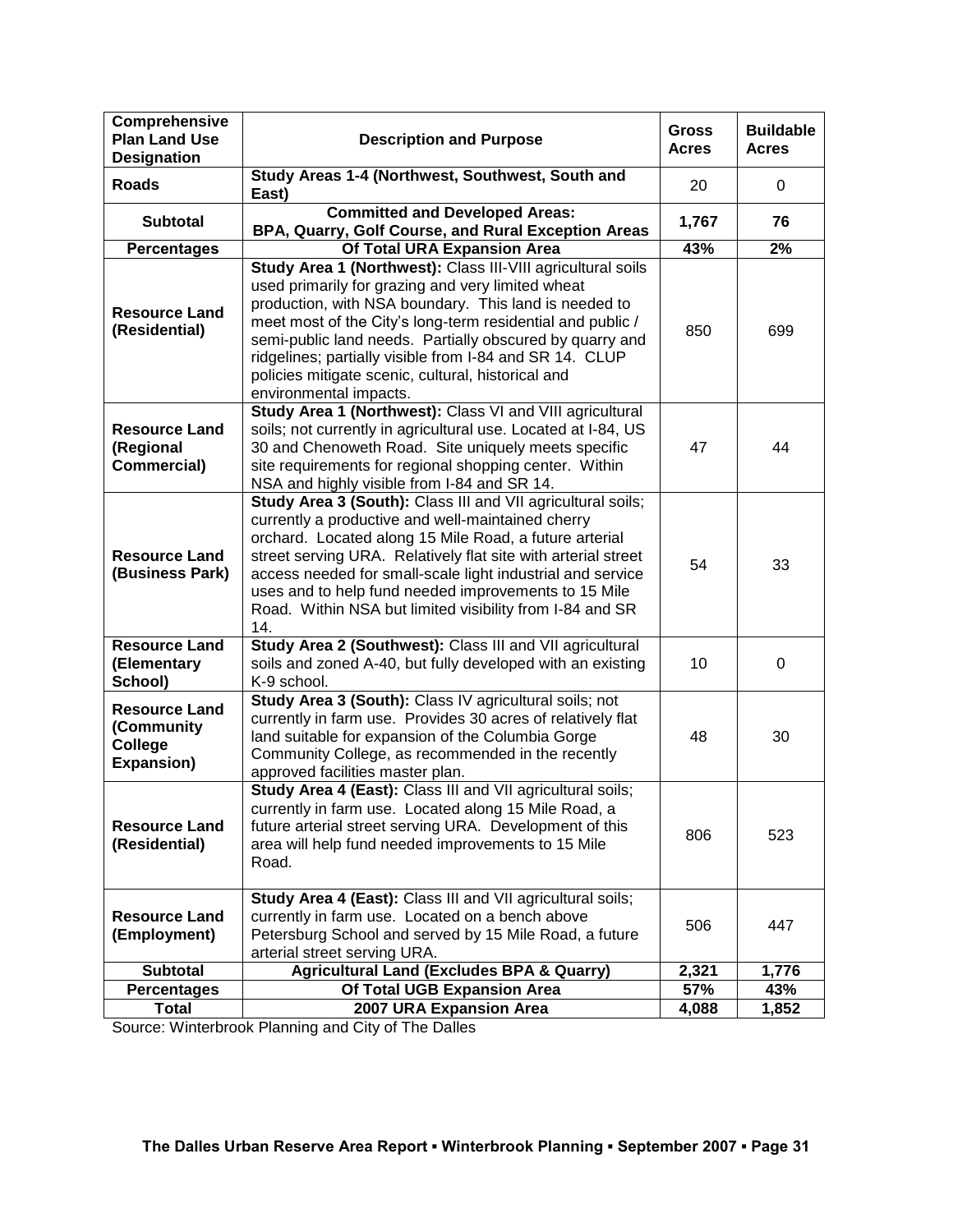### <span id="page-31-0"></span>*(1) Efficient accommodation of identified land needs*

Part I of this report describes the two key ways that The Dalles has increased overall land use efficiency within the existing UGB and the proposed URA:

- 1. As a result of new measures to increase residential land use efficiency, residential densities in The Dalles are projected to increase by 12 percent – from "actual development" at 5.0 dwellings per gross buildable acre to planned densities of 5.6 dwellings per gross buildable acre (or 7.0 dwelling units per net buildable acre, after accounting for street rights-of-way). Residential efficiency measures have reduced the need for residential land by 150 gross buildable acres.
- 2. Redevelopment of the Northwest Aluminum site will meet most of the City's industrial needs for the next 20 years. As a result, the need for industrial land over the next 20 years has been reduced by an additional 250 suitable acres. The only area adjacent to the UGB that comes close to meeting industrial site suitability criteria (flat land close to Interstate 84) is Hidden Valley in Study Area 1 (Northwest). Had the City expanded into Hidden Valley to meet industrial land needs, 20-year residential needs would have been meet in the proposed Urban Reserve Area served by Seven Mile Road, rather than Hidden Valley.

The location of the URA maximizes land use efficiency by confining planned growth over the next 50 years to relatively flat areas adjacent to the existing UGB, I-84 and the Columbia River that can be developed at urban densities. The proposed Northwest URA expansion area provides suitable sites in proximity to existing transportation corridors and basic employment for needed schools, parks, a mixed used neighborhood centers and a large shopping center.

The curvilinear configuration of the existing UGB and proposed URA also allows for the potential of public transit served by arterial streets that parallel I-84 (e.g.,  $10^{th}$  Street,  $2^{nd}$  Street, Seven Mile Road and 15 Mile Road), which could facilitate transit-oriented development in the future.

Although rural residential areas adjacent to the UGB are anticipated to develop somewhat less efficiently than large farm parcels, the Urban Reserve Rule places higher priority on adjacent rural residential land for inclusion within a UGB. At 1.5 miles from the existing UGB, Chenoweth Creek Road passes through agricultural land zoned A-1 (160) before encountering another large rural exception area. The City excluded non-adjacent, rural residential land within the Chenoweth Valley from the URA because it would result in an extremely inefficient urban growth form. The Chenoweth Valley narrows as it extends further to the east. The relatively small parcel size, combined with relatively little buildable land per parcel and distance from the existing UGB, means that this rural residential area would be extremely expensive to serve.

## <span id="page-31-1"></span>*(2) Orderly and economic provision of public facilities and services*

The Dalles was originally sited on a bench on a bend in the Columbia River. The bench is confined by steep slopes and rimrock. Stream corridors and associated valleys connect the town site with the upland plateau to the south, east and west.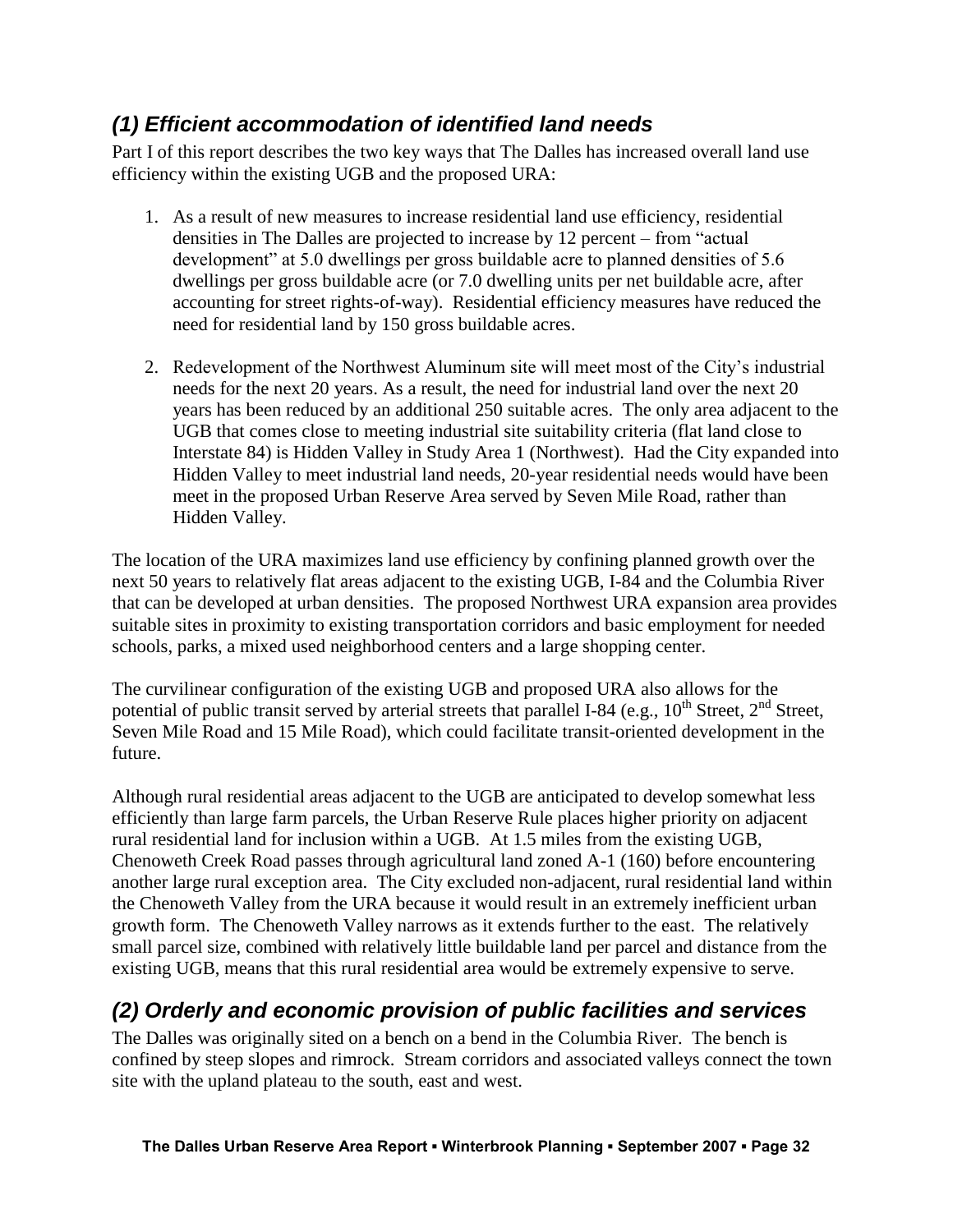Two relatively flat areas remain near the Columbia River. The eastern area is owned by the Bonneville Power Administration and is not available for urban development. The northwestern Bench (Hidden Valley) is, for the most part, privately owned and is available for urban development. A third, privately owned, higher elevation bench is located east of the BPA Starr Complex in a valley drained by 15 Mile Creek. The only other developable area is located south of the existing UGB. This area is has predominately high value, irrigated agricultural soils, and is used for cherry orchards.

The Dalles Public Works Department has identified major projects necessary to serve the two large areas that can feasibly meet the need for urban population and employment growth over the next 50 years. These two areas are proposed for inclusion within The Dalles 2026 UGB or URA and are located in Study Areas 1 and 4.

The City has recently completed updates to the Transportation Master Plan, Water Master Plan, and Sewer Master Plan, and is currently doing a Storm Water Master Plan. These plans cover the existing UGB and demonstrate that the UGB can be serviced, or serviced with the projects identified in each plan. Updates to all of these master plans are part of the Phase II planning work that is planned to be done following approval of the new UGB / NSA Urban Area and URA.

Throughout the current phase of the UGB/URA planning work, the Phase I planning issues related to the provision of streets and utilities in the preliminary UGB and URA have been reviewed and analyzed. The Public Works Department has determined that the preliminary UGB/ Urban Area and the URA can be served by connections to the existing road pattern and that the provision of utilities would generally follow the new road system.

However, the Public Works Department did not identify projects necessary to serve areas that cannot feasibly be included with the UGB or URA for topographical or institutional reasons. For example, the City did not identify projects in across the Columbia River in Washington State, because the City does not and cannot have jurisdiction across the state line. Nor did the City identify projects for cherry orchards on high value farm land in Study Areas 2 and 3. Aside from strong local opposition from cherry growers, inclusion of such land would be inconsistent with ORS 197.298 priorities for urban growth boundary expansion.

#### **Study Area 1 (Northwest)**

The bench on The Dalles' bend in the Columbia River extends to the north to include the Hidden Valley area in the southeastern portion of Study Area 1. Chenoweth, Seven Mile and Hidden Creek Valleys connect with the Columbia River bench in Study Area 1. Together, these areas provide the only developable land within this study area. These areas are adjacent to the UGB and can be provided, efficiently, with urban services. Some of this land is developed at urban densities and is served by the Chenoweth Water District.

Exception areas within 1.5 miles of the existing UGB, and about two-thirds of the buildable land area drained by Chenoweth and Hidden Creeks, are within the proposed URA. Buildable land in the Seven Mile Creek Valley is within the proposed URA. The Public Works Department has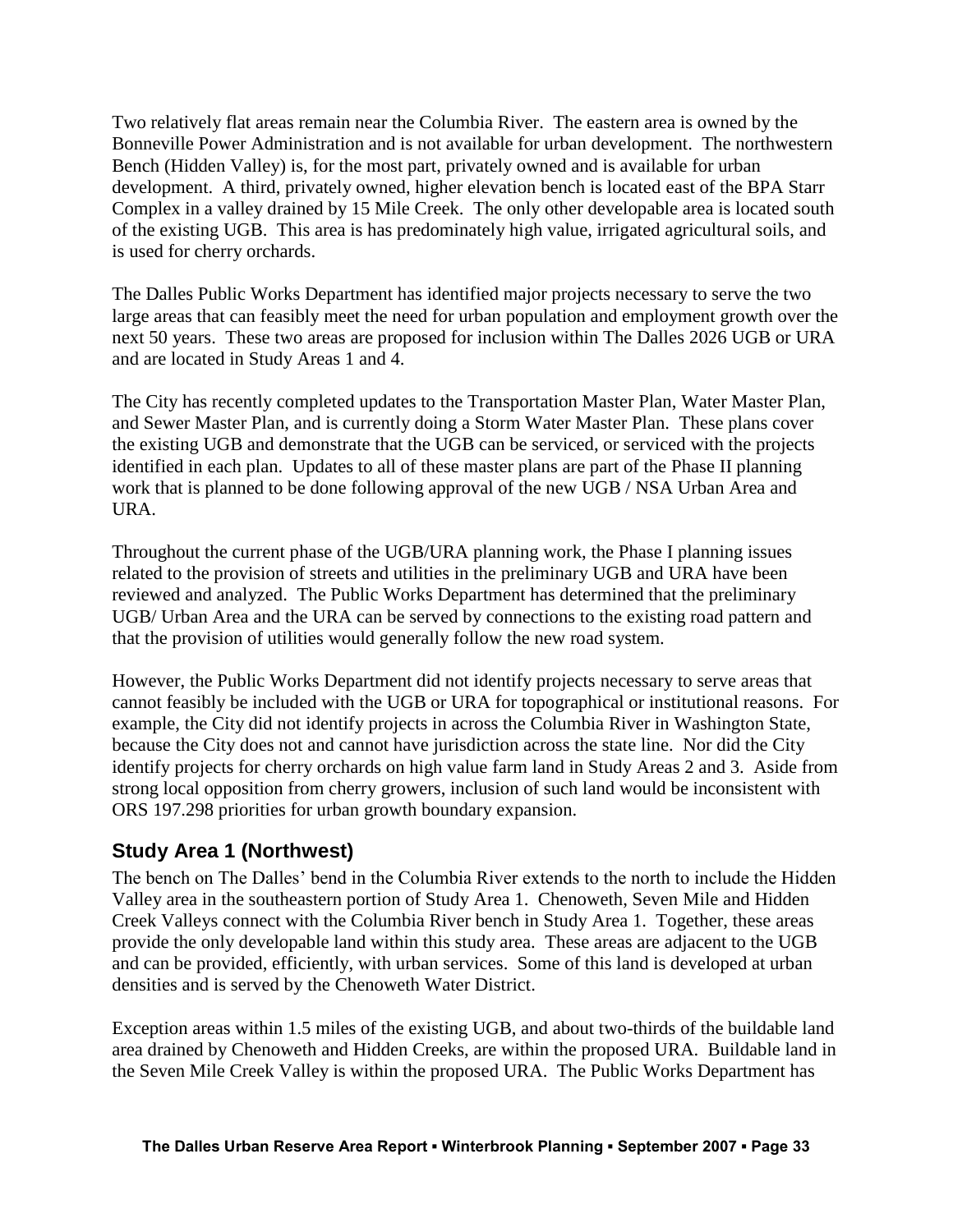identified sewer, water and transportation projects necessary to serve the proposed URA in Study Area 1.

The western two-thirds of Study Area 1 (Northwest) is located on a plateau above the 660-foot water service elevation level. In most areas, this plateau is defined by steep slopes and ravines carved by the Mazama floods and creeks draining the upland plateau. The northern portion of Study Area 1 is located within the Columbia Gorge NSA, and includes several "Special Management Areas." For these reasons, the Public Works Department did not identify sewer, water and transportation projects to serve land outside the URA.

As noted above, the City excluded non-adjacent, rural residential land within the Chenoweth Valley from the URA because it would result in an extremely inefficient urban growth form. The Chenoweth Valley narrows as it extends further to the east. The relatively small parcel sizes in this area, combined with relatively little buildable land per parcel and distance from the existing UGB, means that this rural residential area would be extremely expensive to serve.

#### **Public Facilities Project Descriptions – Study Area 1 (Northwest)**

The following describes how roads and utilities can be extended, feasibly, into the URA in Study Area 1. These are general findings. The details regarding project costs, locations, and sizes will need to be specifically determined in the Phase II planning work, as outlined in the planning grant document developed with the help of DLDC and ODOT staff.

#### Sanitary Sewer

- $\blacksquare$  20-year:
	- o Capacity increases will be necessary for the two, 4-inch pressure lines running along the historic highway.
	- o Capacity increases will be necessary for the main trunk line running from the pressure lines to the treatment plant.
	- o Lower portion along Chenoweth Creek needs to tie into the force main along the historic highway.
	- o Murray's Addition will require the 8–inch trunk line along Chenoweth Loop Road to be increased.
	- o The sewer treatment plant will need additional capacity to serve the UGB. The land for that expansion already exists and is reserved for that purpose.
	- o All of the UGB expansion area can be served with a gravity system.
- 50-year: This area can be served using gravity feed line.

#### Water Service

- $\blacksquare$  20-year:
	- o Potential new well needed with storage reservoir, which would require new groundwater rights and may need treatment because of mineral content.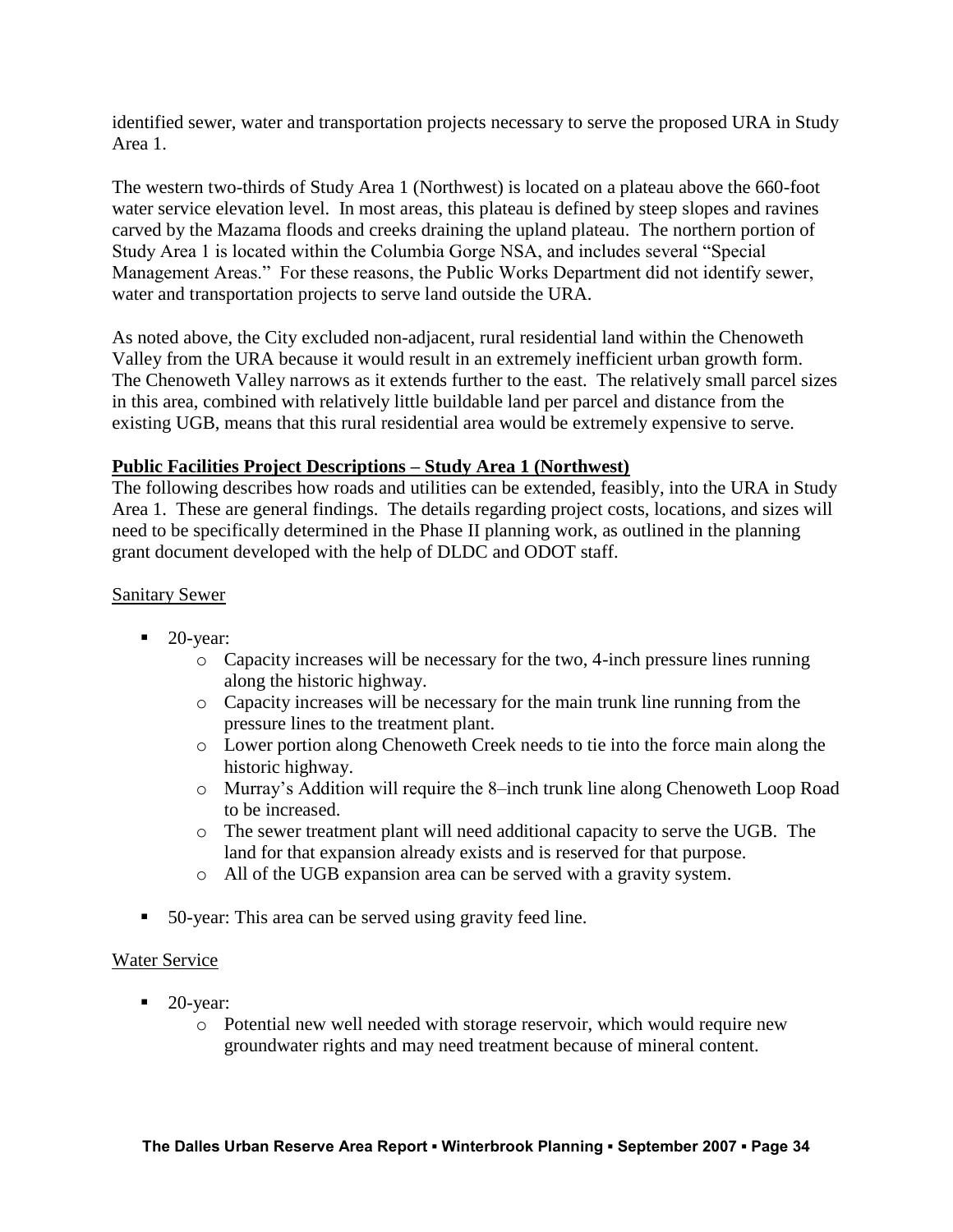- o Chenoweth Water PUD has some capacity to serve a portion of the expanded UGB and is currently serving a portion of that area. Their capacity is somewhat limited.
- o The City's water master plan calls for improvements that would increase capacity to 12 MGD together with groundwater, service could be provided. The City has 8.4 MGD perfected ground water rights and 25.8 MGD unperfected water rights to use in both ground water and Columbia River. The City currently uses 8 to 9 MGD in the summer high-use season. This serves about 12,000 people and the industrial and commercial areas.
- o Transmission lines will need to follow major road rights-of-way.
- o Nearest water is at the Port land served by a 12 inch transmission line. A 16-inch looped system is needed on the Port and Northwest Aluminum property for industrial (re)development. This could then service a portion of the UGB.
- 50-year: A new reservoir and pump station will be needed to provide volume and pressure to this area.

#### Transportation

- 20-year: Existing major street locations are shown on the Map 6: Generalized Comprehensive Plan. These collector streets would connect into the Historic Highway at two locations and to Chenoweth Road at two locations.
- 50-year: New streets in this area would connect to the major streets located in the UGB and to Seven Mile Road. Once this land has been added to the UGB, a connection would need to be made from Seven Mile Road to Hidden Valley.

#### Storm Drainage

- 20-year and 50-year: A separate system from the City's current system needs to be developed that would discharge into Chenoweth Creek.
	- o Some treatment may be needed prior to discharge to meet Federal standards. Major trunk line sizes would need to be determined.
	- o All lines would follow the street system.

**Summary: On a relative basis, the cost for providing transportation, sewer, water and storm drainage service to land below the 660-foot water service elevation level in Study Area 1 are moderate. Moderate costs are based on the need to construct new arterial and collector streets to serve the URA in this study area. However, moderate costs are off-set by the relatively low value grazing land in Study Area 1.** 

#### **Study Areas 2 and 3 (Southwest and South):**

The northern portion of Study Area 2 is located above the 660 water service elevation and is separated from the existing UGB by the Chenoweth Table (which is protected by a Nature Conservancy conservation easement) or high value agricultural land.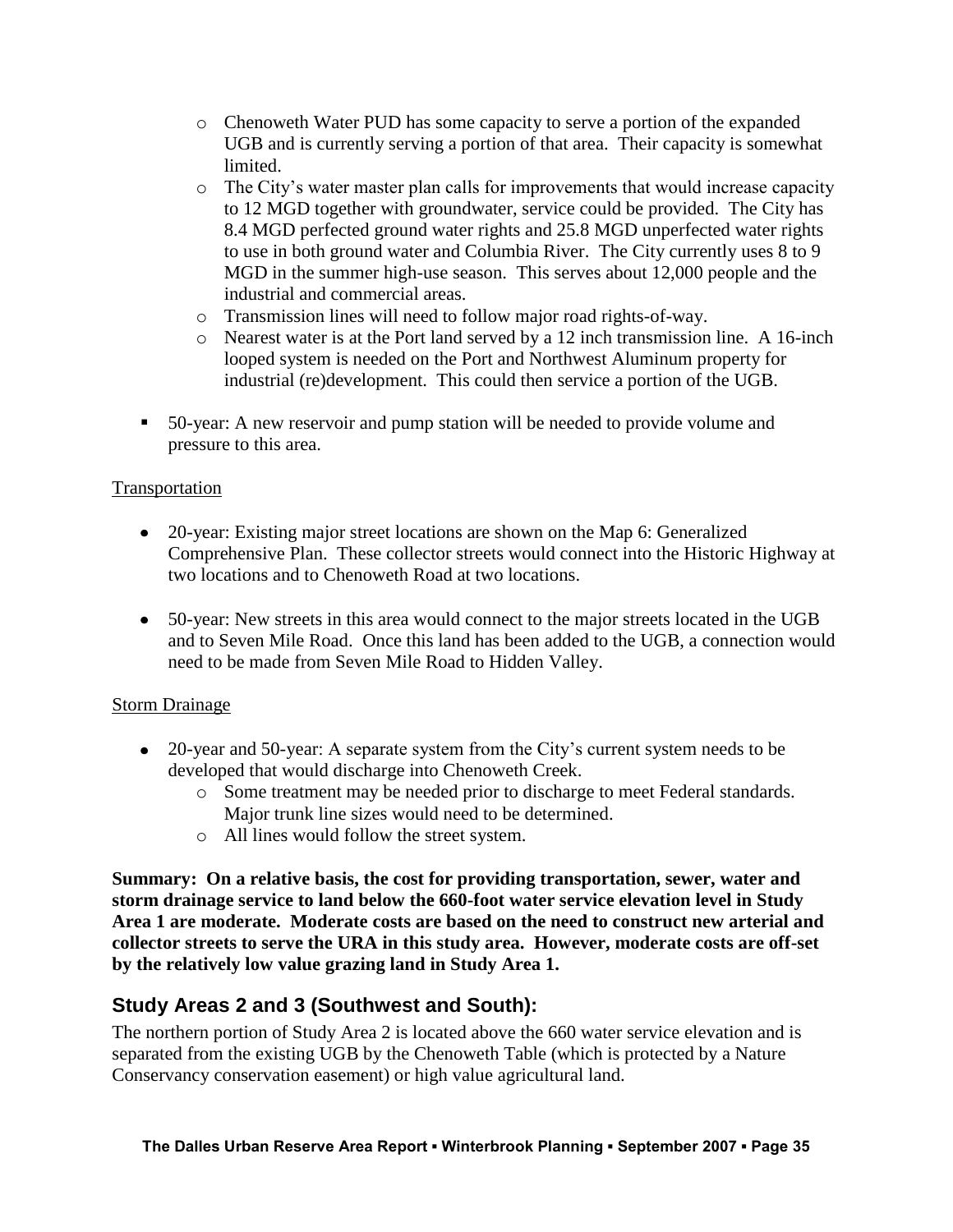In contrast, the southeastern portion of Study Area 2 and the northern portion of Study Area 3 are within the Mill Creek drainage basin, are adjacent to the UGB, are relatively flat, are below the 660-foot water service elevation, and can be served by gravity flow sewer. For these reasons, the area along Mill Creek Road can be efficiently provided with urban services. However, this irrigated orchard area is the lowest priority for inclusion within The Dalles URA. Therefore, the Public Works Department has not determined specific projects necessary to serve agricultural land in Study Areas 2 and 3.

The City has included a few small agriculturally-zoned parcels that are adjacent to the UGB. As discussed above, these small parcels typically have relatively poor agricultural soils, are developed with a house, are needed for expansion of a specific use, or are bordered on two sides by rural residential exception areas. These small agricultural parcels are adjacent to the UGB, are located below the 660-foot water service elevation, can be served with gravity flow sewer, and have access from existing roads.

These small areas, along with adjacent exception areas, can be provided with urban services efficiently. However, no major public works projects are needed to serve areas added to the UGB in Study Areas 2 and 3. Therefore, the Public Works Department did not identify specific projects necessary to serve these relatively small and disparate areas.

**Summary: On a relative basis, the cost for providing transportation, sewer, water and storm drainage service to land below the 660-foot water service elevation level in Study Areas 2 and 3 are low. Relatively low costs are based on the proximity of land within the proposed URA to existing urban services. However, the areas that are least costly to serve have high value, irrigated cherry orchards.** 

#### **Study Area 4 (East)**

The BPA Starr Complex abuts the UGB to the east. Generally unbuildable land within the Columbia Gorge National Scenic Area (NSA) lies further to the north and east along the Columbia River. The only growth alternative to the east is the bench above 15-Mile Creek. This relatively flat bench area is accessed primarily from 15-Mile Creek. This bench area is proposed for the URA.

City Public Works has identified projects and considered the feasibility of providing sanitary sewer, water and transportation services to the bench area served by 15 Mile Road.

#### **Public Facilities Project Descriptions – Study Area 4 (East)**

The following describes how roads and utilities can be extended, feasibly, into the URA in Study Area 4. These are general findings. The details regarding project costs, locations, and sizes will need to be specifically determined in the Phase II planning work, as outlined in the planning grant document developed with the help of DLDC and ODOT staff.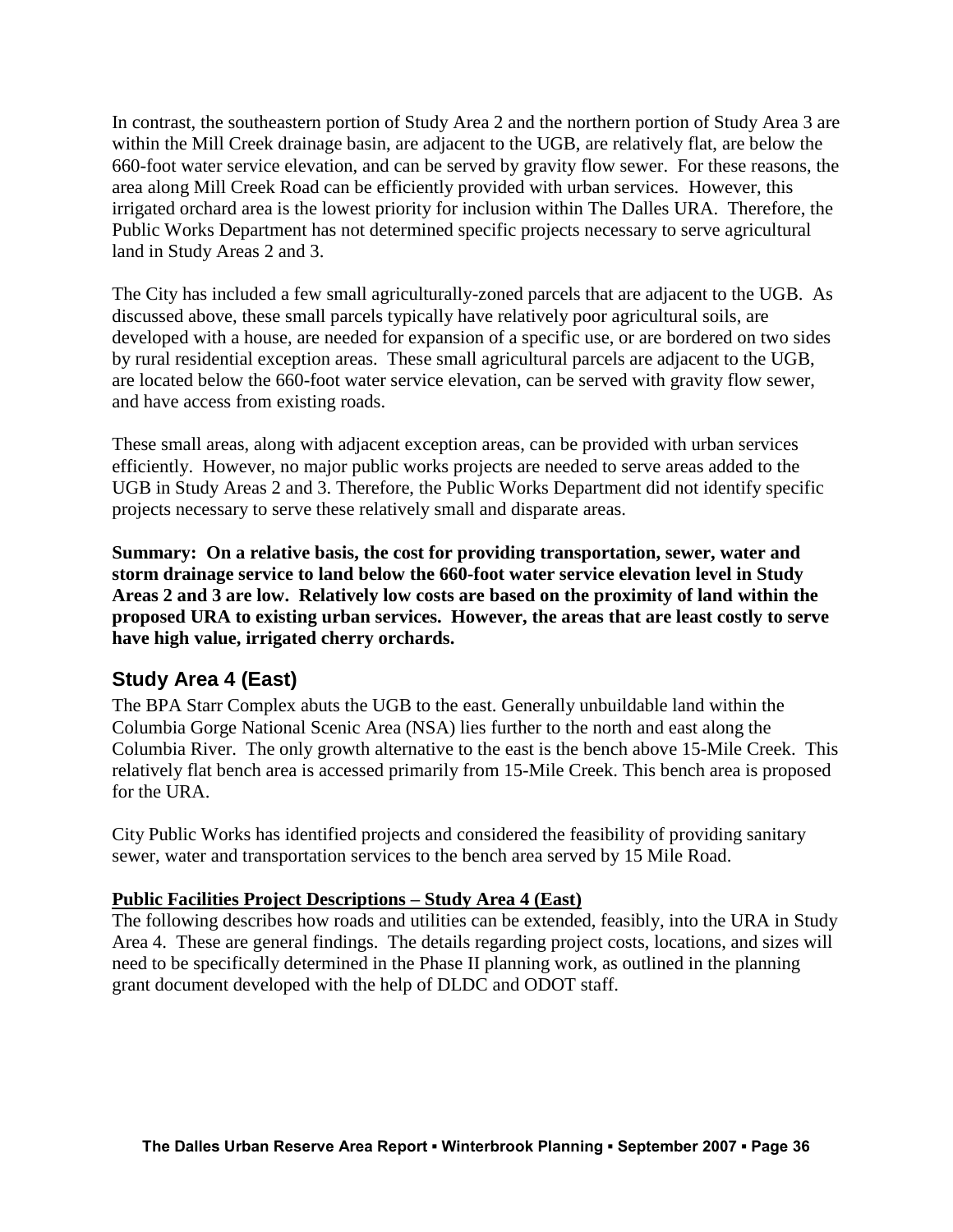#### Sanitary Sewer

- <sup>20</sup>-year: Sewer trunk line placed within right-of-way of 15 Mile Road with lift station to get it to the  $2<sup>nd</sup>$  Street existing sewer trunk location.
- 50-year: Existing  $2<sup>nd</sup>$  Street sewer trunk line will require capacity increase with build out of the 50-year URA. The sewer treatment plant will need additional capacity to serve the URA. It may be more feasible to construct a dedicated eastside treatment plant with discharge into 15 Mile Creek. The land for that expansion already exists and is reserved for that purpose.

#### Water Service

- <sup>20</sup>-year: Existing reservoir and supply source is sufficient to serve the 20-year needs. The far northeast may need a booster system. A new transmission line needs to be installed from the reservoir in the Columbia View Heights along 15 Mile Road.
- 50-year: A new well source potentially needs to be developed.
	- o The City has well water and Columbia River water rights sufficient to supply this area with water.
	- o Additional treatment facilities will be needed for the water supply.
	- o One additional reservoir and pump station will be needed for supply and pressure.

#### Transportation

- 20-year: Existing major street locations are shown on the planning map. These are Lower Eight-Mile Road and Columbia View Drive. Right-of-way widths are adequate to serve the UGB expansion area.
- 50-year: Lower Eight-Mile Road and Columbia View Drive would serve the proposed URA. Additional major streets would extend into the URA. Additional right-of-way width may be necessary to serve development planned for the URA.

#### Storm Drainage

- <sup>20</sup>-year and 50-year: A separate system from the City's current system needs to be developed that would discharge into 15 Mile Creek.
	- o Some treatment may be needed prior to discharge to meet Federal standards. Major trunk line sizes would need to be determined.
	- o All lines would follow the street system.

**Summary: On a relative basis, the cost for providing transportation, sewer, water and storm drainage service to land below the 660-foot water service elevation level in Study Area 1 are high. High costs are based on distance from the existing UGB, and the fact that abutting BPA property will not benefit from or pay for extension of urban services.** 

**The Dalles Urban Reserve Area Report ▪ Winterbrook Planning ▪ September 2007 ▪ Page 37**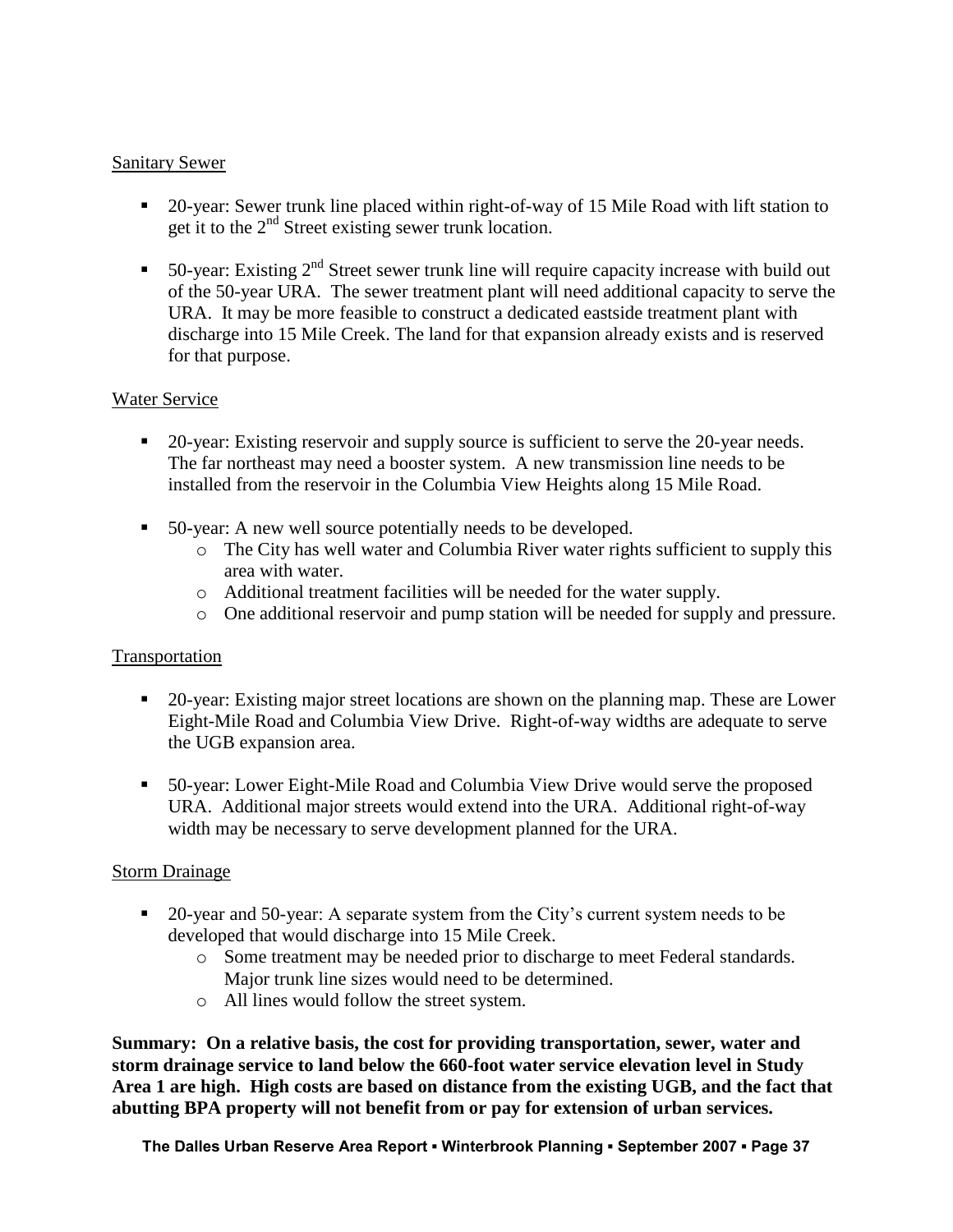**However, the high cost of extending services in the short-term are necessary to provide services to the bulk of the URA and to meet post 2026 population, employment and livability growth needs outside the Columbia River Gorge National Scenic Area.**

### <span id="page-37-0"></span>*(3) Comparative economic, social, environmental and energy (ESEE) consequences*

To address locational factor (3), the City compared the economic, social, environmental and energy consequences of URA expansion into each of the four study areas shown on Map 2. The City's analysis of ESEE consequences also considered the social and environmental impacts that related to The Dalles' location within the Columbia River Gorge National Scenic Area (NSA).

Economic consequences considered below include impacts on The Dalles area employment opportunities, Wasco County's agricultural economy, and cost of providing urban public facilities.

#### **Comparative Economic Consequences – Employment Opportunities and Agriculture**

Part I of this report identifies siting requirements for community commercial shopping centers, large-site industrial users, and public / semi-public (park and school) development. The Dalles' economic future depends on its ability to offer suitable sites to future industrial and commercial employers. Providing suitable sites for educational and recreational facilities is essential to the City's ability to maintain a high quality of life for The Dalles' work force, and thereby attract and retain managers and qualified employees. These land-extensive uses require large sites with relatively flat land and access to a major street.

Although most 20-year industrial siting needs can be met within the existing UGB, there are unmet needs for a business park site, a regional commercial site, and a neighborhood commercial site. Because there are unmet needs for such sites within the existing UGB, and rural exception areas do not meet parcel size or topographical requirements, the loss of some agricultural land is necessary to achieve The Dalles' economic development and livability objectives.

Beyond the immediate 20-year planning period, there is ongoing need for large, flat sites that can only be met on the bench to the east of the BPA Starr Complex, located outside the NSA.

For reasons stated below, suitable sites in Study Area 1 (Northwest), which has relatively low value, non-irrigated grazing land, has the least impact on Wasco County's agricultural economy. Although Study Area 4 (East) has high value, non-irrigated soils that are devoted primarily to wheat production, this land is needed for Year 2026-56 employment sites.

This analysis assumes that there is a relationship between agricultural soil class and the potential impact on the agricultural economy. As shown on Map 3, relatively flat agricultural land is found in all four study areas. However, on an acre-per-acre basis, cherry orchards and associated packing plants provide the greatest economic benefit to The Dalles' economy, followed by wheat production, and then by grazing activities.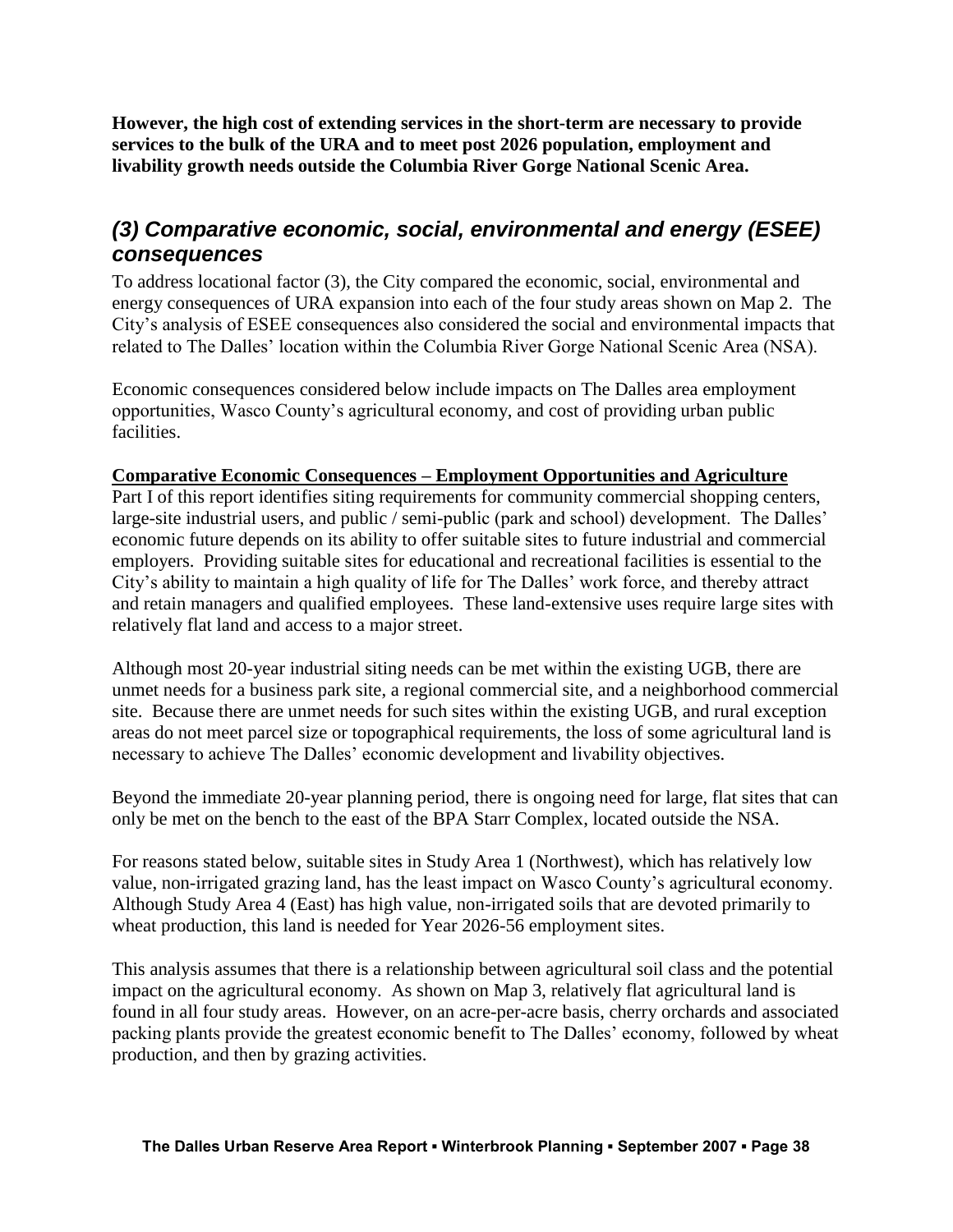- The lowest value agricultural soils are found in Study Area 1 (Northwest), which has predominantly non-irrigated Class VI-VII soils adjacent to the existing UGB and is used for grazing. Study Area 1 has large, flat sites with access to I-84 and to planned arterial streets (Chenoweth Creek Road) that are suitable for employment uses. Study Area 1 also has large, flat sites with access to major streets that is suitable for park and school use. Conversion of agricultural land to urban employment uses will have a relatively low impact on the agricultural economy when compared with positive economic impacts resulting from increased business and employment opportunities.
- In contrast, agricultural land adjacent to the existing UGB in Study Areas 2 (Southwest) and 3 (South) is comprised primarily of irrigated Class II-IV soils. This area has substantial public (irrigation district) and private (land owner) investments in cherry production. Cooperatively owned cherry packing and shipping facilities contribute substantially to The Dalles' economy. Although these two study areas also have large, flat sites that could meet the needs for employment, parks and schools, inclusion of large tracts of irrigated orchard land within the URA would have serious and adverse consequences for Wasco County's agricultural economy.
- Study Area 4 (East) has some irrigated orchard land along 15 Mile Road and large areas of non-irrigated wheat land (predominantly Class II-IV soils) located on a higherelevation bench. Except for land along 15 Mile Road, Study Area 4 has no land adjacent to the UGB that is suitable for employment or public / semi-public land uses. The upland bench further to the east is in wheat production, and is suitable for meeting employment, park and school land needs in the Urban Reserve Area.

Because large, flat sites adjacent to the UGB are needed to meet employment and institutional large-site land needs, The Dalles must include some agricultural land within the URA. Land adjacent to the existing UGB in Study Area 1 has large, suitable employment and public / semipublic sites that have predominantly Class VI-VII soils. Inclusion of relatively flat land in Study Area 1 will have the least adverse impact on Wasco County's agricultural economy, while meeting the site suitability requirements for a regional shopping center, a neighborhood commercial center, a community park and schools identified Part I of this report.

The Dalles excluded areas with Class II-IV agricultural soils in Study Areas 2 and 3 due primarily to adverse economic impacts to Wasco County's cherry production, packing and distribution economy. Large parcels with Class II-IV soils in the Southwest and South Study Areas are not included within the URA.

The only large parcels with irrigated cherry orchards that are proposed for inclusion within the URA are located along 15 Mile Road in Study Area 4 (East). Two parcels, with 33 suitable acres, are needed for a planned business park. Development of the business park will provide for employment during the 20-year planning period. As noted in Part III of this report, development along 15 Mile Road will help pay for street and utility improvements to this arterial street. Public and private investments to reconstruct 15 Mile Road to urban street standards are needed that will provide access and construct utilities required to serve future employment and public / semi-public sites located within the Urban Reserve Area. Therefore, on balance, the economic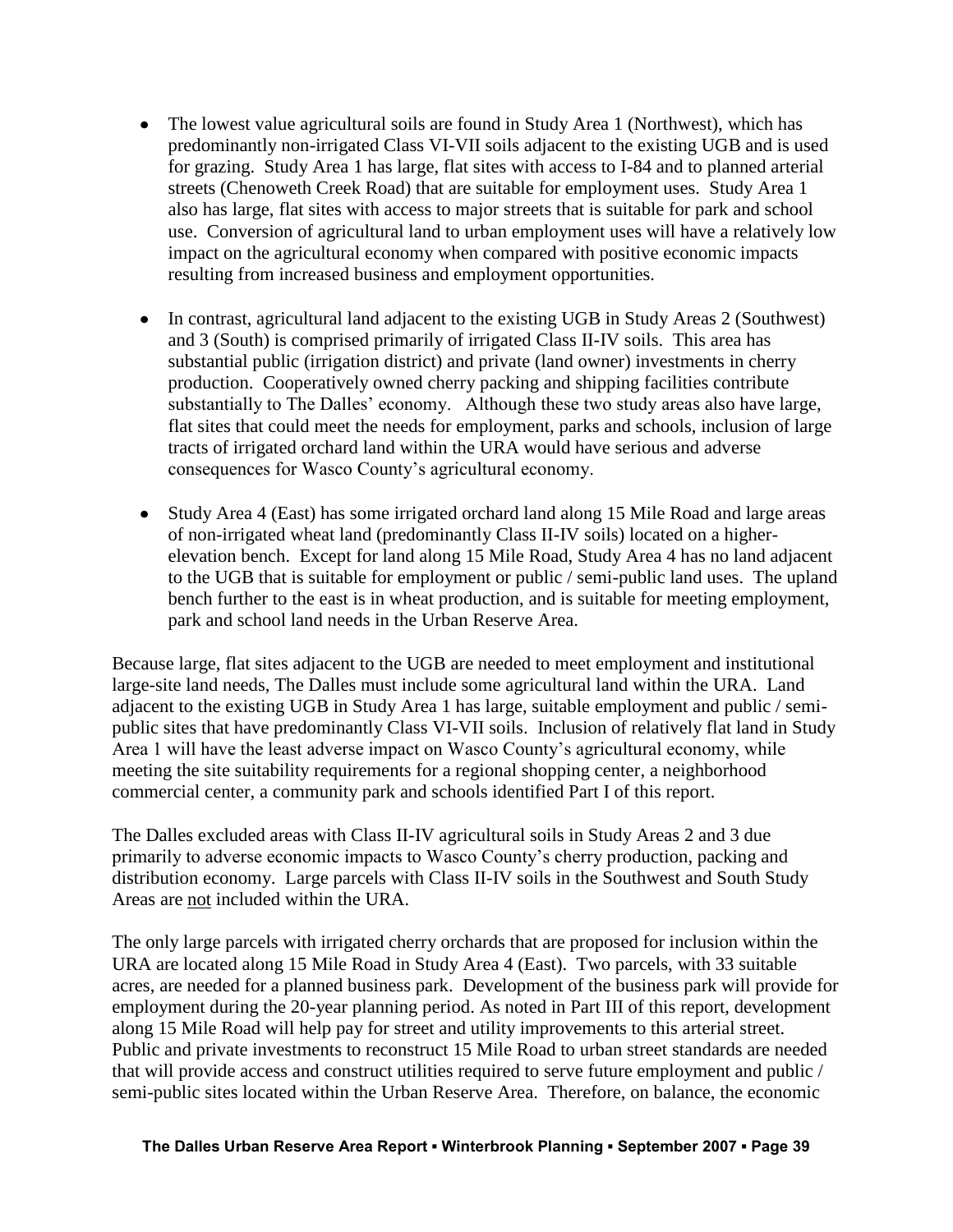consequences of converting a relatively small area of irrigated cherry orchard land for business park use in Study Area 4 are positive.

There are negative economic consequences associated with conversion of non-irrigated but productive wheat land to use over time. However, land located on a bench east of the UGB and the BPS Starr Complex is uniquely suited to meeting long-term employment needs. Therefore, the loss in economic value resulting from conversion of wheat land to employment uses is off-set by increased employment opportunities.

#### **Comparative Economic Consequences for Extension of Public Facilities**

Public facilities factors are addressed under UGB Locational Factor (2) above. While the cost of extending public facilities are an important factor for The Dalles, the City's and County's primary economic concern is to protect existing cherry orchards south of the existing UGB.

Briefly, land adjacent to the UGB in Study Areas 2 and 3 – below the 660-foot elevation level – is the least expensive to serve with sanitary sewer, water, storm drainage and transportation services. Existing streets, sanitary sewer, water and storm drainage facilities can be extended from mostly developed areas within the UGB to serve relatively large and flat parcels adjacent to the UGB. However, ORS 197.298(1) makes irrigated Class II-IV soils the lowest priority for UGB expansion. Therefore, the City included only rural residential exception areas, small developed agricultural parcels, and agricultural parcels with relatively low value agricultural soils within the URA.

Land adjacent to the existing UGB in Study Area 1 (Northwest) is somewhat more expensive to serve, primarily because new collector streets must be extended to serve the Hidden Valley area. Because agricultural soils in this area are generally less productive, the City decided to absorb the relatively higher costs for serving this area to protect cherry orchards to the southeast and southwest of the UGB.

Land in Study Area 4 (East) is most expensive to serve, because federal land cannot be expected to pay for extension of sanitary sewer, water and storm drainage facilities to serve development along 15 Mile Road. However, the City must make public investments to property along 15 Mile Road in order to access and provide urban services to suitable employment and public / semipublic sites in Study Area 4.

In conclusion, while public facilities costs are an important consideration, they do not outweigh economic costs that would result from the loss of public and private investments in irrigated orchard land southwest and southeast of the existing UGB.

#### **Comparative Social Consequences**

Social consequences include the ability to meet affordable housing objectives, create complete neighborhoods, and provide for supporting park and school needs.

#### **Columbia River Gorge National Scenic Area**

Social consequences also include social values identified in the Columbia Gorge National Scenic Area Act (NSAA) – particularly scenic views and recreational opportunities that are now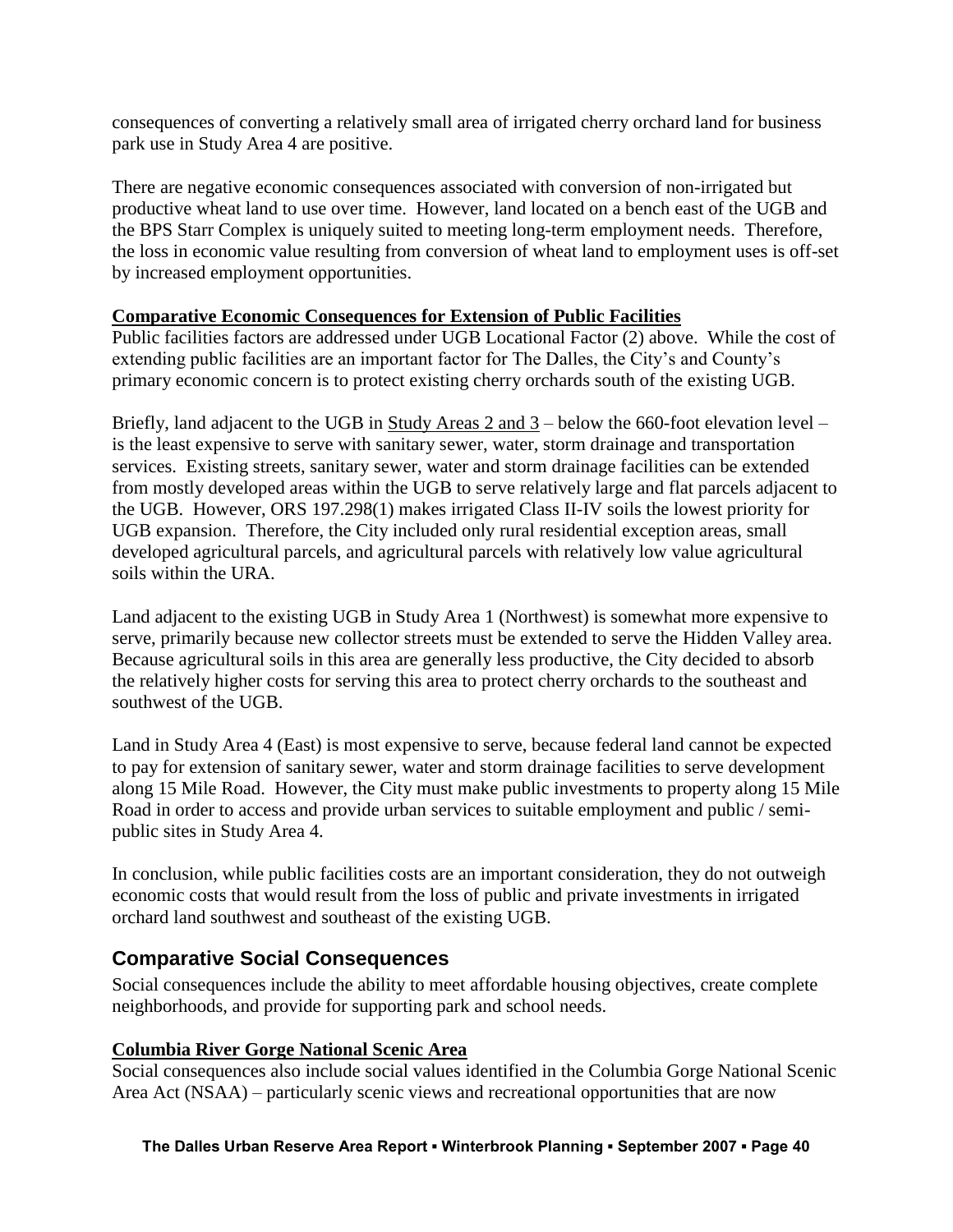protected by the NSAA. However, because the existing UGB is completely surrounded by land within the NSA boundary, and additional land is needed to for urban housing, parks and schools, there will be some adverse impacts to scenic and recreational opportunities described in the NSAA. The City's proposed URA minimizes adverse impacts to scenic views and recreational opportunities by the following locational decisions and policies.

- Minimizing the need for urban land by increasing residential densities and relying on redevelopment of the existing Northwest Aluminum site for meeting most of the City's future industrial needs.
- Avoiding UGB expansion and urban development in highly visible gateway areas:
	- o Along Interstate 84 in Study Area 4 (East);
	- o East of the Historic Columbia River Highway in Study Area 1 (Northwest);
	- o In the US 197 Canyon (Study Area 3); and
	- o In the Seven Mile Creek Canyon (Study Area 1).
- Avoiding UGB expansion into any designated Special Management Area (see Map 5).
- Avoiding UGB expansion into large scenic orchard parcels in Study Areas 2 (Southwest) and 3 (South).
- Within the proposed URA:
	- o Protecting existing ridgelines facing the historic Columbia River Highway and I-84 in Study Area 1 from future urban development;
	- o Encouraging urban development of existing rural residential exception areas, thus reducing the need for agricultural lands within the UGB;
	- o Protecting highly visible land with slopes of 20 percent or greater in Study Areas 1 and 4 from urban development;
	- o Protecting the existing golf course and its historic club house from inappropriate alteration or conversion to other urban uses;
	- o Protecting Chenoweth, Seven Mile, Hidden and 15 Mile Creeks and their scenic riparian corridors and canyons from future urban development; and
	- o Encouraging passive recreational uses and trails within protected riparian corridors and ridgelines to improve recreational access to scenic areas.

Social consequences associated with protection of scenic views and recreational opportunities are addressed further in Part III of this report.

#### **Comparative Social Consequences: Housing, Complete Neighborhoods, Schools & Parks**

Study Areas 1 (Northwest), 2 (Southwest), 3 (South) and 4 (East) all provide relatively flat and buildable land – near the UGB – that are capable of meeting identified neighborhood commercial, residential and public / semi-public needs (park and school facilities). Relatively flat, large and undeveloped sites in these study areas also are well-suited to efficient and effective master planning. Because each of these study areas have access to existing and planned arterial and collector streets, and can be provided with sanitary sewer, water and storm drainage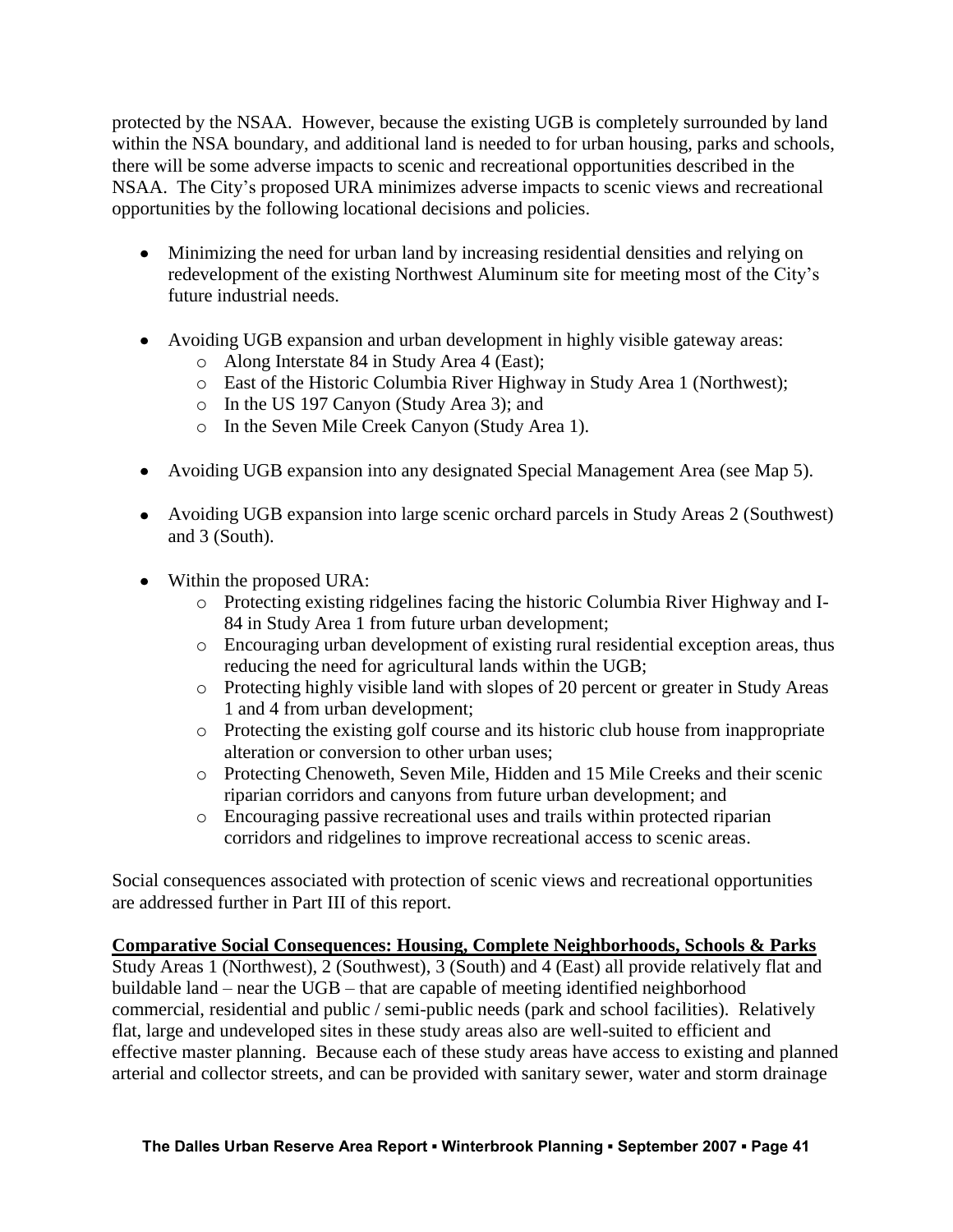facilities at reasonable costs, land adjacent to the UGB in Study Areas 1, 2, 3 and 4 would also provide relatively affordable housing and school opportunities.

However, the positive social consequences associated with inclusion of land in orchard production in Study Areas 2 and 3 are outweighed by the negative economic costs of bringing converting highly-productive orchard land into the URA. The social consequences of bringing in small, developed agricultural parcels in Study Areas 2 and 3 are also positive, because existing homes and businesses in these areas will have access to urban services upon annexation to the City. Relatively low value agricultural land is also provided for expansion of the Columbia Gorge Community College, which has provides immense social value to the entire region.

Portions of Study Areas 1 and 5, because it includes little irrigated orchard land and otherwise meets identified needs for residential, park and school development, is proposed for inclusion within the URA. For example, Study Areas 1 and 5 provide exceptional opportunities for a "complete" and compact master planned community:

- In Study Area 1, the City has identified a site at the intersection of Chenoweth Creek and Seven Mile Creek Roads for siting a mixed use, neighborhood commercial center. A site for a second mixed use center has been identified in Study Area 4, near the Petersburg School.
- Several parcels in Study Areas 1 and r meet site suitability requirements for community parks and public schools, and therefore will directly meet a portion of the City's longterm public / semi-public land need.
- The protected Chenoweth Creek and Hidden Creek riparian corridors (Study Area 1) and 15 Mile Creek riparian corridor (Study Area 2), combined with the protected scenic vistas and ridgelines within and outside the proposed URA, create an exceptional setting for compact yet livable residential communities.
- The varied topography in Study Area 1, including Hidden Creek and protected ridgelines, will also provide passive recreational opportunities for existing and future area residents and visitors.
- The existing golf course, plus its planned expansion areas, will increase recreational and open space opportunities for area residents. Because land near golf courses and protected streams typically has higher value for residential buyers, Study Area 1 will also provide needed higher end housing opportunities.

The social consequences of including land along 15 Mile Road within the preliminary 2026 UGB are mixed. On the one hand, this large undeveloped area provides an attractive scenic gateway to the community, with irrigated orchard lands on the gently sloping hillside next to the BPA Starr Complex, and limited rural residential development in a small rural residential exception area above 15 Mile Creek. On the other hand, this area provides needed employment land for the community in the form of a business park. By providing a transportation and utility linkage to the upland bench above 15 Mile Creek, the scenic impacts to the eastern portion of the Columbia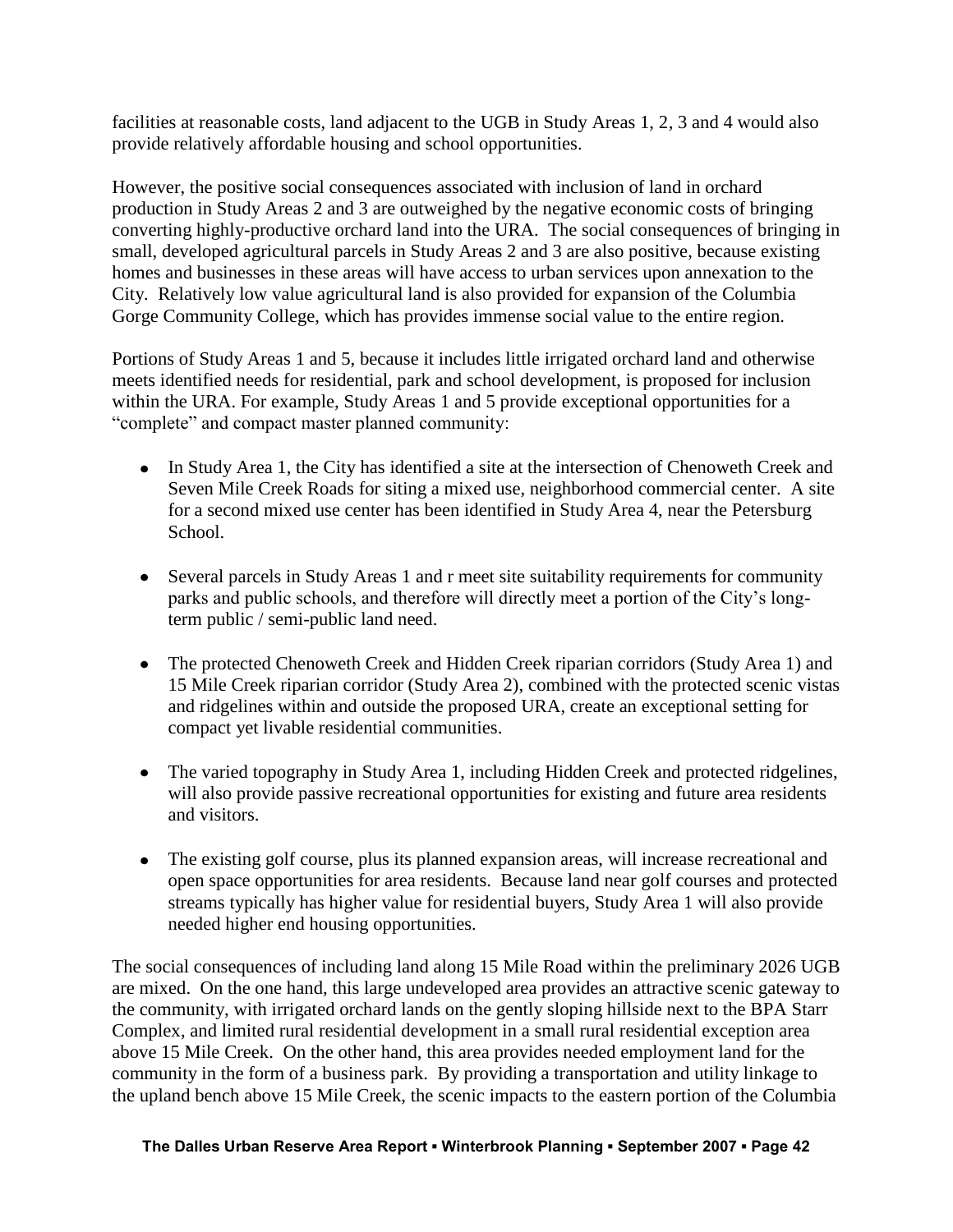Gorge NSA will be highly positive, because future urban development can occur almost completely outside the NSA boundary.

Almost all adjacent rural residential exception areas within Study Areas 1-4 are included within the proposed URA. Thus, existing and future residents of these rural residential areas will have access to community parks and schools in the short-term, as well as urban sewer, water, police and fire services upon annexation to the City. On the other hand, as urban services are requested and become available to property owners in existing rural residential areas, urban densities will be permitted, thus changing the "rural" quality of life. Despite the likelihood of increased land values, many rural residents who voiced their opinions at the Planning Commission public hearing view the transition from rural to urban densities as having negative social consequences.

In conclusion, Study Areas 1 and 4 provide the only reasonable opportunity for The Dalles to create complete neighborhoods – without scarifying the highest value farmland – irrigated cherry orchards. Study Areas 1, like all other areas adjacent to the existing UGB, is located within the Columbia Gorge NSA. However, unlike other rural areas outside The Dalles, buildable land within Study Area 1 has relatively low value agricultural soils. Study Area 1 also meets residential, commercial, and public / semi-public land needs identified in Part 1 of this report by providing:

- Large tracts of buildable land that can accommodate a variety of housing types and densities;
- Suitable sites for a mixed use community center, a community park and schools;
- Protected ridgelines and riparian corridors that define compact urban neighborhoods.

In contrast, most of Study Area 4 is located outside the NSA boundary. Thus, the social consequences of including buildable land adjacent to the UGB in Study Areas 1 and 4 are largely positive.

#### **Environmental Consequences**

For comparative analysis, the City considered the ESEE consequences of including each of the four study areas abutting the existing UGB. Environmental consequences address potential impacts on inventoried natural features (riparian corridors, wetlands and native plant communities) both within and adjacent to UGB, as shown on Map 5, the Composite Buildable Lands Inventory.

To address Statewide Planning Goal 5 (Natural Resources), Goal 7 (Natural Hazards) and Goal 14 Boundary Location Factor 3 (comparative environmental consequences), wetlands, riparian corridors, native plant communities (identified by Columbia Gorge Commission staff in Study Area 1), floodplains and steep slopes were inventoried within each study area. Land with the above constraints is not considered to be suitable for meeting housing, park, school or employment needs.

Certain areas within environmental constraints were eliminated from URA consideration early in the process: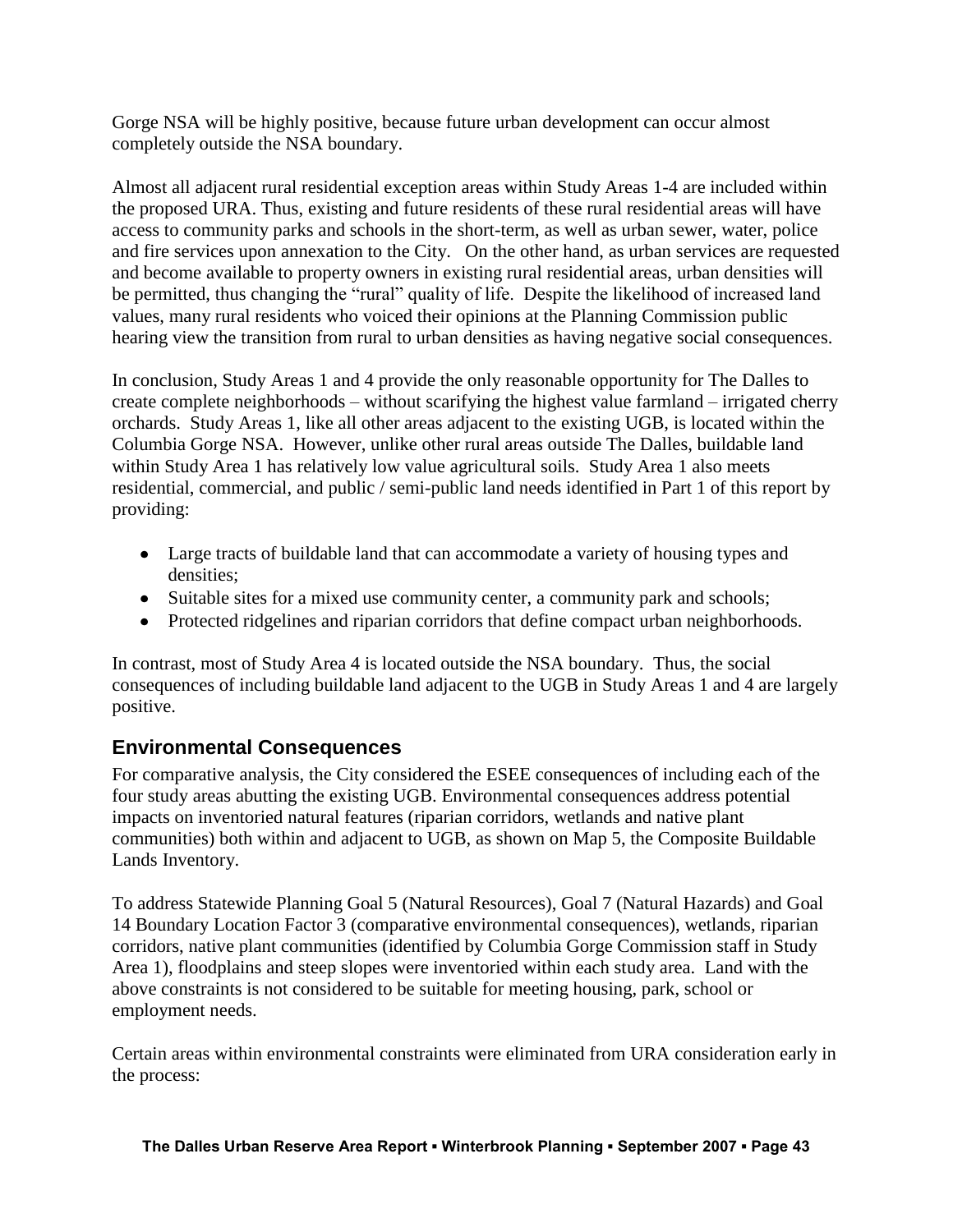- **Study Area 1**:
	- o All NSA Special Management Areas;
	- o Most General Management Areas within the NSA boundary;
	- o Wetlands on the east side of Interstate 84;
	- o Land north of Hidden Valley with slopes of 20 percent or greater;
	- o The Seven Mile Creek canyon southwest of Seven Mile Road;
	- o The Chenoweth Creek Canyon southeast of Murray's Addition and Chenoweth Creek Road;
- **Study Area 2**:
	- o Almost all General Management Areas, including irrigated orchard land, within the NSA boundary;
	- o The ridgeline with slopes of 25% or greater southwest of the existing UGB;
	- o The Mill Creek canyon southwest of the Mill Creek Road rural residential exception area;
	- o The Chenoweth Table area protected by a conservation easement; and
	- o The Chenoweth Creek Canyon below the Chenoweth Table.
- **Study Area 3**:
	- o Almost all General Management Areas, including irrigated orchard land, within the NSA boundary;
	- o The Mill Creek canyon southwest of the Mill Creek Road rural residential exception area;
	- $\circ$  The ridgeline with slopes of 25% or greater southeast of the existing UGB; and
	- o The Highway 97 canyon area at the entrance to the UGB.
- **Study Area 4**:
	- o Almost all General Management Areas, including the scenic I-84 ridgeline, within the NSA boundary; and
	- o The 15 Mile Creek canyon northeast of the 15 Mile Road and the rural residential exception area.

In all cases, environmental impacts from urban development will be minimized because the City is committed to providing vegetative buffers along Seven Mile, Chenoweth, Hidden, Mill, and 15 Mile Creeks and associated riparian corridors. Except for Hidden Lakes, which are protected by CLUP policy, there are no inventoried wetlands that are not associated with a protected riparian corridor within the URA expansion area. No additional floodplain land outside of protected riparian corridors has been included within the URA expansion area.

Rare plant communities are located in all four study areas. However, Study Area 1 is the only large area with relatively undisturbed hillsides with rare plant communities that is proposed for inclusion within the URA. Gorge Commission staff have identified several rare plant communities within Study Area 1 (Northwest). Since rare plants typically survive in areas that have not been disturbed by grazing or farming activities, which typically occur in flatter areas, restricting development to slopes of 20 percent or less will have the intended consequence of protecting rare plant communities identified in the NSA inventories. CLUP policy commits the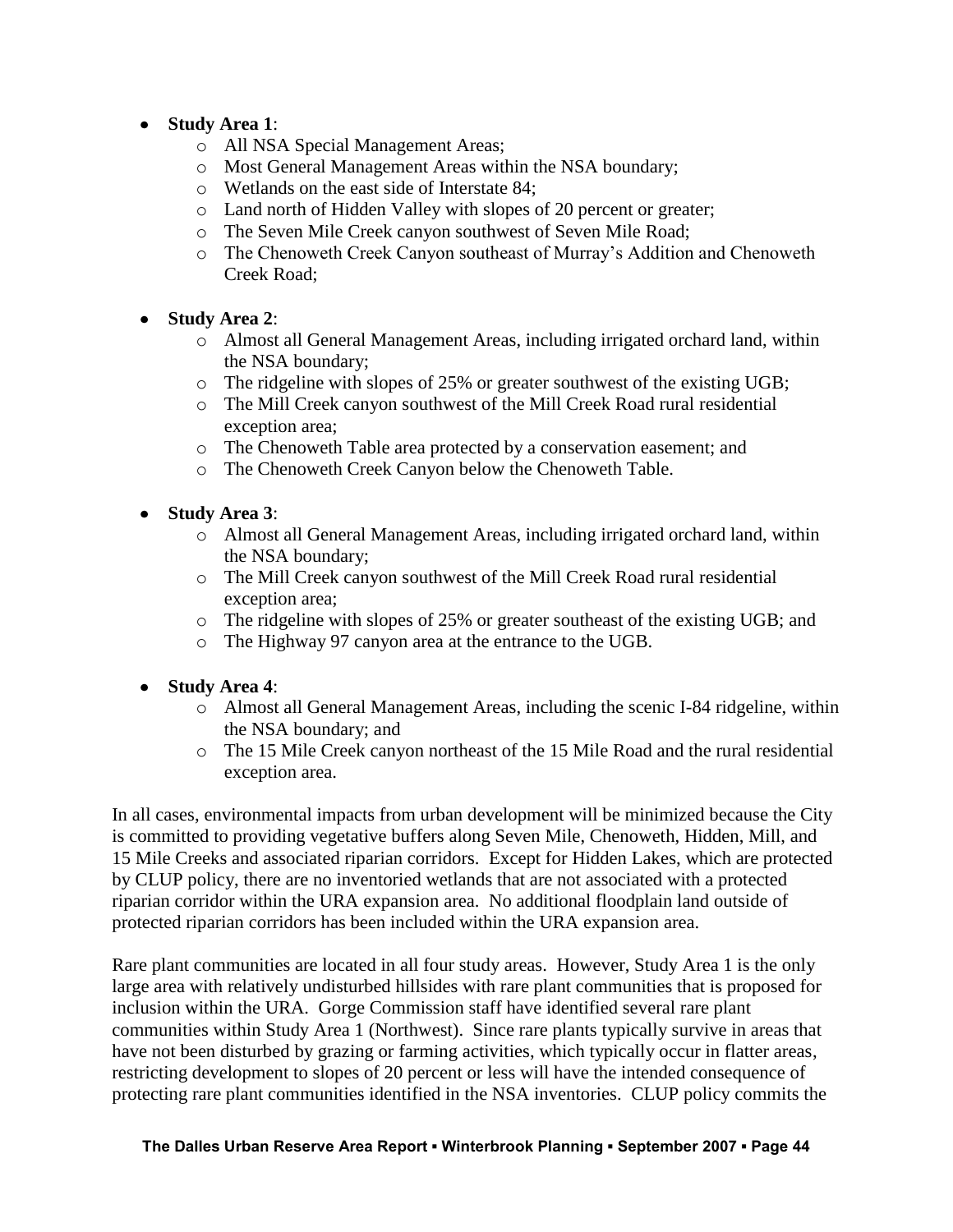City to identifying and protecting rare plant communities prior to rezoning and through the land development review process.

In conclusion, the URA was carefully drawn to exclude inventoried wetlands, floodplains, steep canyons, unbuildable ridgelines and hillside areas, irrigated cherry orchards, and NSA Special Management Areas. Where wetlands, riparian corridors, ridgelines, steeps slopes and rare plant communities are included within the URA, they are protected by plan policies and by limiting development within Study Area 1 to slopes of 20% or less. Overall, the proposed URA has positive environmental consequences due to its location and strong policy measures to restrict development within identified natural resource and hazard areas.

### **Comparative Energy Consequences**

These findings consider the implications of alternative growth patterns on energy conservation. The Dalles CLUP includes a new Goal 13 Energy Conservation chapter that address how energy consumption can be reduced within the preliminary UGB.

Due to geographical constraints, development in The Dalles has followed the Columbia River bench in curvilinear urban form. The existing UGB is approximately 14 miles long, and extends from 1 to 1.5 miles inland from the river – until it reaches rimrock or irrigated orchard land. Although expansion to high value farmland on the southern plateau would result in a more compact, energy-efficient urban growth form, this option is prohibited by the Urban Reserve Rule and ORS 197.298(1) Priorities for urban growth boundary expansion. Therefore, the City has no choice but to continue its curvilinear growth pattern by expanding to the north into Study Area 1, and ultimately to the east, to the relatively buildable bench area in Study Area 4.

However, as noted in The Dalles CLUP, the City's curvilinear urban form does offer some energy conservation opportunities to conserve energy:

- By concentrating employment and housing along major streets (Tenth Street, Second and Third Streets, 15 Mile and Chenoweth Creek Roads, and I-84) The Dalles transit service becomes feasible over time. A functional public transit system is feasible in the intermediate term (10-20 years), and would have substantial energy conservation benefits.
- Because longer-term growth in The Dalles is severely limited geography, in the very long term the City will need to consider further intensification of land use along linear transit corridors, which will have longer-term energy conservation benefits.
- The proposed URA provides large tracts of relatively flat land that can meet the needs of complete communities – with a mixed-use neighborhood center, a variety of housing types and densities, community parks and open space, and neighborhood schools. This approach conserves energy by reducing vehicle trip lengths and encouraging alternative modes of transportation.

Solar orientation is also an important long-term consideration. Although buildable areas in Study Areas 3 and 4 offer excellent solar access, with a few small exceptions these areas are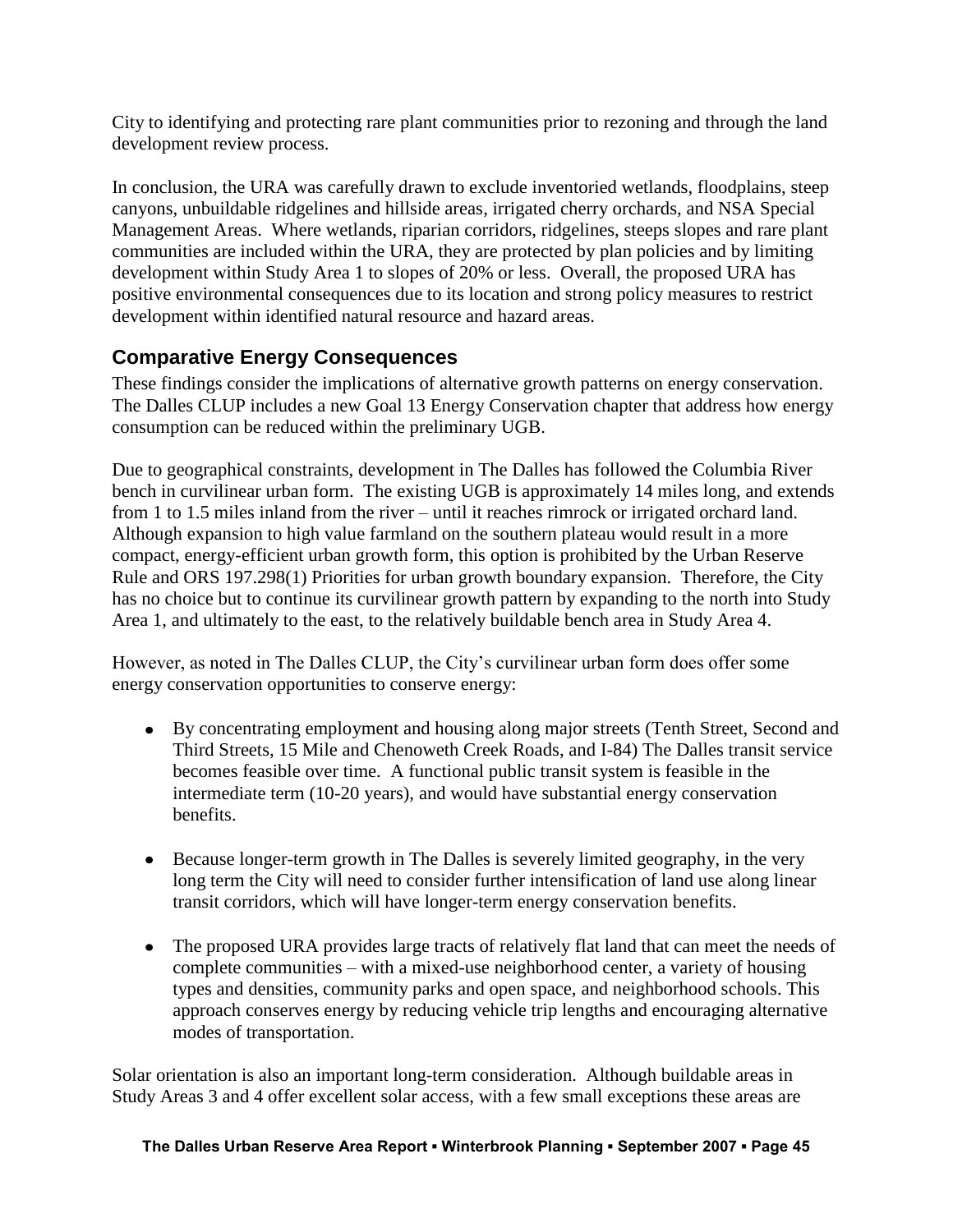committed to cherry orchards. Proposed URA expansion areas in Study Area 1 provide reasonable solar access, although ridgelines to the south and west will provide considerable shading, especially in the winter. Proposed URA expansion areas in Study Area 4 provide better solar access, because development is proposed on an upper bench that is less shaded from ridgelines to the south and west.

Finally, the City considered energy costs related to the provision of public facilities as follows:

- Gravity flow sanitary sewer can serve the entire URA expansion area, thus eliminating energy costs for new pump stations.
- All land within the preliminary UGB is below the 660-foot water serve elevation, the eliminating the need for to pump water to new development areas.
- Existing county roads (Chenoweth Creek Road, Seven Mile Road, Mill Creek Road and 15 Mile Road) will serve as urban arterial and/or collector streets, thus minimizing the need for new street construction to serve developing urban areas.

#### **ESEE Summary**

The City and County carefully considered economic, social, environmental and energy consequences of expanding the URA to each of four study areas. In summary:

- The need for large sites has been met for the most part on predominantly lower value grazing land where necessary, rather than higher value, irrigated orchard land – with positive urban employment benefits with minimum adverse impacts to Wasco County's agricultural economy.
- The need for residential and public / semi-public land has been met first in adjacent rural residential areas, and second in predominantly lower value grazing land – with positive social consequences for existing and future community residents.
- The URA has been drawn to minimize scenic and environmental impacts of UGB expansion within the Columbia River Gorge NSA by:
	- o increasing urban residential densities;
	- o relying on redevelopment of the Northwest Aluminum site to meet long-term industrial needs; and
	- o Prohibiting urban development on highly visible and sensitive lands within Study Areas 1 and 4 (a) to slopes of 20 percent or less and (b) within protected riparian corridors.
- While avoidance of irrigated orchard land in Study Areas 2 and 3 continues a curvilinear urban growth form, this form enhances the feasibility of public transit in the intermediate term, with attendant energy conservation benefits.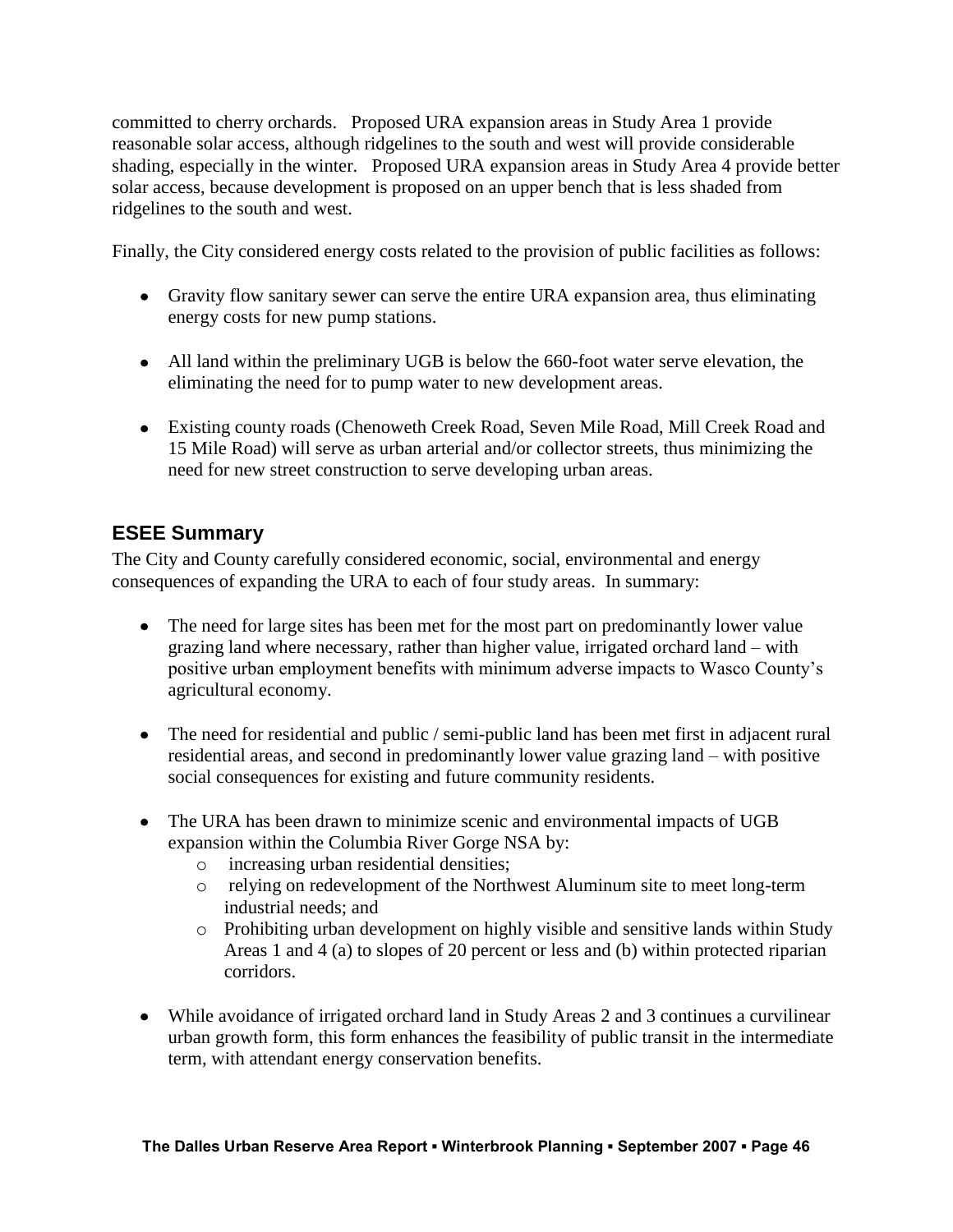### <span id="page-46-0"></span>*(4) Compatibility of the proposed urban uses with nearby agricultural activities occurring on farm land outside the UGB.*

As shown on Map 3, the URA was drawn carefully to minimize impacts on existing agricultural activities. In almost all cases, the proposed URA is defined by (a) existing development, (b) a natural feature, and/or (c) an artificial feature such as a road that provides a buffer between planned urban development and farming activities.

### **Study Area 1 (Northwest)**

Farming activity in the proposed Study Area 1 URA is limited to grazing, due to generally poor agricultural soils and the lack of irrigation.

- The northern URA boundary separates future urban development from adjacent A-1 (160) grazing land by:
	- o The 20 percent slope break (at the base of the steep, rocky hillside with Class VIII agricultural soils that continue northward beyond the UGB); and
	- o An existing developed golf course.
- The western URA separates future urban development from adjacent A-1 (160) grazing land by:
	- o The 20 percent slope break that separates the URA boundary from upland grazing areas;
	- o A rural residential exception area; and
	- o Seven Mile Road and the Seven Mile Creek Canyon.
- The southern URA separates future urban development from adjacent A-1 (40) agricultural land by:
	- o A rural residential exception area; and
	- o The Chenoweth Creek Canyon.
- The eastern URA separates future urban development from adjacent Public Recreational land by:
	- o The Historic Columbia River Highway; and
	- o An existing manufactured dwelling park.

### **Study Area 2 (Southwest)**

Farming activities in the proposed Study Area 2 URA include wheat, cherry production and grazing.

- The northern boundary of Study Area 2 is the proposed URA and the Chenoweth Creek Canyon. There are no farming activities north of the proposed URA in Study Area 1.
- The southwestern URA separates future urban development from adjacent agricultural land by:
	- o A mile long ridgeline to the east;
	- o Several rural residential exception areas;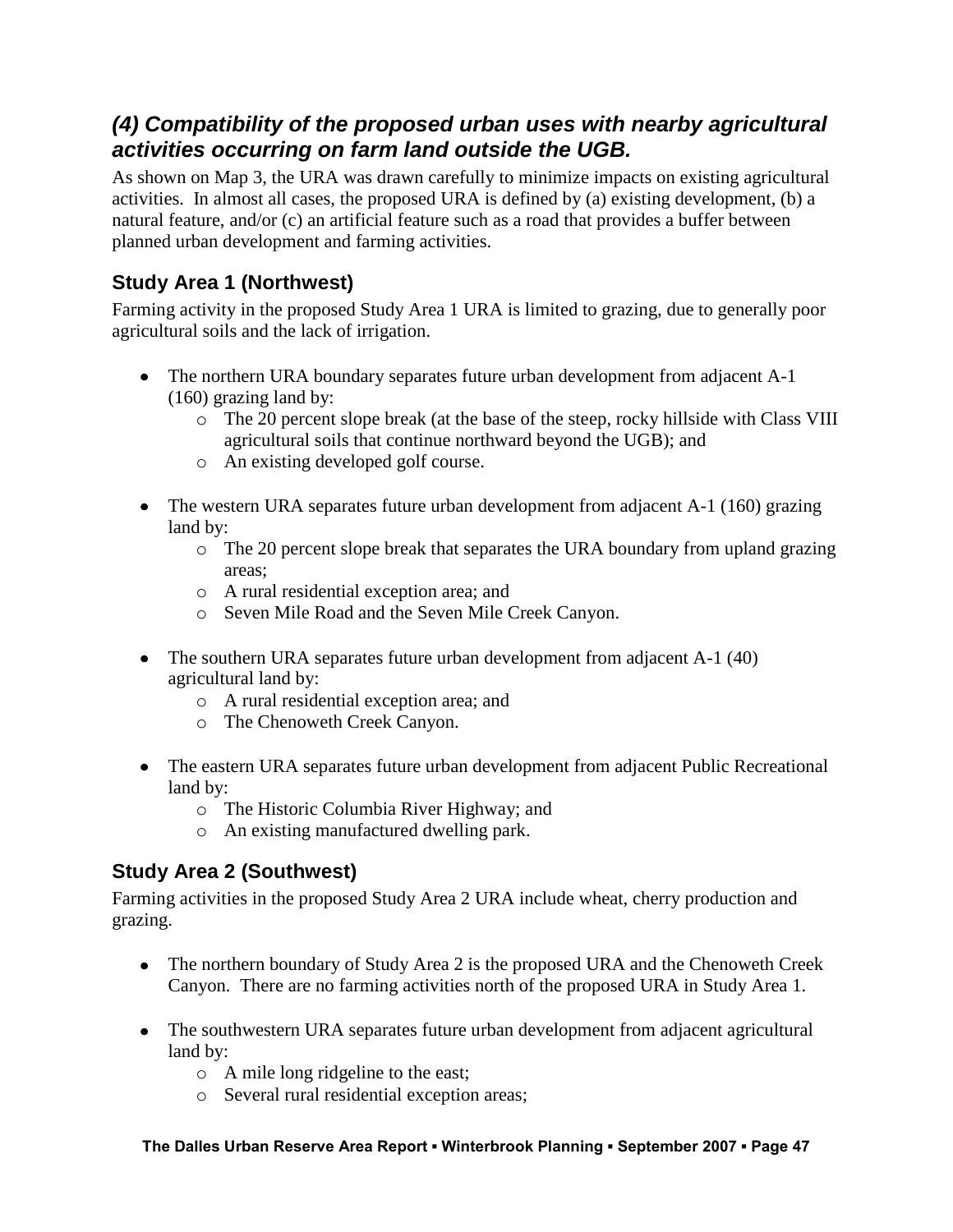$\circ$  Several small, interspersed and mostly developed A-1 (40) parcels abutting the existing UGB or existing exception areas.

Infill development on these relatively small parcels continues existing patterns of development at the edge of the existing UGB and therefore will not create new adverse impacts to adjoining orchard land.

### **Study Area 3 (South)**

Farming activities in the proposed Study Area 3 URA include cherry production and limited grazing.

- The southern URA boundary separates future urban development from adjacent agricultural land by:
	- o A mile long ridgeline to the east;
	- o Several rural residential exception areas;
	- o Several small, interspersed and mostly developed A-1 (40) parcels abutting the existing UGB or existing exception areas.

Infill development on these relatively small parcels continues existing patterns of development at the edge of the existing UGB and therefore will not create new adverse impacts to adjoining orchard land.

• The south-eastern URA boundary is the existing BPA Starr Complex and is owned by the federal government.

### **Study Area 4 (East)**

Farming activities outside the proposed Study Area 4 URA include grazing and wheat production.

- The northwestern URA boundary separates future urban development from A-1 (160) grazing land by:
	- o A prominent ridgeline and substantial elevation differential; and
	- o A rural residential exception area and 15 Mile Creek.
- The eastern and southern URA boundary separates future urban development from A-1 (160) wheat and grazing land by an elevation differential. Future URA expansion to the south and east is most like in this Study Area.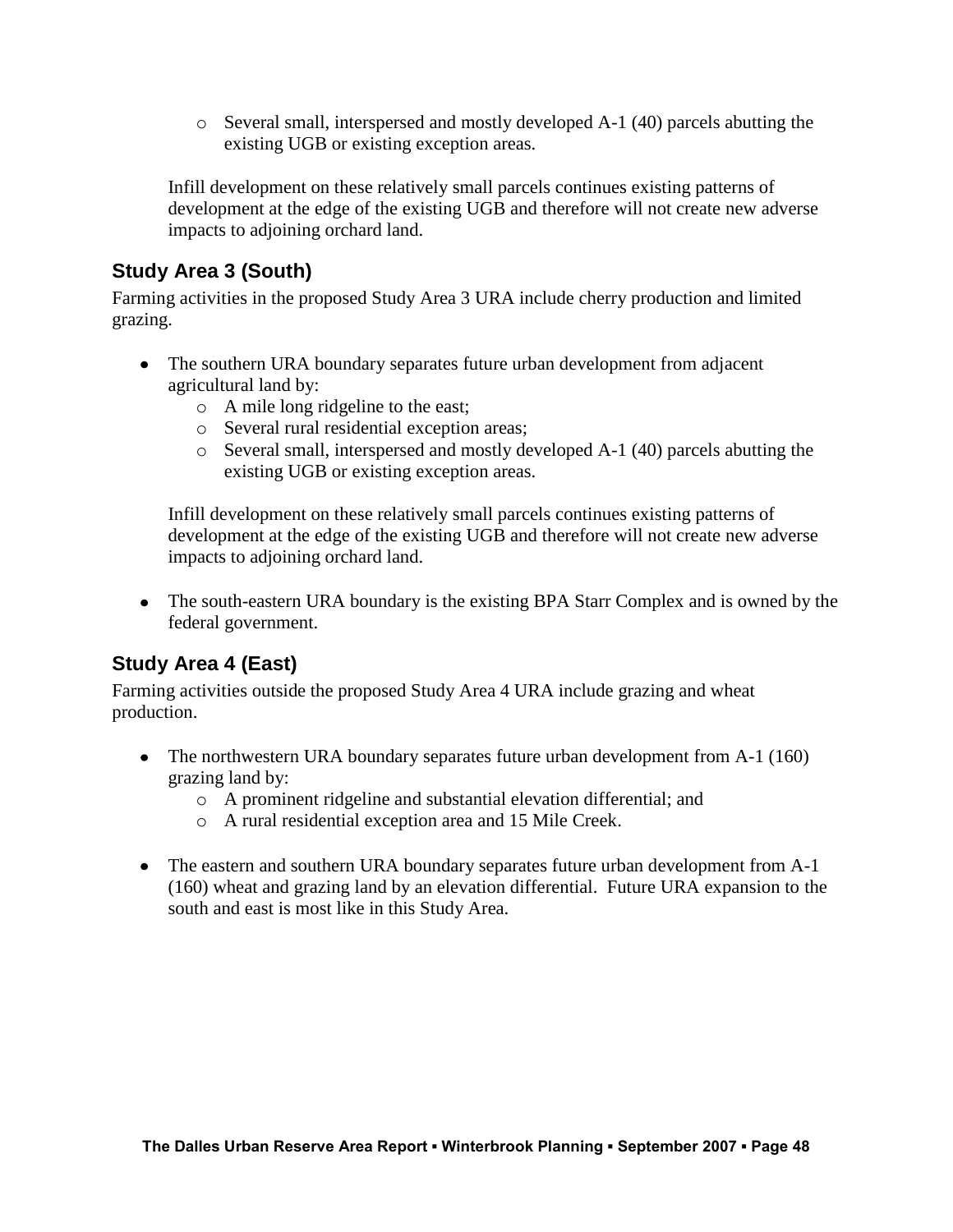### <span id="page-48-0"></span>*URA Location Conclusion*

.

The City's growth is constrained by topographic features. The Dalles was originally sited on a bench on a bend in the Columbia River. The bench is confined by steep slopes and rimrock before reaching the fertile, irrigated plateau to the south and west. This plateau proved ideal for growing cherries – an industry that is highly valued in Wasco County and protected by Statewide Planning Goal 3 (Agricultural Lands). Less valuable grazing land is found to the north in Hidden Valley. The Bonneville Power Administration owns over a square mile of land to the east. Further to the East is non-irrigated wheat and grazing land that has a large, flat bench area.

When The Dalles established its first UGB in 1982, growth was confined by the Columbia River (to the north and west), BPA (to the east), and cherry orchards (to the south and west). In 1982, planned growth in The Dalles did not justify expansion into lower quality agricultural soils (grazing lands) up the Chenoweth Creek Valley and into Hidden Valley to the northwest.

In 1986, the United States Congress enacted the Columbia River Gorge National Scenic Area Act (NSAA), which established the bi-state Columbia River Gorge Commission. The NSAA, established the Columbia River Gorge National Scenic Area surrounding The Dalles UGB on all sides, but exempted most of the "urban area" within The Dalles UGB and the BPA Starr Complex from regulatory provisions of the act. $8$  However, a "minor amendment" to this "urban area" is required for needed expansion of The Dalles UGB.

For the above reasons, The Dalles faces extraordinary topographic and administrative constraints. To address these constraints, The Dalles has done an exceptional job of addressing the need and locational requirements of the Urban Reserve Area administrative rule, while directing urban growth outside the National Scenic Area wherever possible.

To ensure greater efficiency of land use (and thereby reduce the land area added to the existing UGB), The Dalles has taken the following measures:

- Planned residential densities have increased from  $5.0^{\circ}$  to 5.6 dwelling units per gross buildable acre (or 7 units per net buildable acre).
- To accomplish this objective, the City has amended its residential zoning districts to allow automatic density transfer, a greater variety of housing types, and minimum densities.
- Rather than meeting large-site industrial needs in "green field" areas to the north, the City has relied on largely on redevelopment of the Northwest Aluminum site and on employment growth on the bench east of the BPA Star Complex and outside the NSA..

 $\overline{a}$ <sup>8</sup> Due to apparent mapping errors, small areas at the edge of The Dalles UGB were not given urban exempt status, and therefore have been required to comply with NSAA scenic standards. This error is being corrected as part of the 2006-07 UGB amendment process.

 $9$  Actual development densities observed in The Dalles from 2001-2005.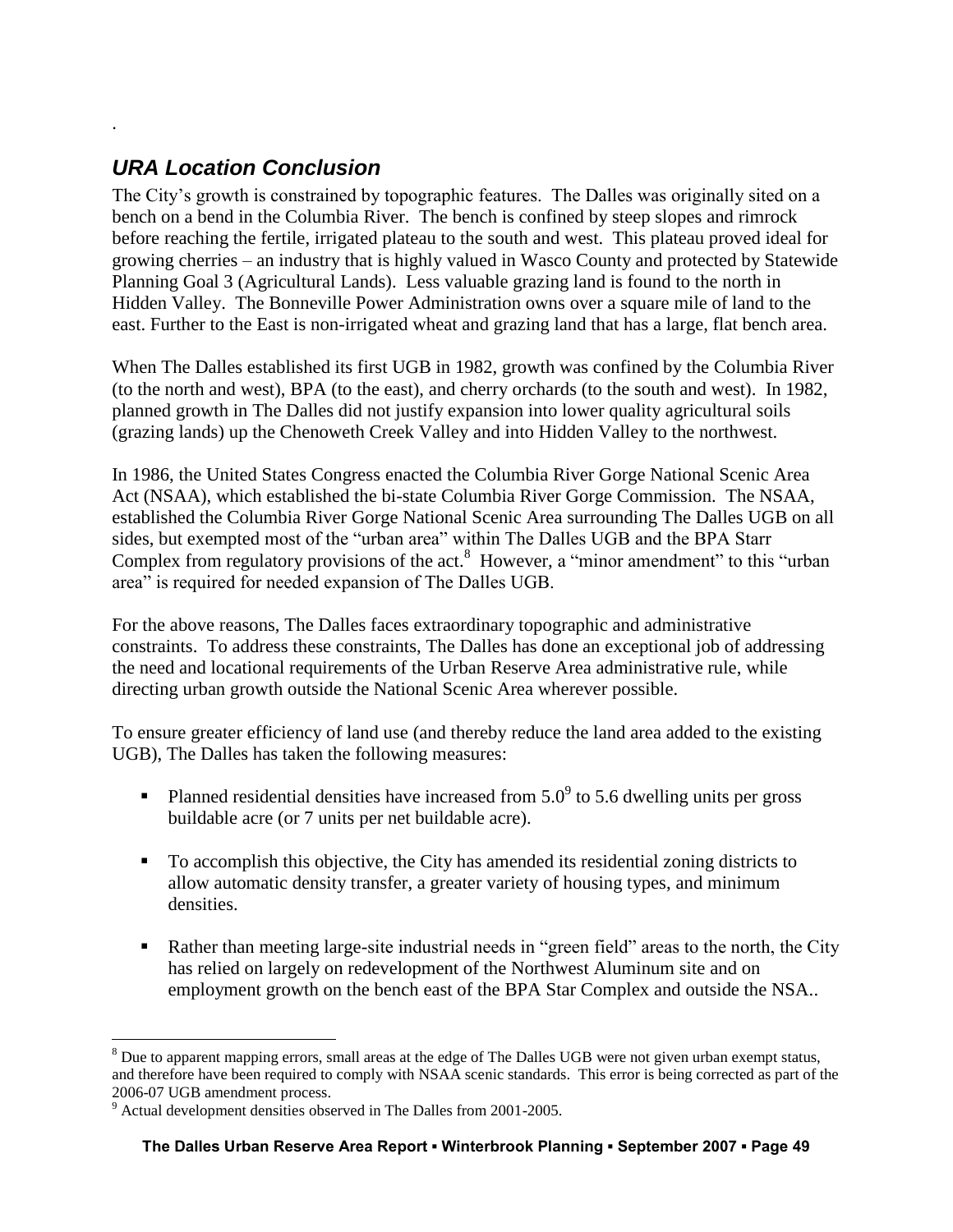- $\blacksquare$  The City has allocated only one new general commercial area to meet 50-year needs a 60-acre site with direct access to Interstate 84. Other commercial needs are met in neighborhood centers, all but two of which is located within the existing UGB.
- The City established new goals, policies, and implementation measures with the adoption of the 1993 Comprehensive Land Use Plan update and the 1998 Land Use and Development Ordinance update. These Plan and LUDO updates were specifically directed to increase the efficiency of land use within the UGB.

To minimize impacts on Wasco County's agricultural land base and on the National Scenic Area, The Dalles has made the following tough decisions regarding the direction of growth:

- With a few minor exceptions, the proposed URA excludes irrigated cherry orchards. Like all other areas abutting the UGB, these cherry orchards are within the NSAA, but they are the lowest priority for inclusion within an URA under ORS 197.298, Priorities for urban growth boundary expansion.
- Almost all near-by rural residential and commercial exception areas are included within the proposed URA, in large part because these areas are highest priority for inclusion within an URA under the Urban Reserve Area administrative rule. The Chenoweth Valley to the northwest, the 15-Mile Creek corridor to the east, and a few areas immediately south of the existing UGB to the south, fall into this category. Unfortunately, these exception areas also are within the NSA boundary.
- Most of the City's Year 2056 residential land need is met by extending the URA to Hidden Valley to the north. Although Hidden Valley is also within the NSA, this area has relatively poor agricultural soils and lacks irrigation, and therefore is higher priority for inclusion within the URA than irrigated cherry orchards. Although this area is constrained by rocky steep slopes in some areas (the same reason it has poor soils), automatic density transfer provisions will ensure that this area can be efficiently developed at urban densities.
- The square mile plus BPA site is included within the URA because it lies between the exception area located along 15 Mile Creek and the existing UGB. It also separates the existing UGB from the proposed URA located *outside the NSA boundary* to the east.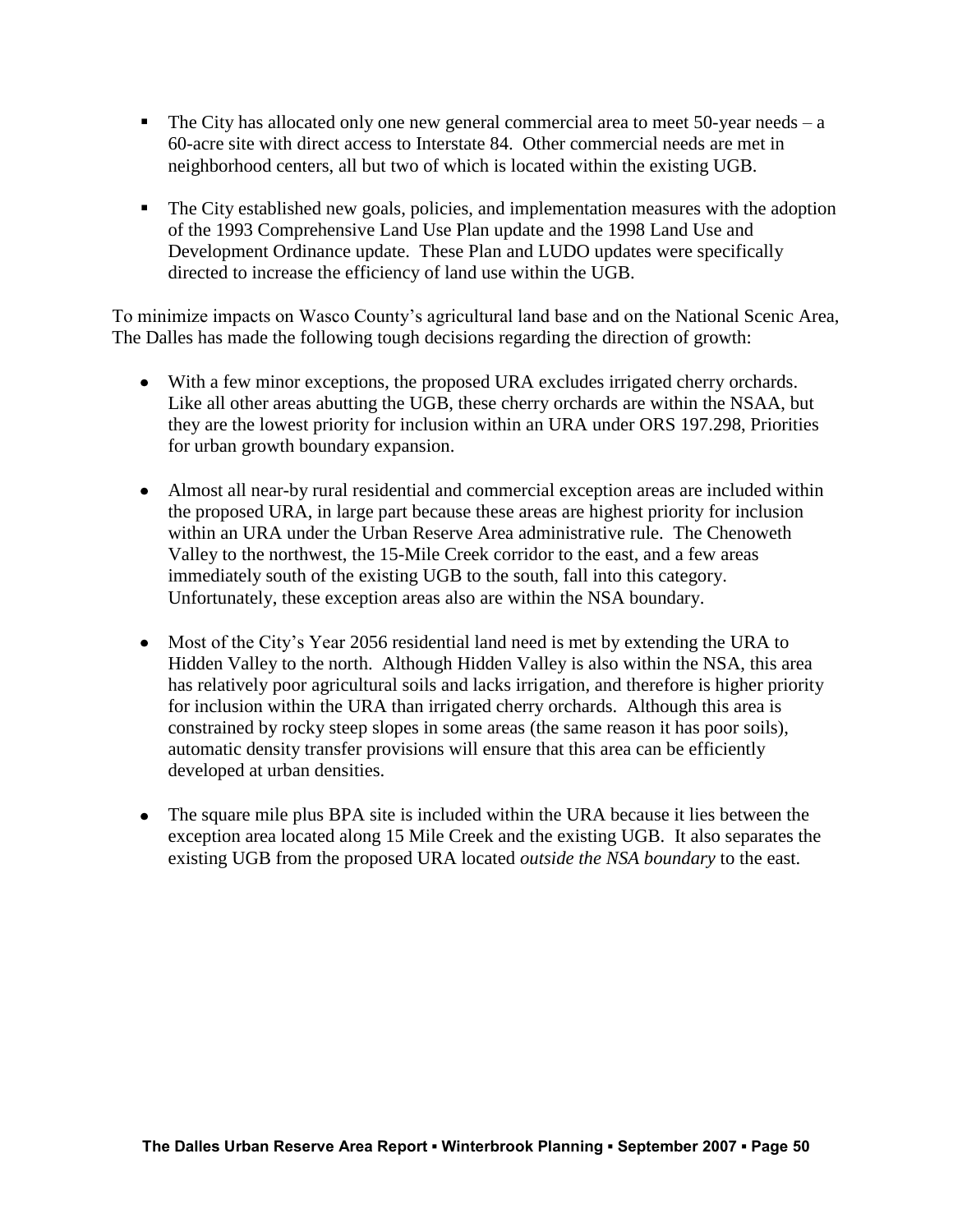## <span id="page-50-0"></span>**Part III: URA Interim Development Policies and Agreements**

This section addresses OAR 660-021-0040 requirements for managing land within the urban reserve area.

#### *660-021-0040 Urban Reserve Area Planning and Zoning*

*(1) Until included in the urban growth boundary, lands in the urban reserve area shall continue to be planned and zoned for rural uses in accordance with the requirements of this section, but in a manner that ensures a range of opportunities for the orderly, economic and efficient provision of urban services when these lands are included in the urban growth boundary.* 

*(2) Urban reserve area land use regulations shall ensure that development and land divisions in exception areas and nonresource lands will not hinder the efficient transition to urban land uses and the orderly and efficient provision of urban services. These measures shall be adopted by the time the urban reserve area is designated …The measures may include:* 

*(a) Prohibition on the creation of new parcels less than ten acres;* 

*(b) Requirements for clustering as a condition of approval of new parcels;* 

*(c) Requirements for preplatting of future lots or parcels;* 

*(d) Requirements for written waivers of remonstrance against annexation to a provider of sewer, water or streets;* 

*(e) Regulation of the siting of new development on existing lots for the purpose of ensuring the potential for future urban development and public facilities.* 

*(3) For exception areas and nonresource land in urban reserve areas, land use regulations shall prohibit zone amendments allowing more intensive uses, including higher residential density, than permitted by acknowledged zoning in effect as of the date of establishment of the urban reserve area. Such regulations shall remain in effect until such time as the land is included in the urban growth boundary.* 

*(4) Resource land that is included in urban reserve areas shall continue to be planned and zoned under the requirements of applicable Statewide Planning Goals.* 

*(5) Urban reserve area agreements consistent with applicable comprehensive plans and meeting the requirements of OAR 660-021-0050 shall be adopted for urban reserve areas.* 

*(6) Cities and counties are authorized to plan for the eventual provision of urban public facilities and services to urban reserve areas. However, this division is not intended to authorize urban levels of development or services in urban reserve areas prior to their inclusion in the urban growth boundary. This division is not intended to prevent any planning for, installation of, or connection to public facilities or services in urban reserve areas consistent with the statewide planning goals and with acknowledged comprehensive plans and land use regulations in effect on the applicable date of this division.* 

*(7) A local government shall not prohibit the siting of a single family dwelling on a legal parcel pursuant to urban reserve planning requirements if the single family dwelling would otherwise have been allowed under law existing prior to the designation of the parcel as part of an urban reserve area.*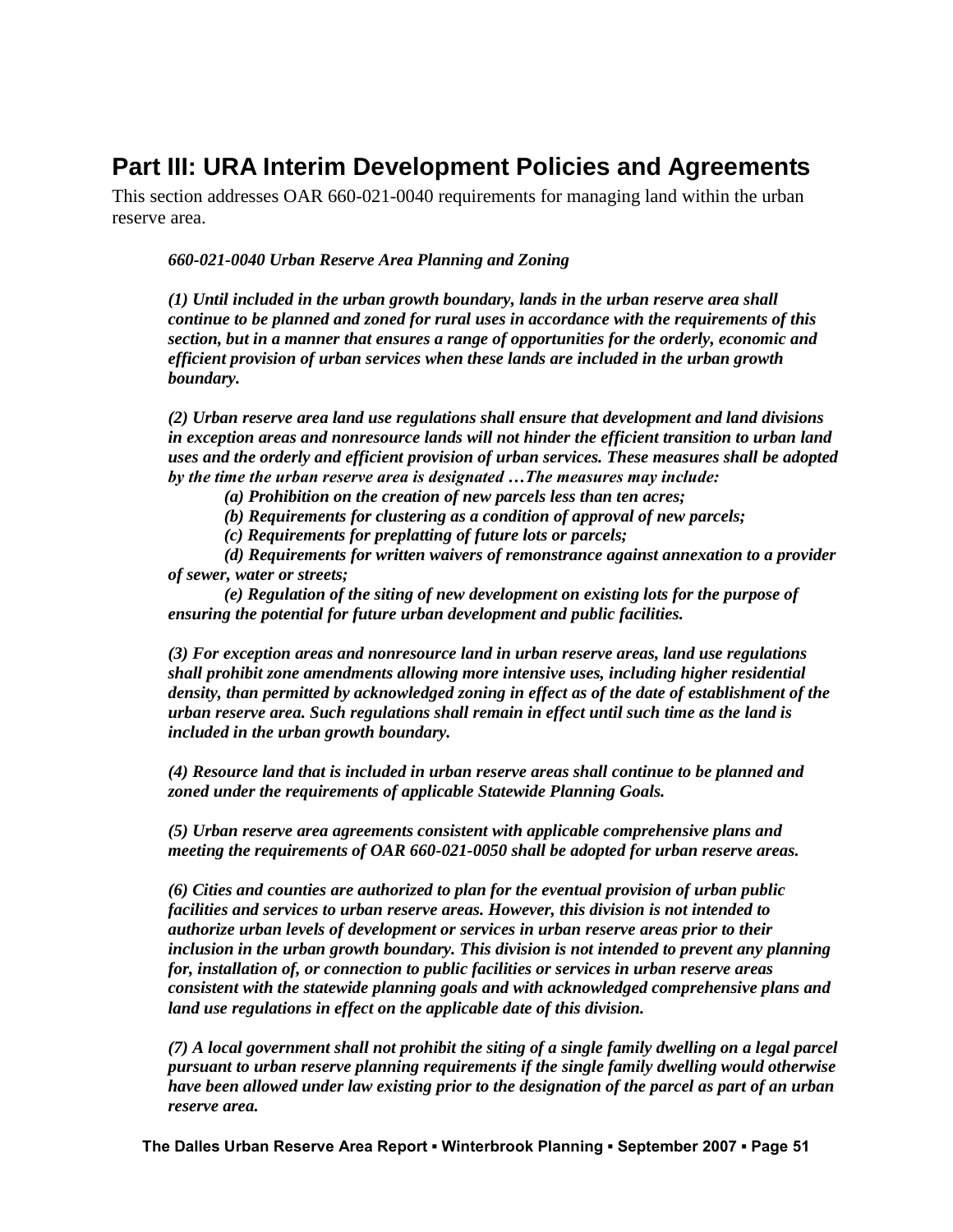### <span id="page-51-0"></span>*1. Interim Development Policies*

All rural residential exception areas proposed for inclusion within the URA will also be proposed for inclusion within the 2026 UGB. To the extent that rural exception areas are included within an acknowledged UGB, the provisions of the Urban Reserve administrative rule do not apply. However, because the City has asked Wasco County to move ahead with establishment of the URA in advance of UGB expansion, interim development standards may need to be adopted by the County.

Due to existing land use patterns and County / GMA (Gorge Management Act) zoning, interim development policies would serve little purpose.

- First, Murray's Addition, an existing rural residential subdivision, is almost completely built out and zoned GMA R1. Because remaining undeveloped lots in the subdivision typically are less than two acres, and almost all have single-family homes, there is virtually no potential for land divisions in this area that would result in new buildable lots or lots in Murray's Addition. The primary reason for including Murray's Addition into the URA is the likelihood that this development area will eventually need urban services.
- Second, as shown on Map 2, the remainder of the land with rural residential exception areas is zoned either GMA 5 or GMA 10. Almost all of these parcels have an existing house or are too small to be divided further under existing zoning. Therefore, interim development policies would do little to preclude future land divisions or residential development in these areas.

As the County and DLCD review this URA proposal, City staff anticipates working with County and DLCD staff to develop appropriate interim development standards rural residential exception areas included within the URA.

### <span id="page-51-1"></span>*2. Urban Growth Management Agreement*

The Urban Reserve Rule requires the City and County to amend the joint urban growth management agreement to address interim development in rural residential exception areas that are not included within the UGB. As the County and DLCD review this URA proposal, City staff anticipates working with County and DLCD staff to review the existing growth management agreement to address joint responsibilities within the URA but outside the UGB.